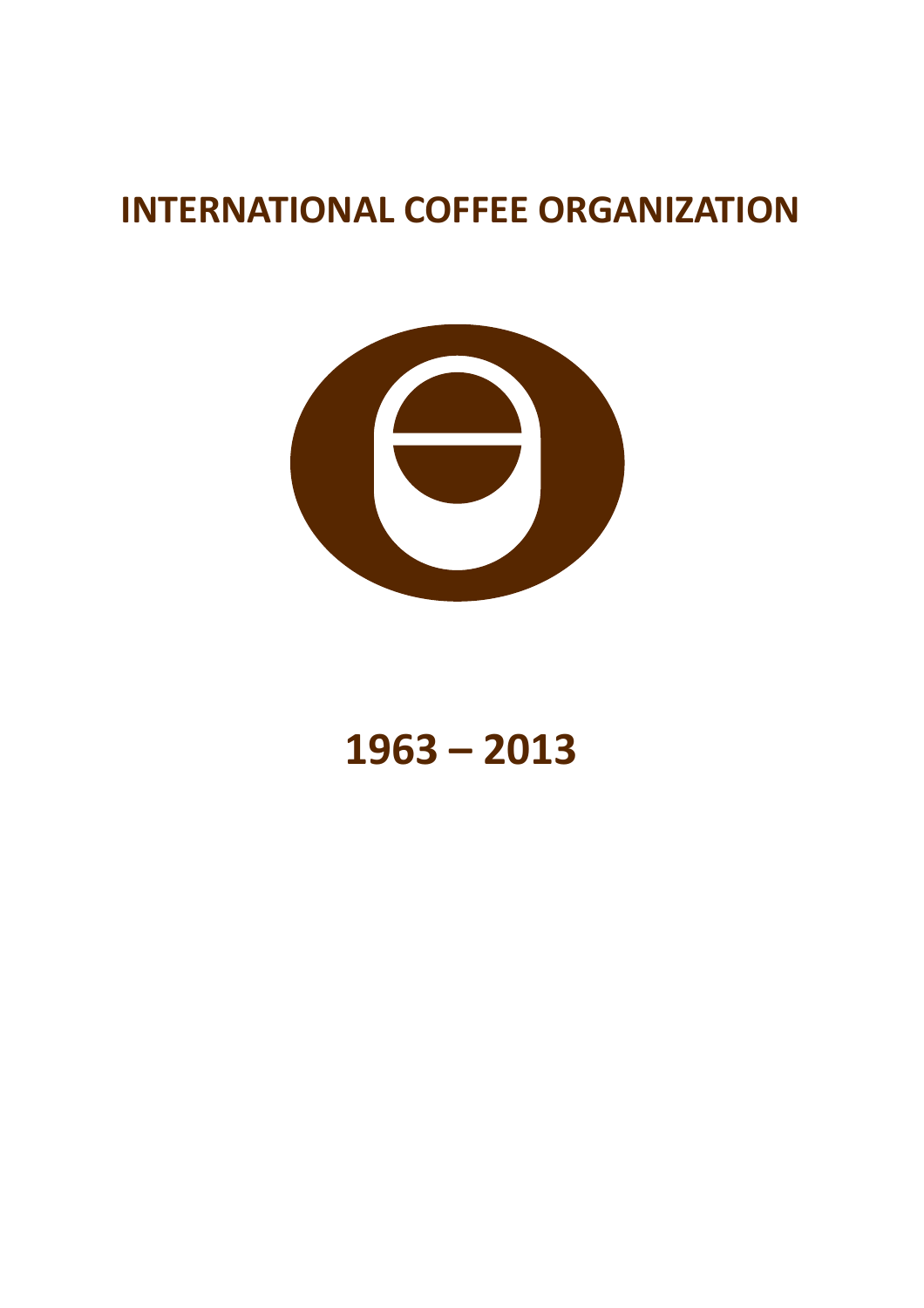

## **THE INTERNATIONAL COFFEE ORGANIZATION 1963-2013: 50 YEARS SERVING THE WORLD COFFEE COMMUNITY**

## **CONTENTS**

| $\mathsf{I}$ .  |                                                                                                                                                                                                                                                                       |  |  |
|-----------------|-----------------------------------------------------------------------------------------------------------------------------------------------------------------------------------------------------------------------------------------------------------------------|--|--|
|                 | Problems of commodity trade and coffee in particular<br>Early 20th century valorization schemes in Brazil<br>Bretton Woods Conference 1944<br>The Havana Charter<br>Short-term International Coffee Agreements<br>The Coffee Study Group<br>UN Coffee Conference 1962 |  |  |
| $\mathbf{II}$ . |                                                                                                                                                                                                                                                                       |  |  |
| III.            |                                                                                                                                                                                                                                                                       |  |  |
| IV.             |                                                                                                                                                                                                                                                                       |  |  |
| V.              |                                                                                                                                                                                                                                                                       |  |  |
| VI.             |                                                                                                                                                                                                                                                                       |  |  |
| VII.            |                                                                                                                                                                                                                                                                       |  |  |
| VIII.           |                                                                                                                                                                                                                                                                       |  |  |
| IX.             |                                                                                                                                                                                                                                                                       |  |  |
| Χ.              |                                                                                                                                                                                                                                                                       |  |  |
| XI.             |                                                                                                                                                                                                                                                                       |  |  |
| XII.            |                                                                                                                                                                                                                                                                       |  |  |
| XIII.           |                                                                                                                                                                                                                                                                       |  |  |
| XIV.            |                                                                                                                                                                                                                                                                       |  |  |

This review of the first 50 years of the ICO was prepared at the request of the Executive Director, Mr Robério Oliveira Silva, by Mr Pablo Dubois, ICO Head of Operations, 1997-2007 *[\(pablo@dubois.me.uk\)](mailto:pablo@dubois.me.uk),* with the assistance of the ICO Secretariat.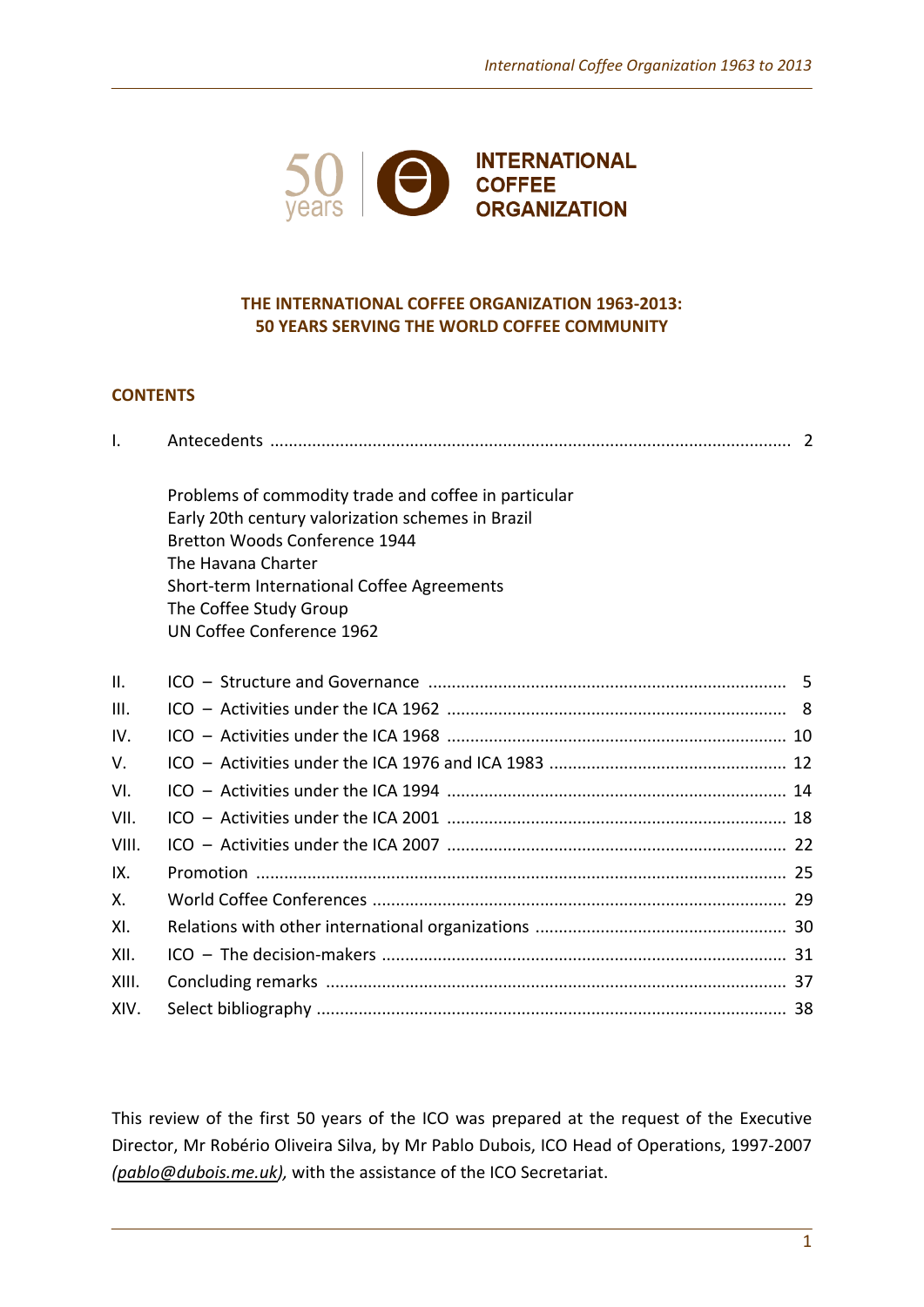## **THE INTERNATIONAL COFFEE ORGANIZATION 1963-2013: 50 YEARS SERVING THE WORLD COFFEE COMMUNITY**

Fifty years ago the first Executive Director of the International Coffee Organization (ICO), Dr João Oliveira Santos, took possession of offices at 47 Parliament Street, almost on the banks of the River Thames in London, and just round the corner from the British Houses of Parliament. It was an appropriate location. The new Organization was indeed a Parliament of representatives of countries throughout the world for which coffee was both economically and socially of enormous importance. It had come into existence provisionally on 1 July and definitively on 27 December 1963 with the ratification by the required majority of countries of the International Coffee Agreement (ICA) 1962, negotiated in New York under the aegis of the United Nations. Under this first long-term Agreement the ICO had initially 32 exporting Member countries accounting for some 95% of world exports and 22 importing Member countries with around 90% of world imports.

## **I. ANTECEDENTS**

The main objective of the Agreement was to introduce and manage initiatives designed to improve the functioning of the global coffee market through international cooperation. But to fully understand the functions of the ICO it is necessary to go back at least as far as 1906, by which time Brazil had emerged as the world's largest coffee producing country and was producing quantities which were leading to a collapse in market prices. There was an increasing recognition that  $-$  in the words of the Havana Charter (see below)  $-$  some commodities such as coffee may be affected by "special difficulties such as the tendency towards persistent disequilibrium between production and consumption, the accumulation of burdensome stocks and pronounced fluctuations in prices. These special difficulties may have serious adverse effects on the interests of producers and consumers, as well as widespread repercussions jeopardizing the general policy of economic expansion" (Article 55 of the Charter).

What is more, these problems concerned an agro-industry which, particularly for producing countries, was in many cases of enormous economic importance. For instance, in coffee year 1962/63, 10 developing countries depended on coffee exports for over 50% of their total export earnings. On the consuming side, coffee by the mid twentieth century had become an integral part of the social and cultural environment. Because coffee requires frost-free climates there was also a remarkably clear polarization of developing countries as producers and developed countries as consumers at this time. Of course the excessive dependency of some producers on coffee was recognized as posing problems but the lessening of this dependency was acknowledged to require time. Again the Havana Charter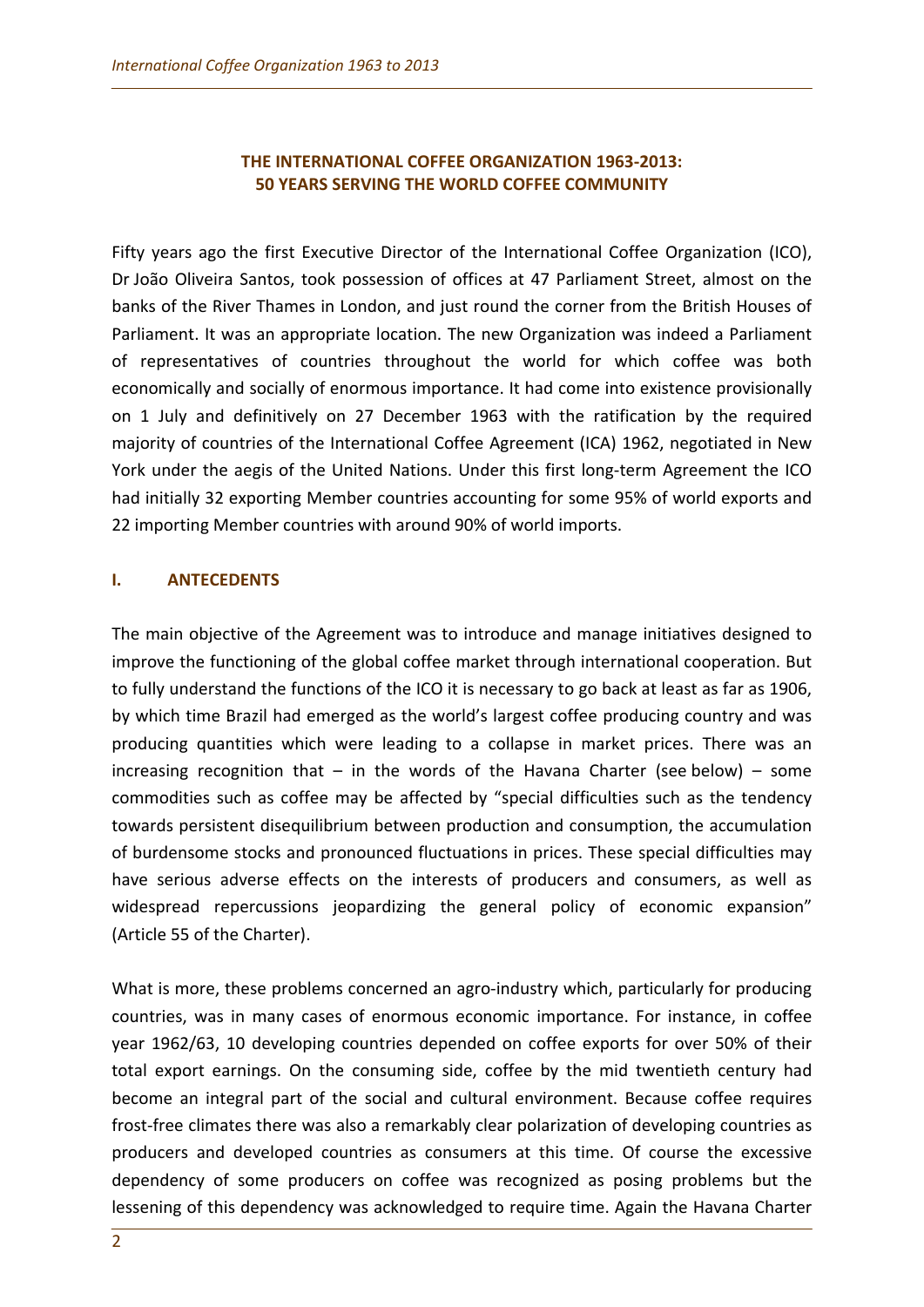specifies that one objective of commodity agreements is to "provide, during the period which may be necessary, a framework for the consideration and development of measures which have as their purpose economic adjustments designed to promote the expansion of consumption or a shift of resources and man-power out of over-expanded industries into new and productive occupations, including as far as possible in appropriate cases, the development of secondary industries based upon domestic production of primary commodities".

The response to the problems caused by collapsing coffee prices in 1906 came from Brazil, led by the State of São Paulo, which initiated the first coffee valorization scheme, known as the Convênio de Taubaté after the town where the Agreement was concluded with other Brazilian coffee-producing states. This scheme provided for retention of coffee from the market and was renewed twice more over the ensuing years. It was initially effective in raising prices, but encouraged overproduction and was not able to cope with the loss in coffee demand brought about by the global recession of the 1930s followed by the 2<sup>nd</sup> World War.

The problems were serious and increasingly acknowledged by decision-makers. Efforts to address them were made in particular by Latin American producers to whom the United States was a crucial market. Thus in 1936 and 1937 two Pan-American coffee conferences were held, although they failed to agree on policies, while Brazil proceeded to destroy large volumes of stocks. However an important initiative was the establishment in 1937 of the Pan-American Coffee Bureau to promote consumption in the USA. In 1940 the USA backed an Inter-American Coffee Agreement in which Brazil and Colombia established export quotas for exports to the USA. Between 1940 and 1962 a number of further commitments and Agreements were concluded, including a "Gentleman's Agreement" between Latin American producers to establish minimum sales prices for coffee in 1954, the Agreement of Mexico in 1957, again involving Latin American producers, and a Latin American Coffee Agreement in 1958. A Coffee Study Group was also established in Washington in 1958 to analyse the problems caused by falling prices, with a Brazilian economist, Dr João Oliveira Santos, as Secretary-General. On 1 October 1959 the first short-term International Coffee Agreement, covering 1959/60 and involving representatives of African as well as Latin American countries, was concluded, using a quarterly export quota system based on countries' historical exports. Thirty-three countries were named as new markets, to which coffee could be exported without charging it to quota. Two more short-term Agreements, those of 1960/61 and 1961/62 followed, while the Coffee Study Group made preparations for a long-term Agreement involving exporting and importing countries. A key factor in moving towards a long-term Agreement was a change in US policy expressed by President Kennedy in his Alliance for Progress speech on 13 March 1961, in which he declared that the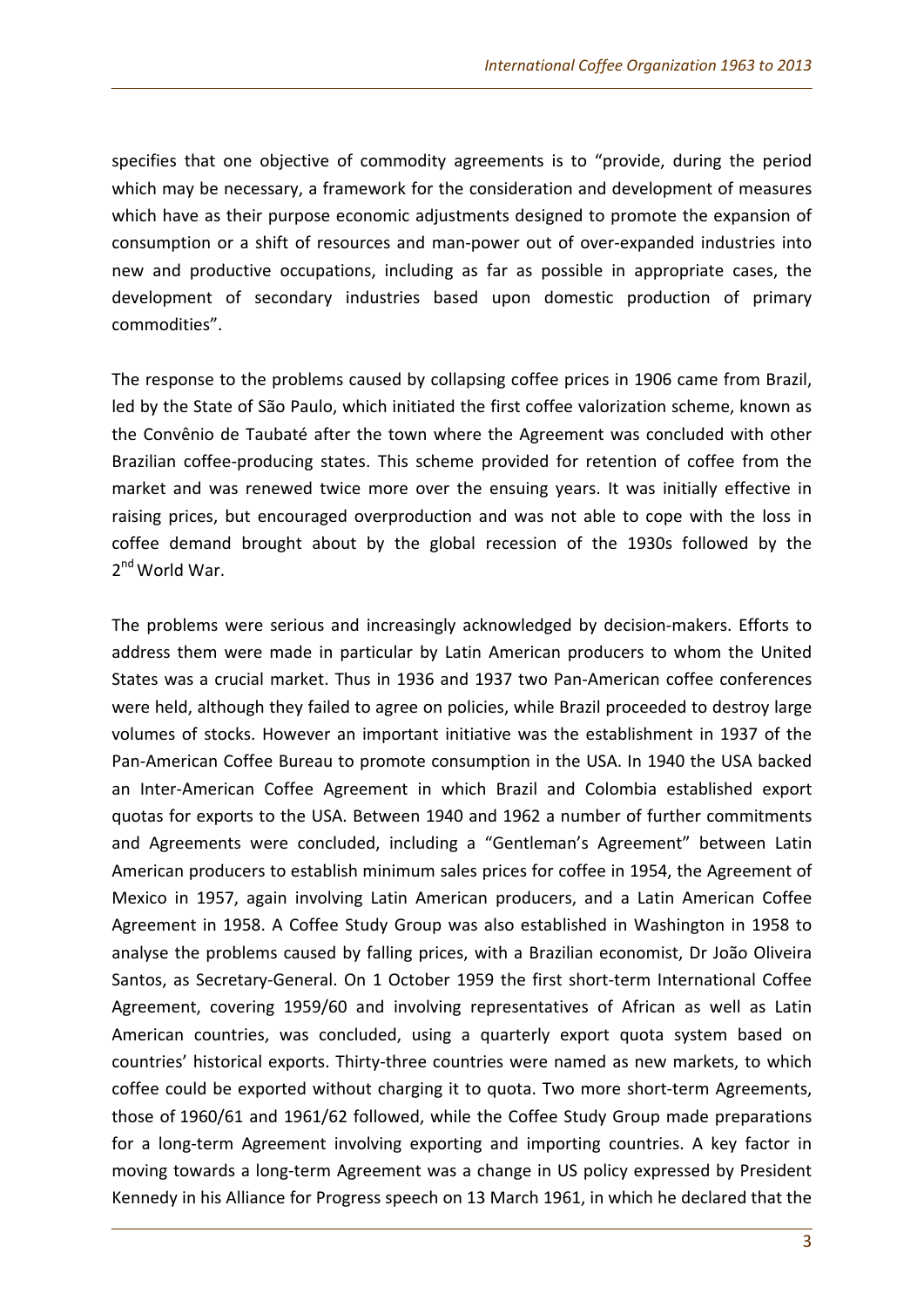USA was ready to cooperate in serious examinations of commodity market problems. After completing an initial draft of an Agreement the Study Group proceeded to request the Secretary-General of the United Nations to convene a full-scale negotiating conference. The conference duly met at UN Headquarters in New York from 9 July to 25 August 1962, under the Chairmanship of the Hon. Mitchell Sharp, of Canada, adopting the provisions of the new long-term Agreement, which was formally approved at a one-day meeting on 28 September 1962.

#### **The Bretton Woods Institutions**

The UN Monetary and Financial Conference, usually known as the Bretton Woods Conference, in 1944 led to the establishment of the present institutional framework for international cooperation on economic affairs, resulting in instruments such as the International Monetary Fund (IMF) and the World Bank. This process was continued with respect to trade, with proposals agreed at the UN Conference on Trade and Employment in Havana in 1947/48 for an International Trade Organization (ITO) as a third institutional structure for the world economic system. The text of this draft Agreement is known as the Havana Charter and made specific reference to the use of commodity agreements to address trade problems. For example, a commodity agreement could be established if "a burdensome surplus of a primary commodity has developed or is expected to develop, which, in the absence of specific governmental action, would cause serious hardship to producers among whom are small producers who account for a substantial portion of the total output, and that these conditions could not be corrected by normal market forces in time to prevent such hardship" (Article 62). It is worth noting that these ideas were put forward by many leading economists including in particular John Maynard Keynes, who in a paper in the September 1938 issue of the Economic Journal appeared as a strong advocate of commodity price stabilization through market intervention. In the event the draft ITO was rejected by the United States Congress. Only its tariff provisions, which became the General Agreement on Tariffs and Trade (GATT), survived. Nevertheless, the Coffee Study Group made considerable use of the mechanisms outlined in the Havana Charter.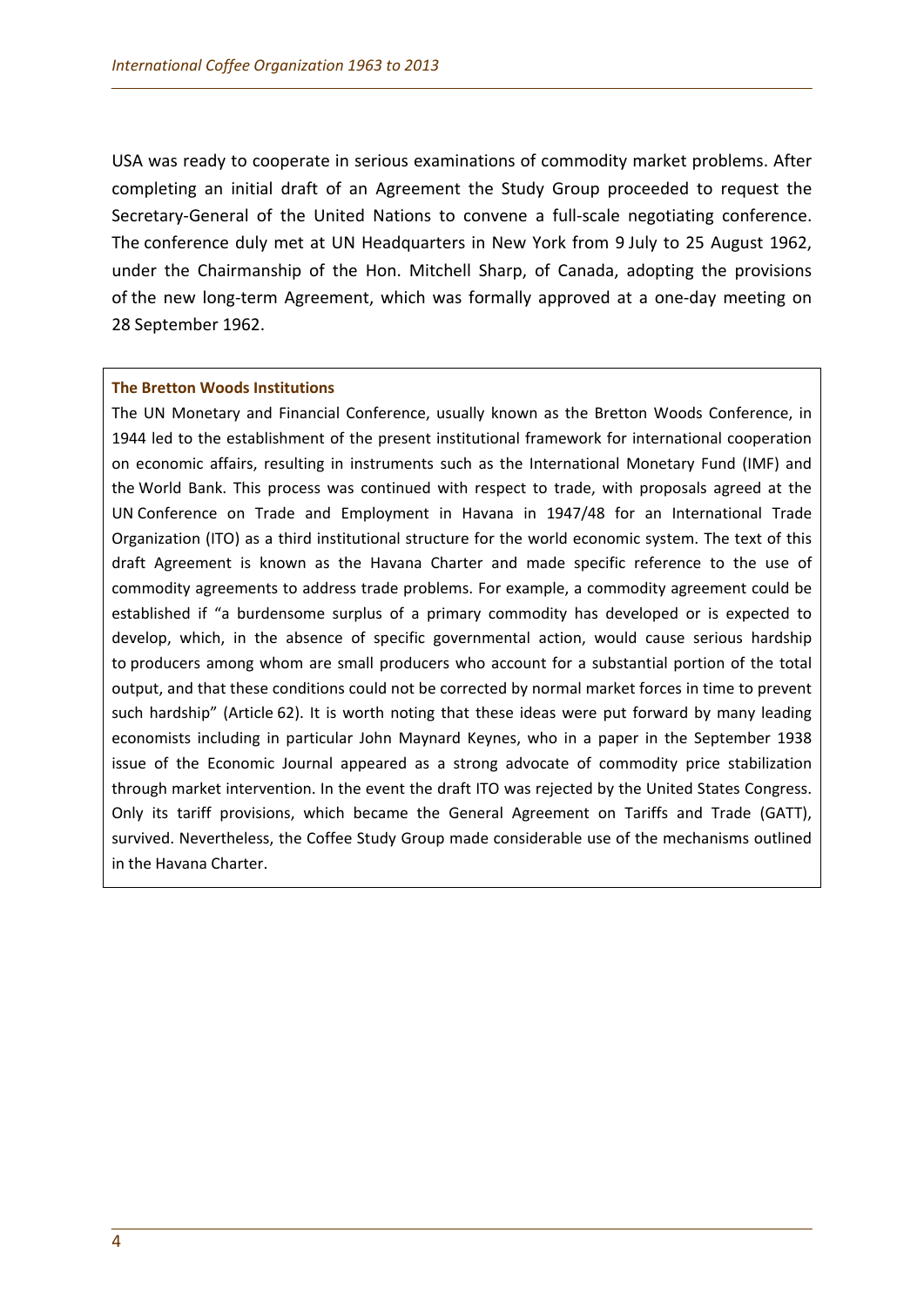## **II. ICO – STRUCTURE AND GOVERNANCE**

The International Coffee Organization is an international intergovernmental organization established by international treaty, which can only enter into force under prescribed conditions, in accordance with the Vienna Convention on the Law of Treaties. The official Depositary of the Treaty is the Organization itself. Two broad categories of Member countries are recognized: exporting and importing Members. Decision-making is normally by consensus. However, if consensus cannot be reached, the Council takes decisions and makes recommendations by a distributed majority vote of 70% or more of exporting Members, present and voting, and 70% or more of importing Members, present and voting, counted separately. Votes are allocated to Member countries on the basis of their importance in world trade. Votes are normally approved by the International Coffee Council at the beginning of each Session but redistributions may be issued when appropriate for approval. Delays in payment of contributions or other forms of non-compliance with obligations may lead to loss of voting rights.

Decisions and Resolutions of the Council are circulated after each session. Normally, a decision is taken after Members have considered documents from the Secretariat or from Members and frequently after debate. As well as taking a decision or, more formally, adopting a Resolution, the Council or other ICO body may simply take note of information or proposals submitted. The conduct of meetings is prescribed by the Council in the Agreement, supplemented by complementary rules. In all cases, documents containing resolutions, proposals and difficulties are issued by the Executive Director. Terms of reference for subsidiary bodies such as Working Groups often require the issue of reports. Draft agendas for all ICO bodies are circulated well in advance of the meetings. With the publishing of additional or new information the draft agendas are often revised to reflect this, with the latest version submitted for approval at the beginning of the meetings.

The Organization operates in four official languages: English, French, Portuguese and Spanish. Simultaneous interpretation is provided at most meetings and most documents are translated into all four languages.

It is normal procedure for the Executive Director to brief the Chairmen of ICO bodies immediately before meetings both verbally and through written notes. This also applies to key Delegates.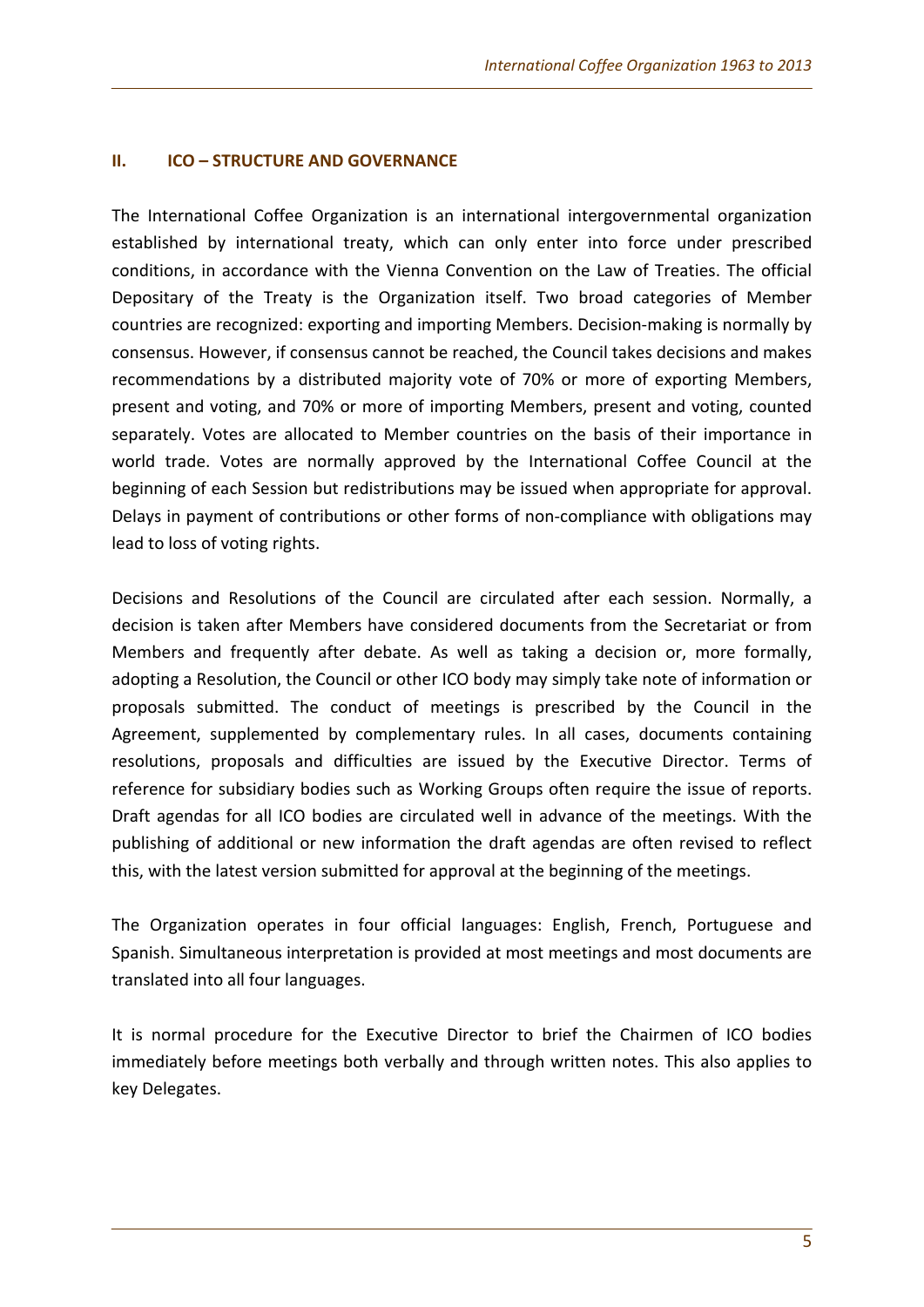#### **ICO bodies**

In all the Agreements to date the highest authority has been the **International Coffee Council**, which includes all Members. Its terms of reference and powers are specified in a separate Chapter of the Agreement. The Council is chaired by an elective Chairman, alternating each year between Delegates from exporting and importing Members, with a Vice-chairman from the Member category not holding the Chairmanship. In all Agreements except the 2007 Agreement, an **Executive Board**, consisting of 8 exporting and 8 importing Members (7 and 7 in the 1962 Agreement), also with specific powers and rules governing its election and functions, has assisted the Council. Its removal from the latest 2007 Agreement reflects a desire to streamline procedures, as well as the absence of quarterly quotas.

| <b>Chairpersons of the Council</b> |                           |                       |                    |                                   |                       |  |  |  |
|------------------------------------|---------------------------|-----------------------|--------------------|-----------------------------------|-----------------------|--|--|--|
| <b>Coffee Year</b>                 | <b>Name</b>               | <b>Member Country</b> | <b>Coffee Year</b> | <b>Name</b>                       | <b>Member Country</b> |  |  |  |
| 1963/64                            | Mr Miguel Ángel Cordera   | Mexico                | 1988/89            | Mr Tommy Johansson                | Sweden                |  |  |  |
| 1964/65                            | Mr Bent Odevall           | Sweden                | 1989/90            | The Hon. James Francis Wapakabulo | Uganda                |  |  |  |
| 1965/66                            | Mr Roger Joseph Mukasa    | Uganda                | 1990/91            | Mr Kaoru Ishikawa                 | Japan                 |  |  |  |
| 1966/67                            | Mr Jean Wahl              | France                | 1991/92            | Mr Arnoldo López Echandi          | Costa Rica            |  |  |  |
| 1967/68                            | Mr Miguel Ángel Cordera   | Mexico                | 1992/93            | Mr R.E. van Schaagen              | <b>Netherlands</b>    |  |  |  |
| 1968/69                            | Mr Gert Spahn             | Germany (Fed. Rep.)   | 1993/94            | Mr Simeon Onchere                 | Kenya                 |  |  |  |
| 1969/70                            | Mr Abdoulaye Sawadogo     | Côte d'Ivoire         | 1994/95            | Mr Harri Maki-Reinikka            | Finland               |  |  |  |
| 1970/71                            | Mr Gunnar Kjølstad        | Norway                | 1995/96            | Mr Paian Nainggolan               | Indonesia             |  |  |  |
| 1971/72                            | Mr René Montes Cóbar      | Guatemala             | 1996/97            | Mr Tim Mordan                     | United Kingdom        |  |  |  |
| 1972/73                            | Mr J. F. Luthi            | Switzerland           | 1997/98            | Mr Fernando Montes                | Honduras              |  |  |  |
| 1973/74                            | Mr Ketema Yifru           | Ethiopia              | 1998/99            | Mr Walter Bastiaanse              | <b>Netherlands</b>    |  |  |  |
| 1974/75                            | Mr J.R. Sharpe            | Canada                | 1999/00            | Mr Guy-Alain Gauze                | Côte d'Ivoire         |  |  |  |
| 1975/76                            | Mr Fausto Cantú Peña      | Mexico                | 2000/01            | Mr Ferdinando Massimo             | Italy                 |  |  |  |
| 1976/77                            | Mr Jean Louis Schweisguth | France                | 2001/02            | Ms Lakshmi Venkatachalam          | India                 |  |  |  |
| 1977/78                            | Mr Lesley L. Rutahakana   | Tanzania              | 2002/03            | Mr Jacques Thinsy                 | Belgium               |  |  |  |
| 1978/79                            | Mr Torsten Westlund       | Sweden                | 2003/04            | Mr Roberto Giesemann              | Mexico                |  |  |  |
| 1979/80                            | Mr Manuel Escalante Durán | Costa Rica            | 2004/05            | Mr Markus Schlagenhof             | Switzerland           |  |  |  |
| 1980/81                            | Mr A. de Bloeme           | <b>Netherlands</b>    | 2005/06            | Mr Saint-Cyr Djikalou             | Côte d'Ivoire         |  |  |  |
| 1981/82                            | Mr Denis Bra Kanon        | Côte d'Ivoire         | 2006/07            | Mr Mauro Orefice                  | Italy                 |  |  |  |
| 1982/83                            | Mrs Elizabeth Attridge    | United Kingdom        | 2007/08            | Mr Gogineni Venkata Krishna Rau   | India                 |  |  |  |
| 1983/84                            | Mr René Montes Cóbar      | Guatemala             | 2008/09            | <b>Mr David Brooks</b>            | <b>USA</b>            |  |  |  |
| 1984/85                            | Mr Hans Buchmann          | Switzerland           | 2009/10            | Mr Rodolfo Trampe                 | Mexico                |  |  |  |
| 1985/86                            | The Hon. Wilson Omamo     | Kenya                 | 2010/11            | Mr Ewald Wermuth                  | Netherlands           |  |  |  |
| 1986/87                            | Mr Robert Merifield       | Canada                | 2011/12            | Mr Henry Ngabirano                | Uganda                |  |  |  |
| 1987/88                            | Mr René Montes Cóbar      | Guatemala             | 2012/13            | Mr David Braun                    | Switzerland           |  |  |  |

The **Executive Director** is the chief administrative officer of the Organization and is responsible, with the assistance of the **Secretariat**, comprising a number of professional international staff, for implementing the provisions of the Agreement and the Decisions of the Council. Staff employment conditions follow UN practice.

A number of bodies function in more specific areas:

The **World Coffee Conference** meets every four to five years, as determined by the Council, with the aim of bringing together leading representatives of the private and public sectors together with experts to further the objectives of the Agreement.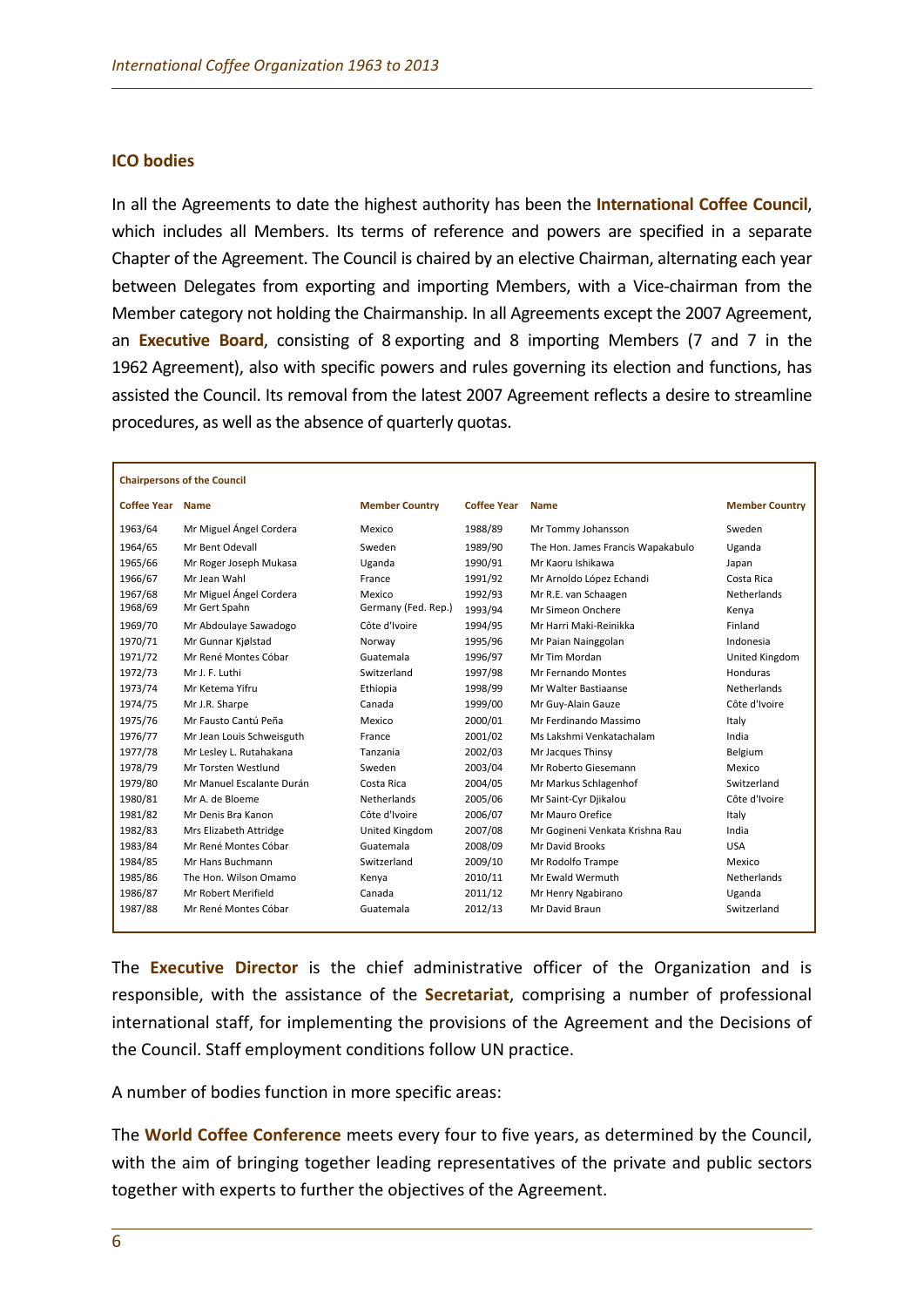The **Consultative Forum on Coffee Sector Finance** (introduced in the 2007 Agreement) facilitates consultations by experts on topics related to finance and risk management in the coffee sector, with an emphasis on the needs of small- and medium-scale producers and local communities in coffee producing areas.

The **Private Sector Consultative Board (PSCB)** is composed of 16 leading industry representatives from exporting and importing Members. It considers matters including increasing the value and volume of worldwide coffee consumption; positive communication on coffee, development of a sustainable coffee sector; food safety, quality and coffee supply chain issues, facilitating coordination between governments and the private sector.

The Organization has a number of standing committees:

The **Projects Committee** makes recommendations to the Council on all matters related to the submission, appraisal, approval and funding of projects, as well as their implementation and evaluation.

The **Promotion and Market Development Committee** makes recommendations to the Council on the promotion of coffee consumption and market development matters including market development plans and promotion of consumption, coffee and health, analysis of new proposals and arrangements for financing activities.

The **Finance and Administration Committee** submits recommendations to the Council on financial and administrative matters including the approval of the Administrative Budget and the Annual Accounts of the Organization.

The Council may also establish **Committees** or ad hoc **Working Groups** to assist it in particular tasks as required. These include the **Statistics Committee** and the **Core Group on the Consultative Forum**.

## **Membership**

The Table on page 39 shows ICO membership under the first and the latest International Coffee Agreements. Although the number of Members has dropped a little the level of participation in the Organization by key coffee countries has on the whole been high, in spite of the absence of the United States between 1993 and 2005. At present Member Governments represent 97% of world coffee production and over 80% of world consumption. Within the two specific categories of membership regional or coffee type-related groups such as African producers or Other Milds may meet to coordinate their positions as deemed necessary. The Agreements, with dates of effective entry into force are as follows: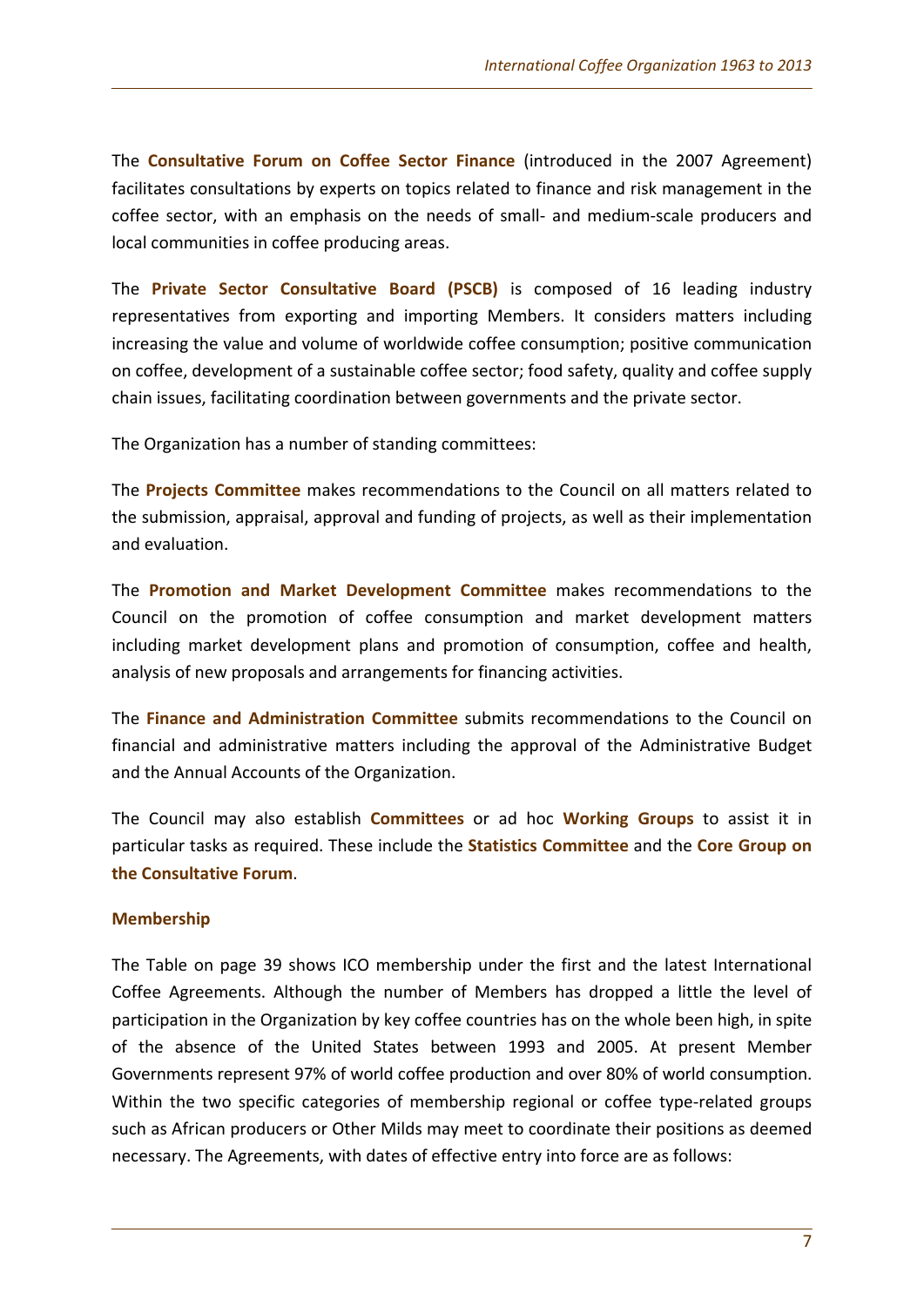| International Coffee Agreement 1962 | Provisional: 1 July 1963<br>Definitive: 27 December 1963     |  |
|-------------------------------------|--------------------------------------------------------------|--|
| International Coffee Agreement 1968 | Provisional: 1 October 1968<br>Definitive: 30 December 1968  |  |
| International Coffee Agreement 1976 | Provisional: 1 October 1976<br>Definitive: 1 August 1977     |  |
| International Coffee Agreement 1983 | Provisional: 1 October 1983<br>Definitive: 11 September 1985 |  |
| International Coffee Agreement 1994 | Provisional: 1 October 1994<br>Definitive: 19 May 1995       |  |
| International Coffee Agreement 2001 | Provisional: 1 October 2001<br>Definitive: 17 May 2005       |  |
| International Coffee Agreement 2007 | 2 February 2011                                              |  |

Apart from the substantial change made with the extension of the 1968 Agreement with the elimination of economic provisions, most of the Agreements have been extended without major changes for one or two year periods as required. The 2007 Agreement provides for a longer life span than previous Agreements, with a duration of 10 years after entry into force and the possibility of extending it for further periods of up to 8 years in all.

## **III. ICO – ACTIVITIES UNDER THE ICA 1962**

The Organization initiated operations in 1963, with the former Secretary-General of the Coffee Study Group, Dr João Oliveira Santos of Brazil appointed Executive Director, a post he held until February 1968. The Agreement specified a number of objectives, including:

- to achieve a reasonable balance between supply and demand on a basis which will assure adequate supplies of coffee to consumers and markets for coffee to producers at equitable prices and which will bring about long-term equilibrium between production and consumption;
- to alleviate the serious hardship caused by burdensome surpluses and excessive fluctuation in the prices of coffee; and
- to assist in increasing the purchasing power of coffee-exporting countries by keeping prices at equitable levels and by increasing consumption.

The main instrument to achieve these aims was a system of export quotas which was to last until 1973, throughout the life of the 1962 and much of the 1968 Agreement. Each exporting Member's share of the total export quota was based on its average exportable production (total annual production less domestic consumption) in either the two coffee years 1961/62 and 1962/63 or the four years 1959/1960 to 1962/63. The Council fixed a global quota annually to all countries excepting those designated "new markets". As first established, a number of rigidities became evident: there was no automatic system linked to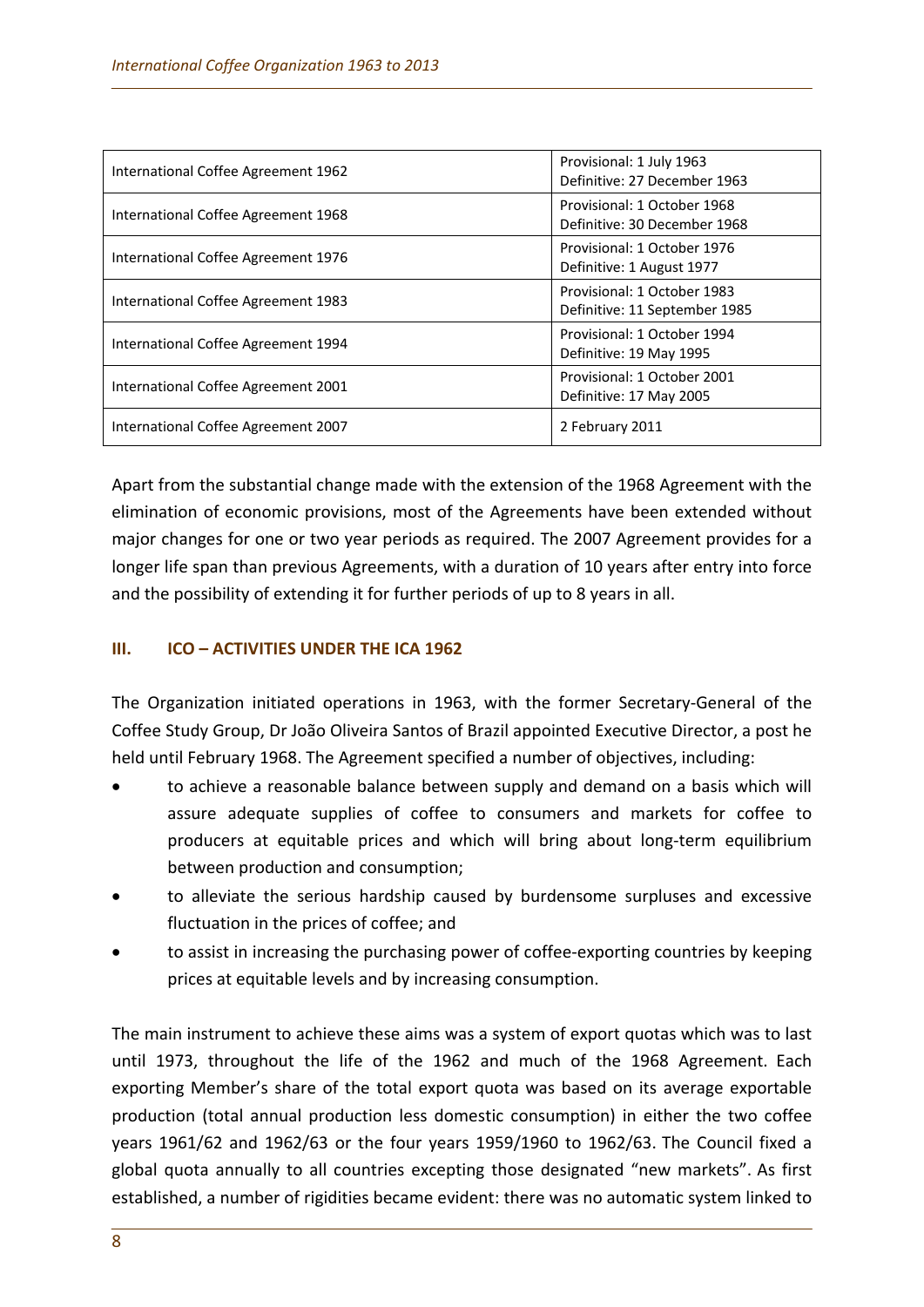price for adjusting quotas once set, and there was no mechanism for the independent adjustment for different types of coffee such as Robusta. This meant that adjustments had to be made by decisions of the Council, which had to meet five times in the first two months of the Agreement. Nevertheless, the successful negotiation of quota changes proved that cooperation between Members was a reality and in March 1965 a semi-automatic mechanism for adjusting quotas was introduced, using a system of indicator prices based on New York ex dock prices for the three main groups of coffee, Mild Arabicas, Unwashed Arabicas, and Robustas. The Council also agreed an indicator price range of 38 – 44 US cents per lb and empowered the Executive Board to adjust quotas within certain limits if prices moved outside the floor or ceiling.

#### **Selectivity**

The African producers, in particular, campaigned for a system of selective adjustment of coffee for the separate groups as opposed to the existing system of adjustment pro rata to each Member's basic quota. Selective adjustment was not in the Agreement although there was a reference stating that the Council should seek to ensure that the types of coffee required by consumers would be made available. The matter was referred to an arbitration panel of international jurists who ruled in November 1965 that quotas should be adjusted pro rata, not by groups. However, the Council in August 1966 exercised its sovereign powers by in effect overthrowing the legal decision. This was done by adding to the overall quota "special export authorizations" totalling just over a million bags. These authorizations were equivalent to about 2.5% of each country's export quotas and could be adjusted selectively. Four groups were established, each with its indicator price: Colombian Mild Arabicas, Other Mild Arabicas, Unwashed Arabicas and Robustas. A pro rata adjustment system also continued to operate. Selectivity was then incorporated into the text of the 1968 Agreement.

A constant issue faced by the Organization during the first period of quotas was the claims by Members that they were being unfairly treated in terms of their quotas. The Agreement provided for a renegotiation of individual quotas by 30 September 1965 but a two-thirds distributed majority was required for changes and this could not be achieved. Instead, cases of hardship were addressed through a system of waivers. This involved permitting some Members to export agreed amounts of coffee in excess of their quotas. Such exports totalled 1.4 million bags in 1965/66 and 1.7 million in 1966/67 involving 15 and 16 exporting Members respectively in these two years. In 1966 it was decided that waivers should be conditional on action to reduce production. Accordingly, Members receiving waivers were required to deposit funds equivalent to 20% of the value of the waiver. This sum was held for use in financing diversification and development schemes in the Member countries concerned, subject to the approval of the Executive Director.

The concern with the destabilizing effects of overproduction was the main driver for the drawing up of a production policy. Moreover, the need for better information on all options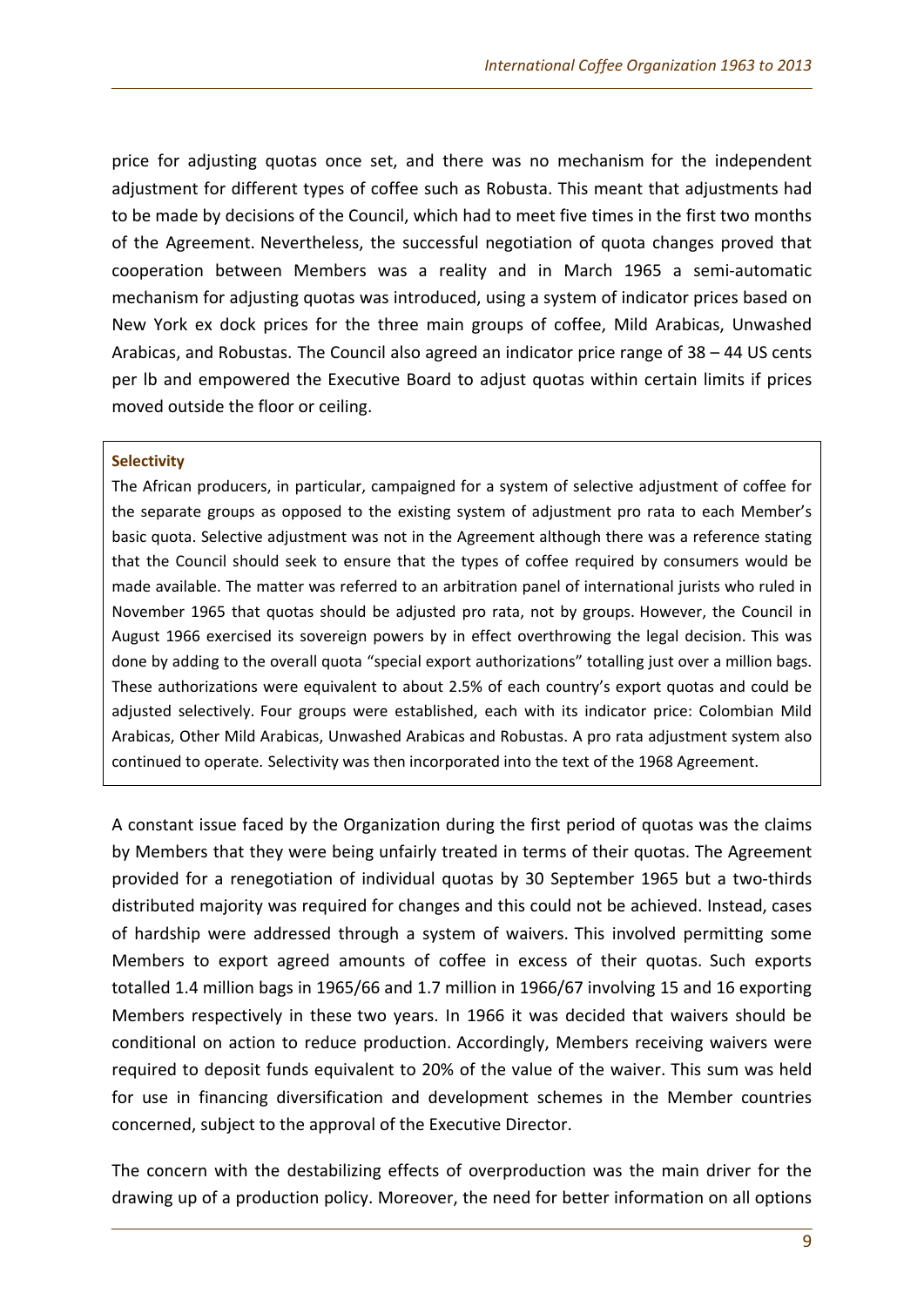for the most effective measures led to the introduction in October 1966 of the system of verification of stocks, involving the physical counting of stocks to improve the capacity to analyse supply. This exercise was financed by a Special Fund to which only exporting Members contributed.

## **The Tripartite Study**

This initiative was undertaken by the ICO in cooperation with the Food and Agriculture Organization of the United Nations (FAO) and the World Bank. It aimed to conduct an in-depth analysis of the world coffee economy carried out by leading economists. Although the full study was never properly published its Director participated in the work of a High Level Working Group on the renegotiation of the Agreement which led to more rigorous controls and the formation of a Diversification Fund.

On 1 April 1965, the Organization moved to its current address at 22 Berners Street in London's West End and built up a staff of nearly 100 to carry out its duties. On the demand side, in pursuit of the Agreement's objectives the Council also created a new World Coffee Promotion Committee in August 1964 and collected over US\$25 million from a 15 cents/bag levy on exports by exporting Members (see below under Promotion). So, with emphasis on addressing the supply/demand imbalance and perfecting the quota and controls systems, a new 1968 Agreement was negotiated in intensive sessions from August 1967 to February 1968.

## **IV. ICO – ACTIVITIES UNDER THE ICA 1968**

The objectives of the 1968 Agreement remained the same as its predecessor. On the other hand there were important changes in management. Following a brief interregnum in March 1968 when Mr Cyril Spencer, the Deputy Executive Director, was in charge, Dr Alexandre Fontana Beltrão, a Brazilian with extensive coffee experience, took over as Executive Director and remained in office until 30 September 1994. Mr T.M. Loudon, a British ex-colonial civil servant who had represented East African interests at the UN Coffee Conference, was appointed Deputy Executive Director.

The quota system of the 1962 Agreement was largely retained although selectivity was now allowed (with a maximum possible cut in a country's quota of 5%). Special concessions in terms of quota increases were conceded to some 20 smaller producers. Non-quota ("new") markets were retained but controls became tighter. From 1 April 1969 all exports to quota markets had to be covered by certificates of origin issued by exporting Members. The certificates had to be covered by coffee export stamps with a weight value which were issued quarterly in accordance with each country's quota. A system of marking of bags was introduced.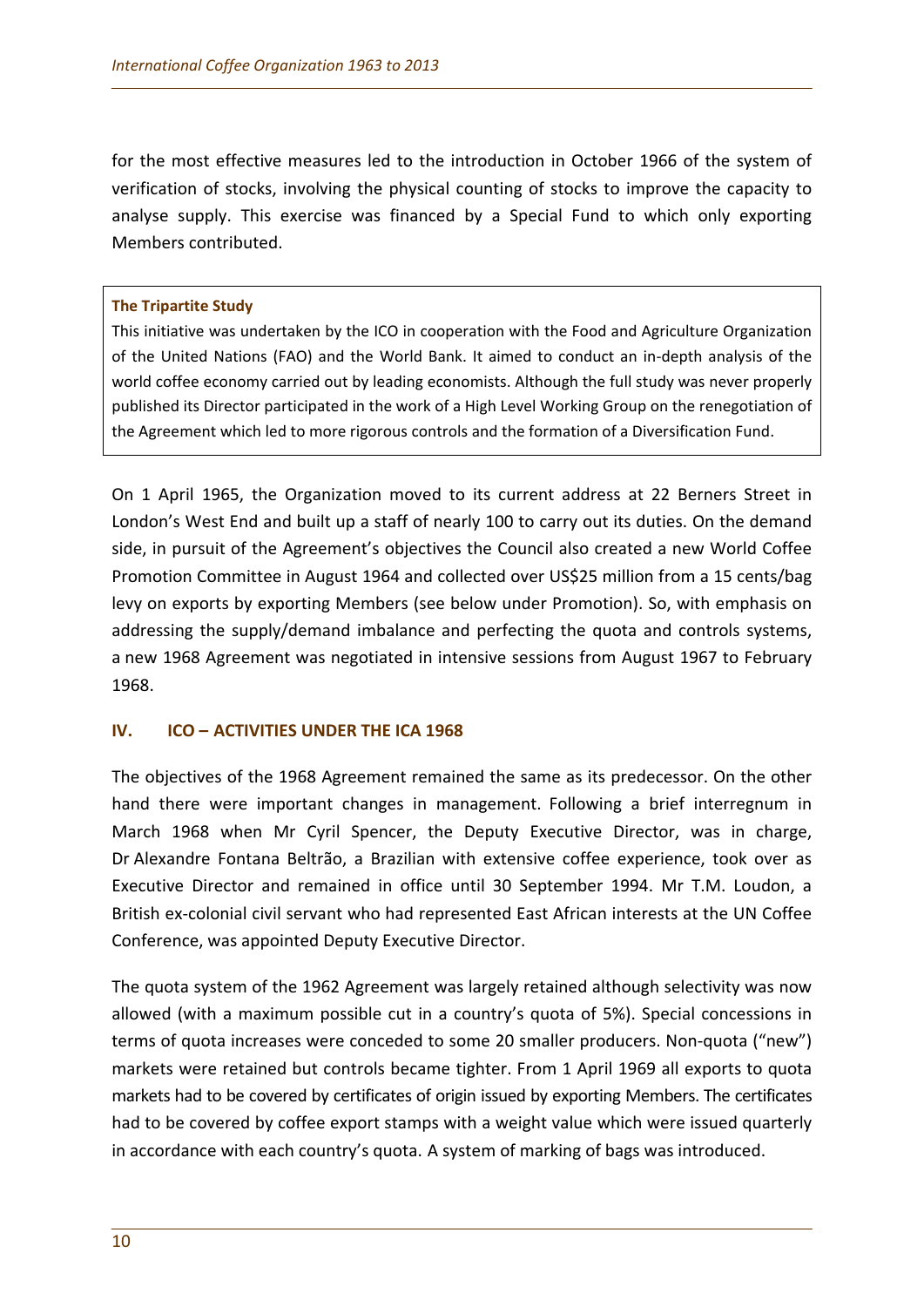But the major thrust in terms of balancing supply and demand was undoubtedly the creation of a Diversification Fund (Article 54 of the Agreement) financed by exporting Members exporting over 100,000 bags a year, and aiming to assist them in fulfilling production goals established under Resolution number 206. The Fund operated from 1969 to 1973, during which some US\$73 million were committed for 31 projects. In all cases project approval was linked to the approval of a National Production Plan. Projects could involve classical horizontal diversification from coffee into a specific or a range of crops but could also be targeted at general strengthening of the agricultural economy, projects for the improvement of coffee statistics and for storage of coffee. Although the results were uneven some very substantial achievements materialized. One project, for instance, the Brazilian export corridors project, made an important contribution to facilitating the exports of soybeans and orange juice by developing transport infrastructure in coffee areas. An Indian project identified pepper as a successful diversification option on an experimental farm which still exists.

The Fund was managed by a senior Colombian coffee executive, Mr Hernán Uribe Arango. It included legal officers and some 10 to 15 economists, many seconded by organizations such as the World Bank, the Inter-American Development Bank and the FAO. One of the economists was the world-famous photographer, Mr Sebastião Salgado, who started to take memorable photographs of coffee production on ICO missions.

#### **The USA – Brazil soluble coffee dispute**

A major factor in this dispute was that it involved the world's biggest producer and the world's biggest consumer. Essentially the USA complained that Brazilian soluble coffee exporters had access, through tax concessions, to cheaper coffee than did US manufacturers. Brazil countered that it had a right to process its own raw materials and protect a fledgling industry. The dispute was referred to a legal panel with inconclusive results. Eventually the two parties reached agreement in bilateral talks which allowed Brazil to export a set amount of soluble coffee to the USA.

In the early seventies a combination of frosts in Brazil, political turmoil in Africa and inflationary pressures led to upward pressure on coffee prices. Producers sought an increase in the price range but this was resisted by consumers. This was when Members were due to renegotiate the Agreement. Since deadlock prevailed, Members decided to extend the Agreement with the deletion of all its economic provisions. This included the Promotion and Diversification Funds, the quota system, controls and stock verification. The number of staff, which had reached 150, was halved and the Organization was reduced to a forum for meetings and a centre for the collection and dissemination of information. Nevertheless, and in spite of the extreme frost in Brazil in 1975, negotiations continued and concluded with the successful negotiation of the 1976 Agreement.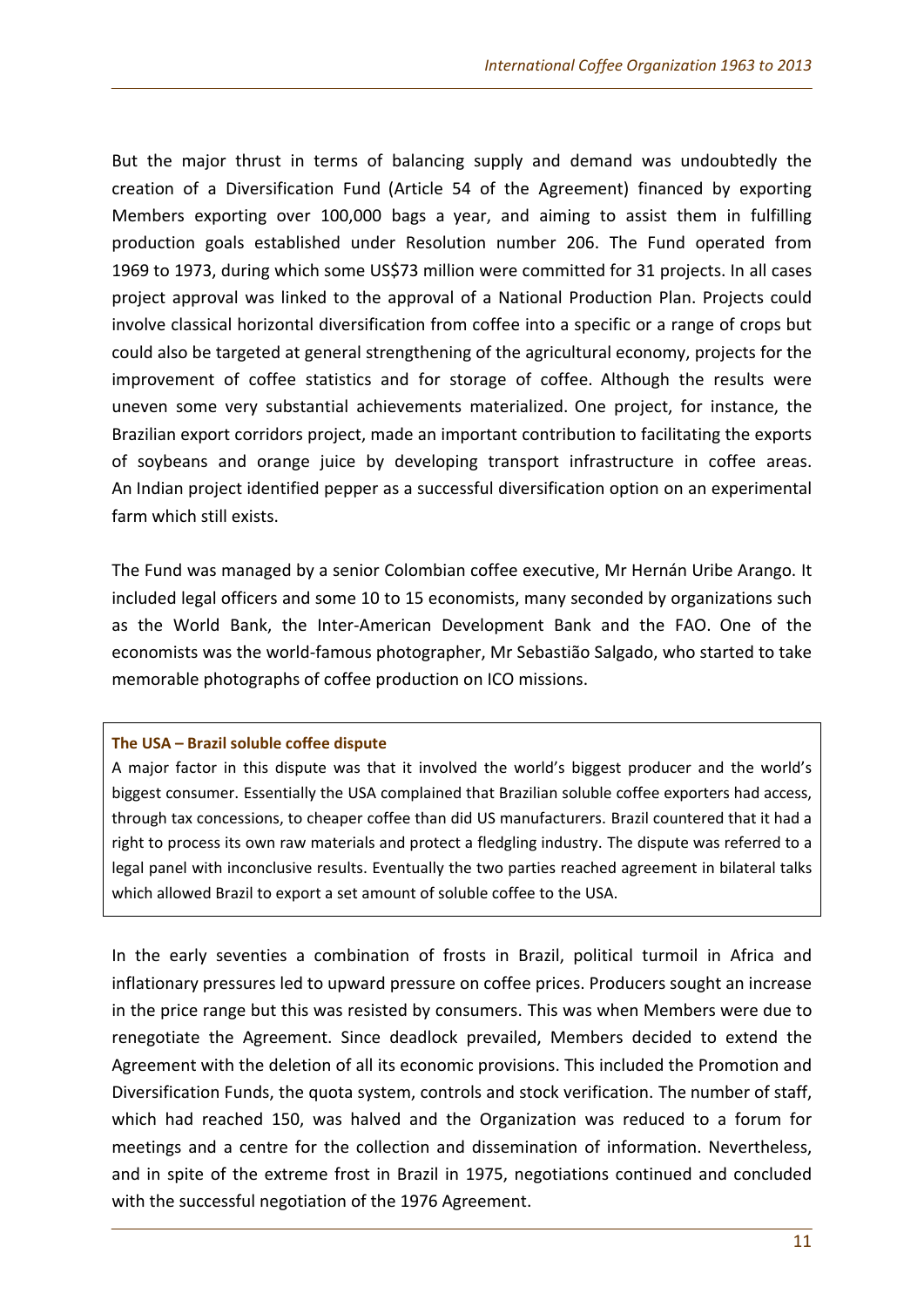## **V. ICO – ACTIVITIES UNDER THE ICA 1976 AND ICA 1983**

The elimination of economic clauses of the extension of the 1968 Agreement provided an opportunity for the Organization to develop new computerized information systems in areas such as certificates of origin, statistics, and text-based information (COFFEELINE bibliographical database). Nevertheless, serious negotiations for a new Agreement recommenced in 1974 and in 1975 negotiations were completed for the 1976 Agreement. This coincided with a disastrous frost in Brazilian coffee areas which sent prices soaring; they only dropped in 1980, when the quota-price mechanism was reintroduced as prices fell, with a price range of 120-140 US cents per lb, a range which was maintained throughout the 1980s.

The objectives of the new Agreement remained the same but more attention was accorded to benefits to consumers. The quotas were changed so that they were based 70% on export performance and 30% in proportion to stocks held. Members exporting less than 400,000 bags were given fixed annual export quotas subject to a 5% increase annually (10% for countries exporting less than 100,000 bags) and were exempted from the system of basic quotas. The concept "new markets" was replaced by a simple division into Member (quota) markets and non-member (non-quota) markets. Certificates of origin and verification of stocks were reintroduced. The resumed system succeeded in stemming further price falls and shortly after quotas became operational negotiations started for the 1983 Agreement.

In spite of pressure from smaller producers for an increased market share the distribution was carried over from the 1976 Agreement, although these producers were given a fixed market share in the new Agreement.

Following further price rises late in 1985 quotas were formally suspended in February 1986; although they should have been reintroduced later that year disagreements over market share delayed their reinstatement until 1987.

## **Tourist coffee, two-tier market**

The division into quota and non-quota markets proved a continuing challenge to the ICO controls system. Coffee exported to non-quota markets at substantially lower prices but which eventually ended up through illegal means in quota markets was known as "tourist" coffee. The fact that non-quota coffee was sold at much lower (20-40%) prices than coffee shipped to quota market countries was described as creating a "two-tier" market. In spite of sizeable quantities of illegal shipments it must be emphasized that the volumes were never significant enough to affect the price effect on the market of quotas. Nevertheless it was perceived by many as an unfair element in the system.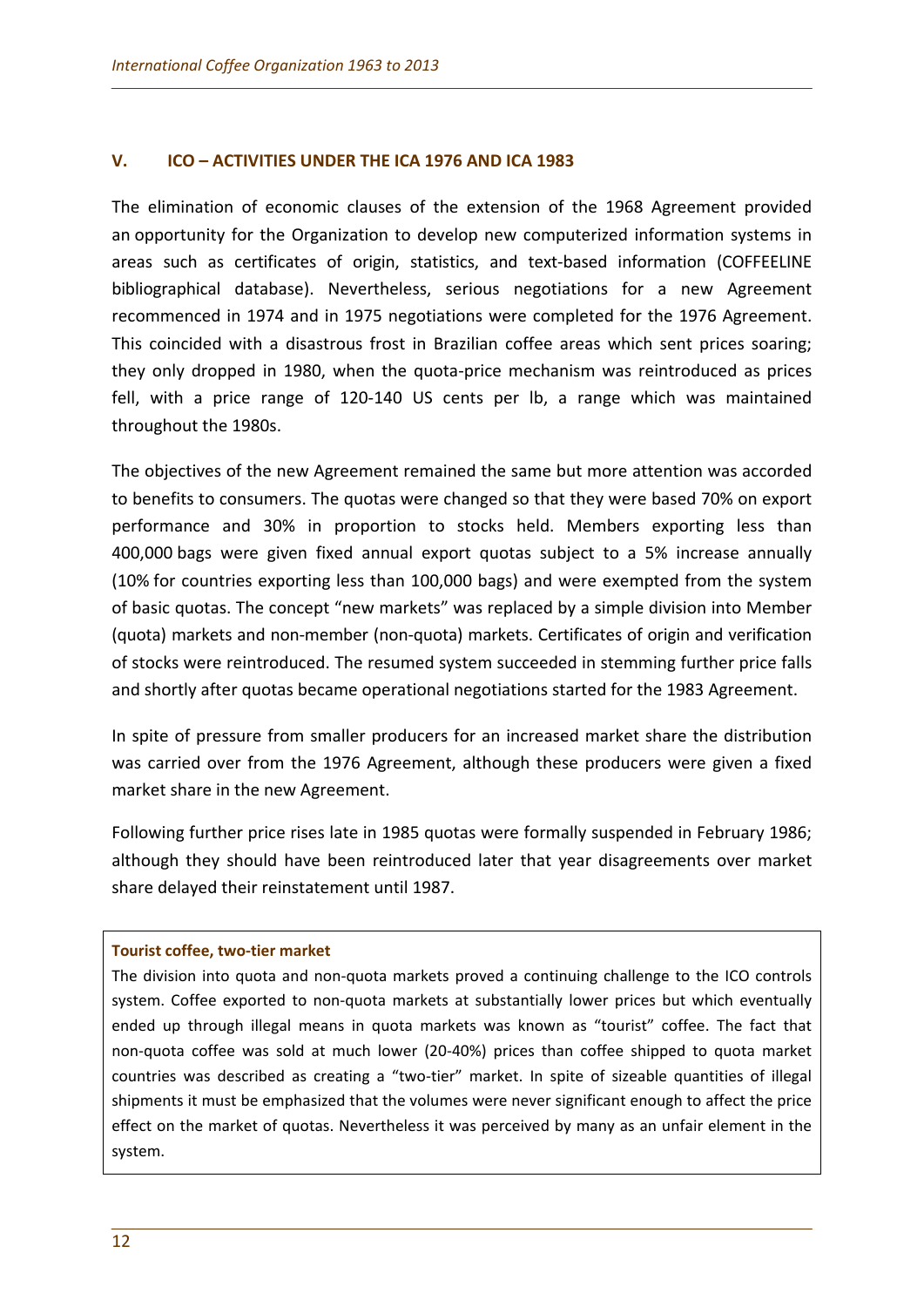The 1983 Agreement was due to expire on 30 September 1989 so it was important to finalize a new Agreement some six months at least in advance of this date. However, the problem of market shares became increasingly the issue which polarized positions. Essentially there had been rising demand for Mild Arabicas on the world market. Many producers of such coffees saw the existing adjustment mechanisms for quotas as inadequate. They were often weak on stock holding capacity and were thus directly exporting more coffee to non-quota markets, emphasizing the two-tier market. A factor that may have influenced the Other Milds producers was a World Bank Working Paper which purported to show that many Other Milds producers would be better off without quotas and that prices for their "in-demand" coffee would stand up in the event of a suspension of quotas. This was also a position with which the United States, now represented by the USA Trade Representative's Office, sympathized, especially in view of its increasing promotion of free trade as opposed to regulation, both internally within countries and internationally.

A number of attempts to address these concerns within a new Agreement were made throughout early 1989, with proposals from the "majority" group consisting of most exporting Members, excepting the "Other Milds", and the European Community (EC). They proposed a one-year extension of the Agreement with separate quotas for non-members, following which a new "universal" quota applicable to all sales by exporting Members could be negotiated, to include a redistribution of quotas. A "dissident" proposal was tabled by the "Other Milds", Indonesia and the United States. This proposed an extension with an immediate rise to a 48% share of the market for Mild Arabicas, an increase of 4.6%. Since the proposals could not muster the necessary votes for adoption and neither side was prepared to compromise the vote was deferred until 3 July 1989. This would allow a fallback position to be prepared. The vote in favour of the "majority" resolution duly included the European Community and most exporting Members apart from Indonesia and most of the Other Milds. A number of Members abstained, but only the USA and Singapore amongst importing Members voted against. The "dissident" resolution received the votes of all the Other Milds group except the Dominican Republic, plus the votes of the USA, Canada, Finland, Norway and Sweden. The EC abstained. Since no resolution could be adopted a fallback extension of the Agreement was adopted, without economic clauses. A price collapse of some 50% quickly followed, affecting all groups of coffee and lasting until a new Brazilian frost occurred in 1993.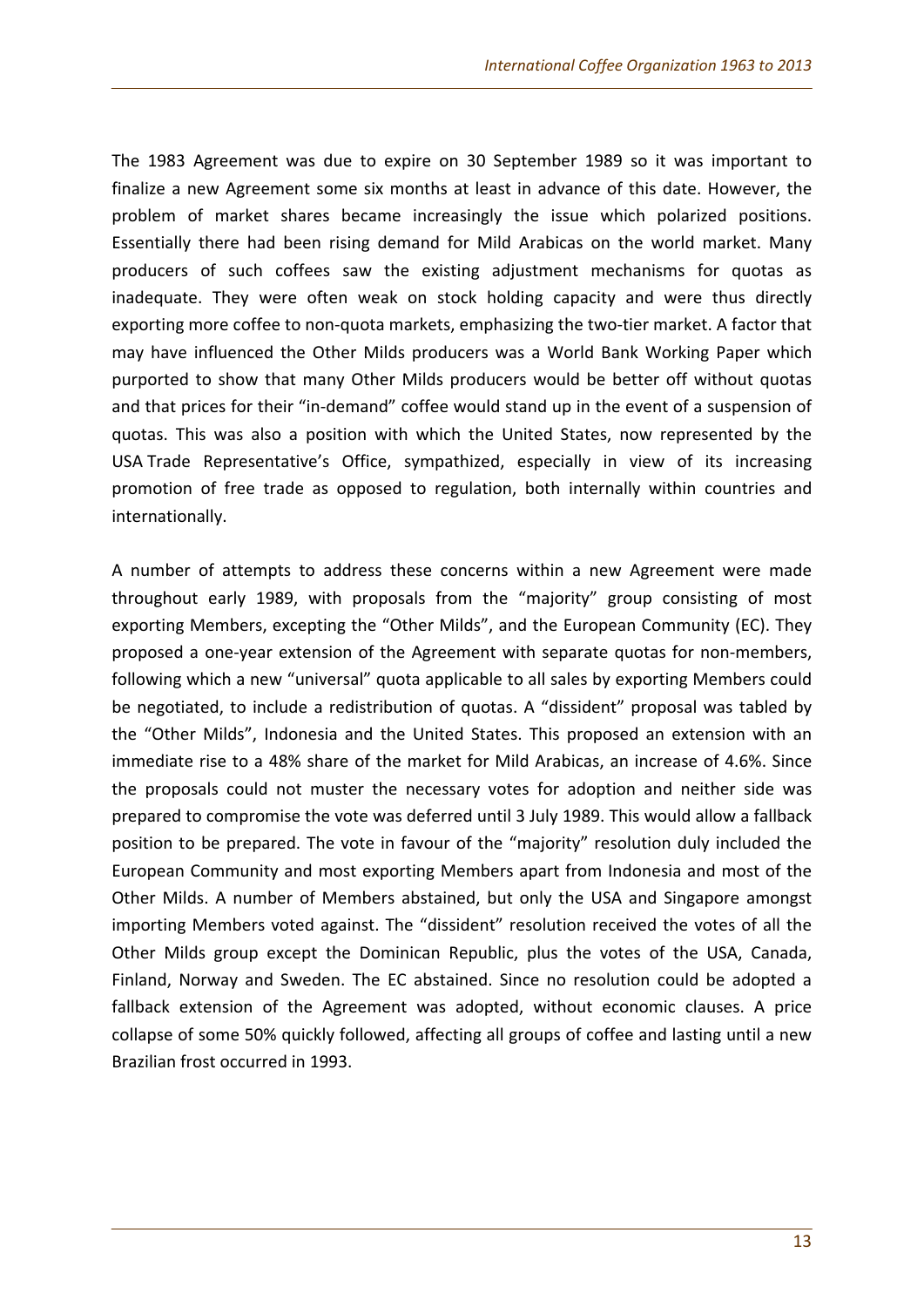#### **Economic effects of quotas**

The Graph on page 40 shows the evolution of coffee prices (Santos 4) in real terms over more than a century, from 1894 to 2012. It is notable for a somewhat irregular cyclical progression with a reversion to around 60 US cents in 1990 terms at the low points, a level which from the latest data available, still operates. The period 1963 to mid-1989 can be taken as the quota period (the non-quota Brazilian frost period of 1974 to 1980 does not affect the low-point analysis). The two periods when ICO quotas did not exist or had been insufficiently developed, such as during the short-term Agreements, namely 1894-1962 and 1990-2013 show remarkably similar averages in 1990 terms with price levels of 125 and 130 US cents per lb, respectively. Prices in the quota (or quota affected) period of 1963 to 1989 averaged some 185 cents in real terms, between 42% and 48% higher than without quotas. Additional costs such as storage costs arose under quotas so this very broad analysis tallies closely with a number of econometric models which have indicated that earnings were around 30% higher as a result of quotas. Since exporting countries' coffee export earnings for 1964 to 1989 totalled US\$182 billion, this represents earnings that are over US\$40 billion higher (US\$1.6 billion a year) under ICO quotas than would otherwise be the case, although the benefits did vary by country.

Following the disappearance of quotas, in many years the amount reverting to the coffee farmers dropped to levels at which coffee-growing could in many cases no longer generate any profits, giving rise to a period of crisis in the world coffee economy. Efforts were resumed in 1992 to find a way forward but were unable to produce anything concrete. Important attempts were also initiated through unilateral action by exporting countries within the framework of the Association of Coffee Producing Countries (ACPC) to exert a corrective effect on the market through a retention scheme, but ultimately without success. In 1993 the United States announced its withdrawal from the Agreement, and a number of voices were raised casting doubts on the value of maintaining the ICO. Nevertheless, a majority of Members understood the importance of international cooperation on coffee, which could best be accomplished by a body with the authority that the ICO had built up, and which would be very difficult to recreate if allowed to disappear. In these circumstances Members looked to what other forms of international cooperation might benefit the world's coffee economy and concluded a new and different Agreement, the International Coffee Agreement 1994.

#### **VI. ICO – ACTIVITIES UNDER THE ICA 1994**

The elimination of quotas in July 1989 was accompanied by several years of prices so low that the market situation became known as the coffee crisis. The ICO was saved in the short term by a two year extension of the 1983 Agreement during which, as stated previously, a number of efforts were made to support prices without success. Nevertheless, in the light of the wide perception of the problems facing coffee, Members negotiated a new Agreement, the ICA 1994. The objectives of the Agreement, unchanged since 1962, became very much less ambitious. They provided for enhanced international cooperation, provision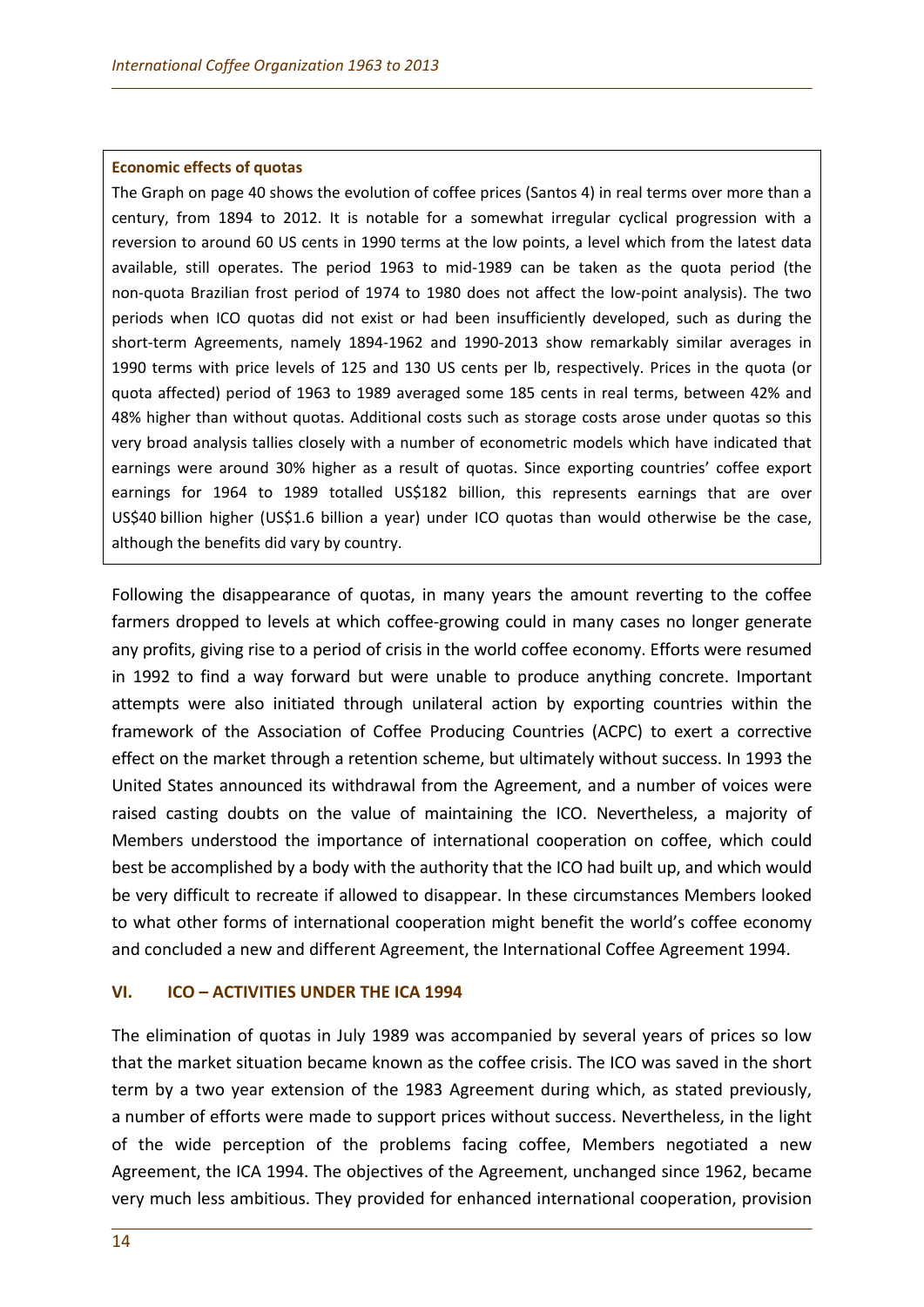of a forum for consultations and negotiations, where appropriate, on coffee matters and on ways to achieve a reasonable balance between supply and demand, the collection and dissemination of statistical, economic and technical information, studies and surveys, and for encouraging consumption.

However, the first projects benefitting from funding from the Common Fund for Commodities (CFC) were launched under the 1994 Agreement, and this activity became increasingly important under the ICA 2001. Beginning with the Gourmet Coffee Project in 1995, by February 2013 38 projects with a total value of US\$105 million had been concluded or were ongoing, with US\$55 million funded by the CFC, bilateral and multilateral donor institutions providing co-financing of US\$29 million and counterpart contributions from beneficiary countries of US\$21 million. Project funding from the CFC has proved of great value to the coffee sector. Contributions are provided on favourable terms, often through grants, and projects can address issues confronting coffee on a multi-country basis rather than through the usual bilateral structure where funds are provided by donors to individual countries. Moreover, all coffee projects (until very recently) have had to be approved by the International Coffee Council before they can be approved by the CFC. The ICO has usually been designated the supervisory body for the projects, which must be in accordance with the ICO strategy for the whole coffee sector. The Organization, particularly under the 2001 Agreement, has developed procedures for project analysis and evaluation, including review by a Virtual Screening Committee (Virtual Screening Subcommittee under the ICA 2007), which can evaluate projects at a technical level with great flexibility. The importance of the projects programme has been recognized in the 2007 Agreement, which has established a Projects Committee. A listing of the projects shows the wide range involved.

## **Projects – complete listing by category**

## **Pests and diseases**

- [Integrated management of the coffee berry borer](http://dev.ico.org/projects/02-p.htm)
- [Integrated white stem borer management in smallholder coffee farms in India, Malawi and Zimbabwe](http://dev.ico.org/projects/18-p.htm)
- [Improvement of coffee production in Africa by the control of coffee wilt disease –](http://dev.ico.org/projects/13-p.htm) tracheomycosis
- [Increasing the resilience of coffee production to](http://dev.ico.org/projects/40-p.htm) Leaf Rust and other diseases in India and four [African countries](http://dev.ico.org/projects/40-p.htm)

## **Diversification**

- [Diversification of production in marginal areas in the State of Veracruz, México](http://dev.ico.org/projects/32-d.htm)
- [Reconversion of small coffee farms into self-sustainable agricultural family units](http://dev.ico.org/projects/31-d.htm)
- [Developing the potential of Gourmet Robusta coffee in Gabon and Togo](http://dev.ico.org/projects/42-d.htm)
- [Enhancing the potential of gourmet coffee production in Central American countries](http://dev.ico.org/projects/39-d.htm)
- [Access to finance for the development of diversification crops in coffee producing](http://dev.ico.org/projects/30-d.htm) areas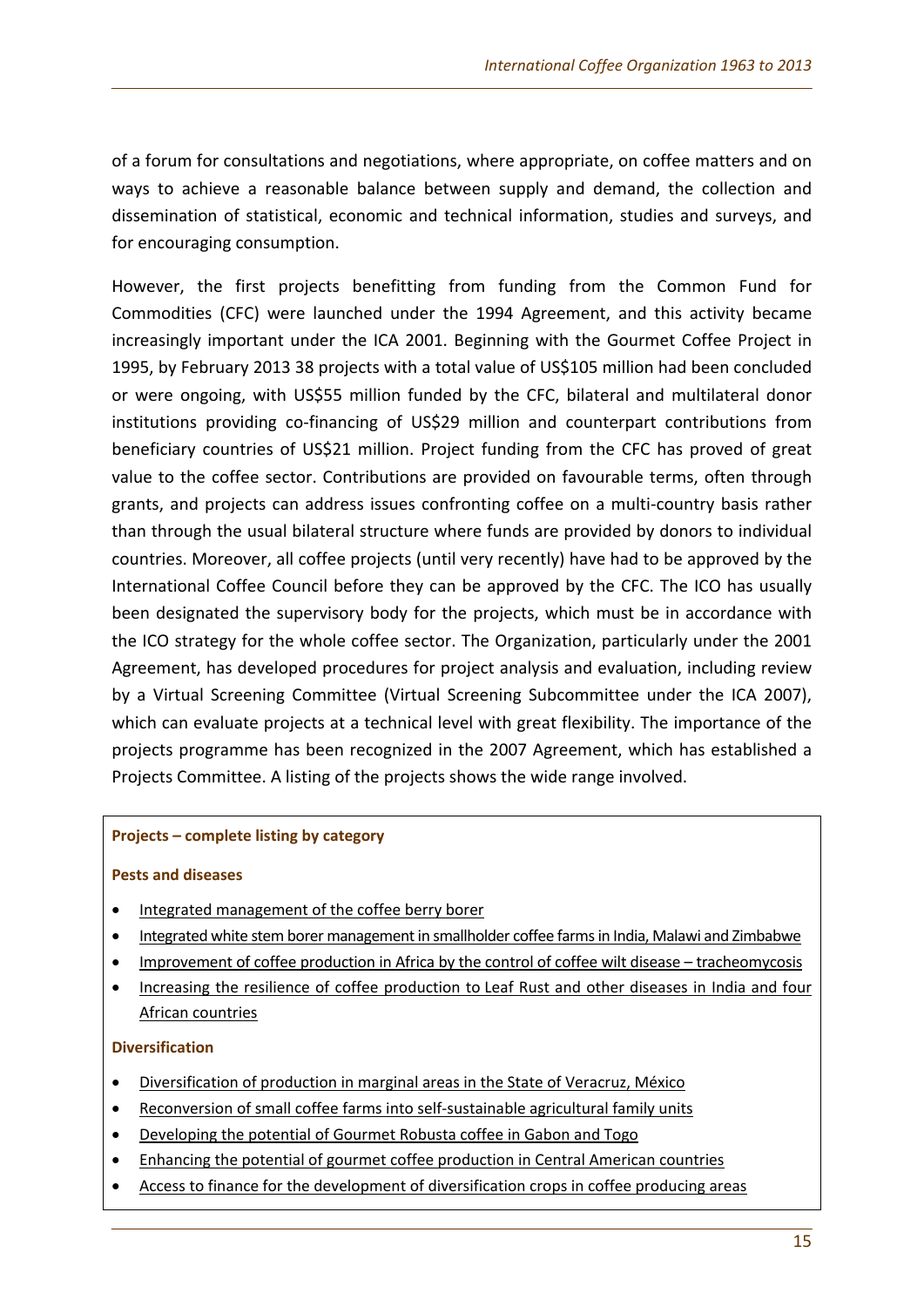#### **Emergency assistance**

*In cases where producing countries have suffered large decreases in production for reasons of "force majeure", it may be appropriate to encourage programmes to secure a recovery in productive capacity, providing increases are not of a scale to exert an adverse effect on the supply-demand balance. This process assists in ensuring that characteristic coffees remain available to the market, and in safeguarding the exploitation of comparative advantage.*

- [Pilot rehabilitation of the coffee sectors](http://dev.ico.org/projects/11-e.htm) in Honduras and Nicaragua
- [Pilot rehabilitation of neglected coffee plantations into small family production units in](http://dev.ico.org/projects/15-e.htm) Angola
- [Regional workshop on the coffee crisis in Central America](http://dev.ico.org/projects/26-e.htm)
- [Qualitative and quantitative rehabilitation of coffee with the aim of improving living conditions](http://dev.ico.org/projects/51-e-drcongo.htm)  [of coffee farmers afflicted and displaced by war in the Democratic Republic of Congo](http://dev.ico.org/projects/51-e-drcongo.htm) (Ongoing)

#### **Marketing structure improvement**

*With the transition in many exporting countries to liberalized marketing systems, care is needed to ensure that the benefits of increased market flexibility are not jeopardized by the elimination of necessary functions previously undertaken by marketing boards and similar regulatory bodies. Besides this the coffee sector in many exporting countries consists of large number of smallholder farmers who need assistance to develop their capacity to compete in the market, get access to commercial credit, cope with price volatility through risk management and generate benefits to their communities. In the interests of a healthy and competitive trading economy it is important that traders in producing countries have the necessary degree of commercial expertise, access to credit and appropriate legal framework to function effectively.*

- [Study on coffee marketing systems and trading policies in selected coffee-producing countries](http://dev.ico.org/projects/04-m.htm)
- [Coffee market development and trade promotion in Eastern and](http://dev.ico.org/projects/03-m.htm) Southern Africa
- [Strengthening the commercial, financial, management and business capacity of small coffee](http://dev.ico.org/projects/16-m.htm)  [producers/exporters in Mexico and Nicaragua](http://dev.ico.org/projects/16-m.htm)
- [Coffee price risk management in Eastern and Southern Africa](http://dev.ico.org/projects/21FA-m.htm) (Ongoing)
- [Study of the potential for commodity exchanges and other forms of market places](http://dev.ico.org/projects/24-m.htm) [in the coffee sectors of COMESA countries](http://dev.ico.org/projects/24-m.htm)
- Pilot short- and medium-term finance to small-scale coffee farmers in Kenya
- Workshop on structured short- [and medium-term finance to small-scale farmers in Africa](http://dev.ico.org/projects/20FT-m.htm)
- [Coffee price risk management in East Africa](http://dev.ico.org/projects/21FT-m.htm)
- [Enhancing competitiveness of African coffee](http://dev.ico.org/projects/43-m.htm) through a value chain analysis
- [Competitive coffee enterprises programme for Guatemala and Jamaica](http://dev.ico.org/projects/46-m-competitive-enterprises.html) (Ongoing)

## **Quality enhancement**

- [Development of gourmet coffee potential](http://dev.ico.org/projects/01-q.htm)
- [Enhancement of coffee quality through prevention of mould formation](http://dev.ico.org/projects/06-q.htm)
- [Improving coffee quality in East and Central Africa through enhanced processing practices in](http://dev.ico.org/projects/22-q.htm)  [Rwanda and Ethiopia](http://dev.ico.org/projects/22-q.htm)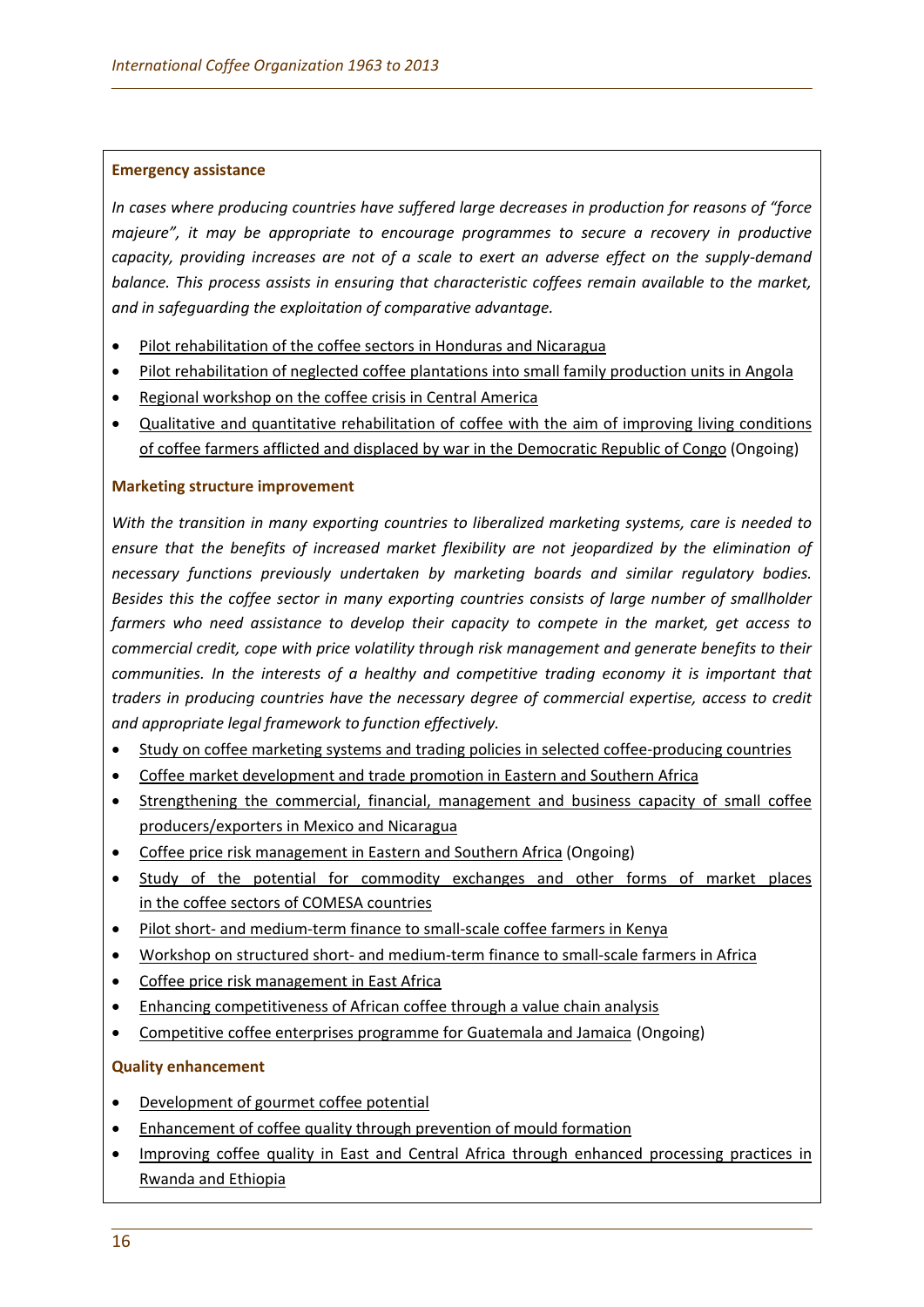- [Robusta quality and marketing improvement by optimal use of coffee terroirs](http://dev.ico.org/projects/05-q.htm)
- [Coffee processing study –](http://dev.ico.org/projects/17-q.htm) Rwanda
- [Characteristics of the demand for Robusta coffee in Europe](http://dev.ico.org/projects/05FT-q.htm)
- Workshop on coffee quality through [prevention of mould formation in Ecuador](http://dev.ico.org/projects/25-q.htm)
- [Sustainable Credit Guarantee Scheme to promote scaling up of enhanced processing practices in](http://dev.ico.org/projects/48-q-sustainable-credit.html)  [Ethiopia and Rwanda](http://dev.ico.org/projects/48-q-sustainable-credit.html) (Ongoing)
- [Building capacity in coffee certification and verification for specialty coffee farmers in EAFCA](http://dev.ico.org/projects/45-q-eafca.html)  [countries](http://dev.ico.org/projects/45-q-eafca.html) (Ongoing)

## **Sustainable coffee economy**

*It is vital that coffee production and processing should take into account environmental needs to ensure physical sustainability. It is also necessary that the economic environment should be such as to encourage stability and reasonable living standards for the populations involved with coffee, and to ensure that adequate care may be given to ensure the maintenance of quality. The Organization wishes to encourage the improvement and diversification of old coffee plantations towards more market-oriented and environmental plantations such as organic and gourmet coffee. It also seeks to promote the use of friendly environmental technologies through the production and processing chain, integrated biological pest control and improved technology for the washing process.* 

- [Sustainable coffee development in Eastern Africa](http://dev.ico.org/projects/29-s.htm)
- [Worldwide comparative analysis of coffee-growing areas](http://dev.ico.org/projects/10-s.htm)
- [Economic Crises and Commodity dependent LDCs: Mapping the exposure to market volatility](http://dev.ico.org/projects/49-s-economic-ldc.html)  [and building resilience to future crises](http://dev.ico.org/projects/49-s-economic-ldc.html)

Another factor which assumed increasing importance within the Organization was the question of cooperation with the private sector. To this end the Organization established the Coffee Industry and Trade Associations Forum (CITAF) which acted as a consultative mechanism to allow matters of concern to the private sector to be conveyed to the Council and Executive Board. It can be seen as a forerunner of the Private Sector Consultative Board (PSCB) established following ideas formulated by Brazil by means of Resolution number 386 of 21 July 1999, which has become an integral part of the ICO structure. On the same day the Council approved Resolution number 385 which provides for a World Coffee Conference, designed to bring senior government and private sector coffee representatives together with experts to discuss matters of concern to coffee. Both these bodies were subsequently incorporated under Articles in the ICA 2001.

The experience of the ICA 1994 showed that in spite of the lack of any mechanism which could directly affect the market there were a number of areas where international cooperation could be of value. Nevertheless there was substantial retrenchment. The staff complement of the ICO dropped from 93 in 1983/84 to 38 in 1994/95 and 32 in 1988/89.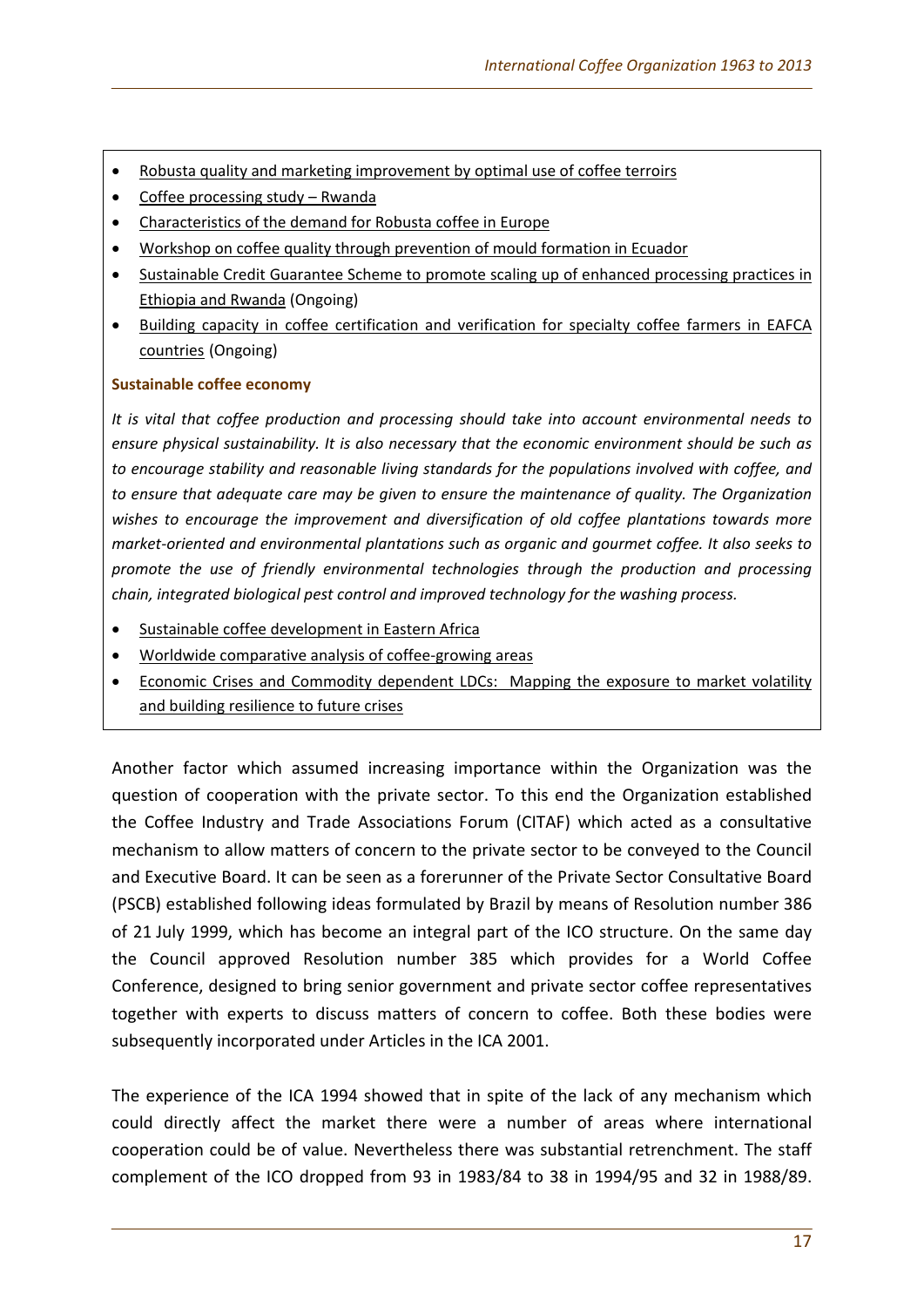A further contingent of 26, funded by the Promotion and Special Funds in 1983/84 were also dismissed. The ICO was split into two divisions: Operations and Finance and Administration. And a new Agreement, geared to the changed environment, was negotiated: the ICA 2001.

## **VII. ICO – ACTIVITIES UNDER THE ICA 2001**

Reflecting some of the main new work areas, significant changes and additions to Article 1 on the Objectives of the Agreement were made. These now included:

- to provide a forum for consultations on coffee matters with the private sector;
- to encourage Members to develop a sustainable coffee economy;
- to analyse and advise on the preparation of projects for the benefit of the world coffee economy, for their subsequent submission to donor or financing organizations, as appropriate;
- to promote quality; and
- to promote training and information programmes designed to assist the transfer to Members of technology relevant to coffee.

## **Information services**

Considerable importance has always been given by the ICO to its statistical services. Members were obliged to supply coffee statistics on a regular basis which enabled the ICO to maintain important time series on supply, demand, foreign trade and prices. The introduction of computer systems greatly enhanced the ability of the Organization to disseminate data in a range of formats varying from spreadsheet files to graphical displays.

From its beginning the ICO had also built up a Library of publications on or relevant to coffee. By the early 1980s it was arguably the most comprehensive library in the world on the economic aspects of coffee, with an important collection of publications on agronomic, scientific, and cultural information as well. Through the Promotion Fund it also has an important collection of photographic slides showing aspects of production and consumption. In 1982 the ICO launched COFFEELINE, the world's first online bibliographic data base on coffee, derived from the Library's computerized catalogue and retrieval system. Accessible initially through a specialist intermediary company COFFEELINE is now available on the Internet through the ICO website. The Library also handles a large number of external requests for information and provides research facilities accessible by appointment.

The website [www.ico.org](http://www.ico.org/) itself became available in 1995 and has remained under constant development. As well as providing a descriptive guide to the Organization's work it acts as a portal for a number of ICO information services, including the identification and distribution of ICO documents, published in its four official languages.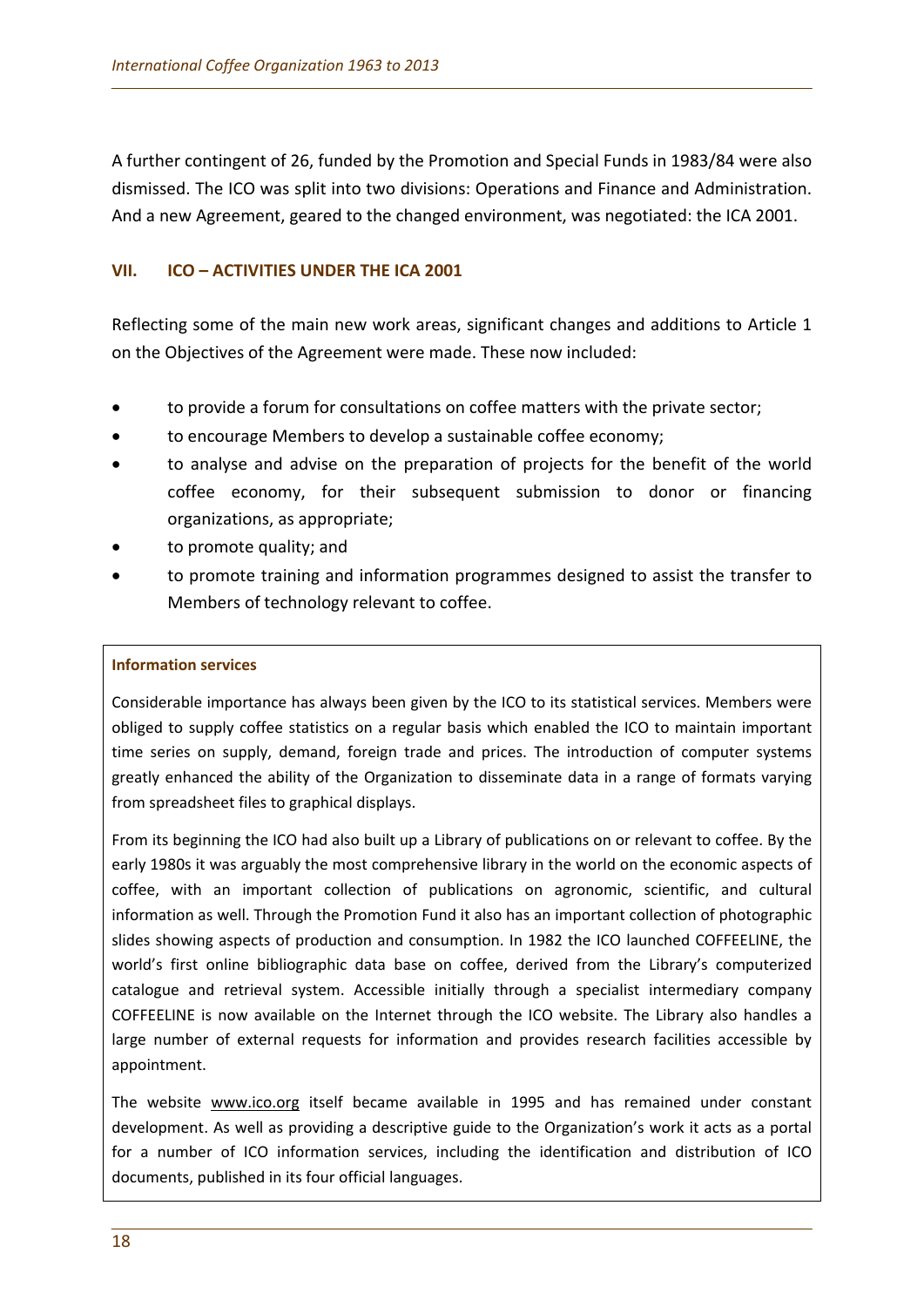The Organization, in accordance with its revised objectives, continued to organize a number of seminars and workshops to facilitate the transfer to Members of relevant technology. The listing below gives details: full documentation is available on the ICO website.

## **ICO Seminars and workshops**

- [Seminar on Trends in new coffee consuming markets –](http://www.ico.org/seminar-consumption.asp) 5 March 2013
- [Seminar on the economic, social and environmental impact of certification on the coffee supply](http://www.ico.org/seminar-certification.asp)  chain – [25 September 2012](http://www.ico.org/seminar-certification.asp)
- 2<sup>nd</sup> Consultative Forum on Coffee Sector Finance 6 March 2012
- $1<sup>st</sup>$  [Consultative Forum on Coffee Sector Finance –](http://www.ico.org/forum_e.asp?section=Meetings/Documents) 27 September 2011
- [Expert panel on Coffee Sector Finance –](http://www.ico.org/workshop.asp?section=Meetings/Documents) 21 September 2010
- [Workshop on Consultative Forum on Coffee Sector Finance –](http://www.ico.org/workshop.asp?section=Meetings/Documents) 22 September 2009
- [Seminar on Coffee Berry Borer –](http://www.ico.org/workshop.asp?section=Meetings/Documents) 17 March 2009
- [Seminar on Geographical Indications –](http://www.ico.org/workshop.asp?section=Meetings/Documents) 20 May 2008
- [CFC/ICO Workshop on Coffee Development Priorities –](http://www.ico.org/workshop.asp?section=Meetings/Documents) 27 September 2006
- [Workshop on the Potential for Diversification –](http://www.ico.org/workshop.asp?section=Meetings/Documents) 24 May 2006
- [Seminar on Genetically Modified Coffee –](http://www.ico.org/workshop.asp?section=Meetings/Documents) 17 May 2005
- [Round Table on Equitable Trading and Coffee –](http://www.ico.org/workshop.asp?section=Meetings/Documents) 18 May 2004
- Coffee and Health Seminar [15 September 2003](http://www.ico.org/workshop.asp?section=Meetings/Documents)
- [ICO/World Bank High-Level Round Table:](http://www.ico.org/workshop.asp?section=Meetings/Documents) International Coffee Crisis – [Looking for Long-Term Solutions –](http://www.ico.org/workshop.asp?section=Meetings/Documents) 19 May 2003
- [E-Commerce Workshop –](http://www.ico.org/workshop.asp?section=Meetings/Documents) 2 October 2001
- [Round Table on Organic Coffee –](http://www.ico.org/workshop.asp?section=Meetings/Documents) 19 May 2000
- [Seminar on Coffee and the Environment –](http://www.ico.org/workshop.asp?section=Meetings/Documents) 27 and 28 May 1996

Likewise the Organization continued with the regular production of studies designed as in the case of the seminars, to make available interesting and relevant information to Members.

#### **Studies**

Identified as one of the objectives of the Agreement, studies include a monthly bulletin on the market situation issued by the Executive Director, and a range of economic and technical studies of a topical nature. They include subjects such as:

- Coffee sector profiles of major coffee exporting and importing countries
- [Impact of "El Niño" on production](http://www.ico.org/documents/eb3657r1e.pdf) (EB-3657/98 Rev. 1)
- [Organic coffee \(EB-3639/97\)](http://www.ico.org/documents/eb3639e.pdf)
- [Risk and finance in the coffee sector: Introduction to the joint study by the ICO and the World](http://dev.ico.org/documents/cy2012-13/cg-7e-risk-study-ico-world-bank.pdf)  [Bank \(CG-7/13\)](http://dev.ico.org/documents/cy2012-13/cg-7e-risk-study-ico-world-bank.pdf)
- [Re-exports of coffee \(ICC-109-2 Rev. 1\)](http://dev.ico.org/documents/icc-109-2-r1e-re-exports.pdf)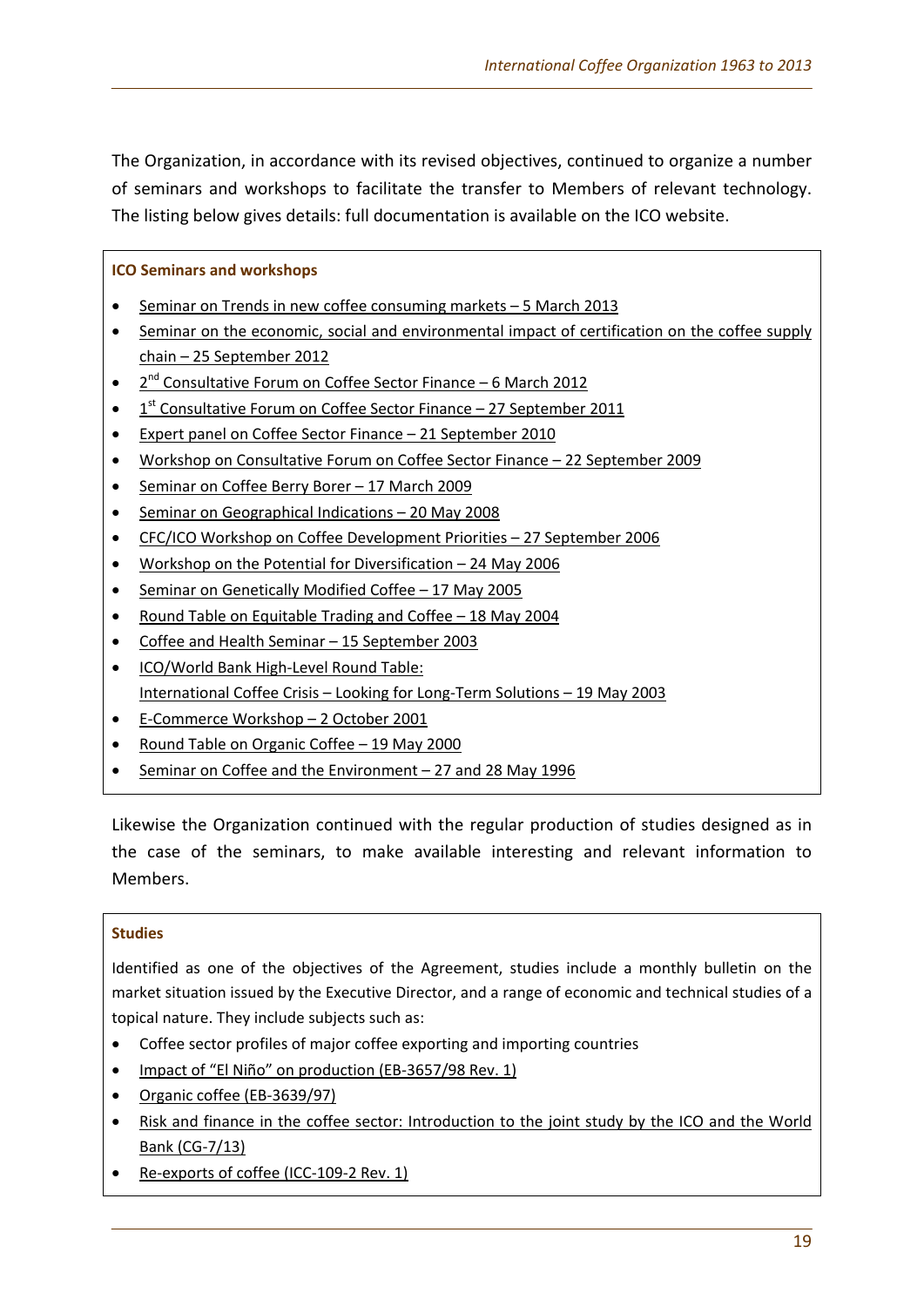- [Trends in coffee consumption in selected importing countries \(ICC-109-8\)](http://dev.ico.org/documents/icc-109-8e-trends-consumption.pdf)
- [Obstacles to consumption \(ICC-109-4 Rev. 1\)](http://dev.ico.org/documents/icc-109-4-r1e-obstacles-consumption.pdf)
- [Drinking patterns in selected importing countries \(ICC-108-1\)](http://dev.ico.org/documents/icc-108-1e-drinking-patterns.pdf)
- [Drinking patterns in selected importing countries \(ICC-107-11\)](http://dev.ico.org/documents/icc-107-11e-drinking-patterns.pdf)
- [Volatility of prices paid to coffee growers in selected exporting countries \(ICC-107-10\)](http://dev.ico.org/documents/icc-107-10e-volatility.pdf)
- [Relationship between coffee prices in physical and futures markets \(ICC-107-4\)](http://dev.ico.org/documents/icc-107-4e-prices-markets.pdf)
- [The effects of tariffs on the coffee trade \(ICC-107-7\)](http://dev.ico.org/documents/icc-107-7e-tariffs-trade.pdf)
- [Volatility of retail prices of roasted coffee in selected importing countries \(ICC-106-12\)](http://dev.ico.org/documents/icc-106-12e-volatility.pdf)
- [Coffee value chain in selected importing countries \(ICC-106-1\)](http://dev.ico.org/documents/icc-106-1e-value-chain.pdf)
- [ICO indicator prices and selected economic variables \(ICC-105-12\)](http://dev.ico.org/documents/icc-105-12e-indicator-prices.pdf)
- [Comparative analysis of retail prices of coffee in importing countries \(ICC-105-3\)](http://dev.ico.org/documents/icc-105-3e-retail-prices.pdf)
- [Production costs \(ICC-105-6\)](http://dev.ico.org/documents/icc-105-6e-production-costs.pdf)
- [Employment generated by the coffee sector \(ICC-105-5\)](http://dev.ico.org/documents/icc-105-5e-employment.pdf)
- [Price-elasticity of demand and coffee consumption in importing countries \(EB-3871/04\)](http://ico.heritage4.com/heritage/heridata/ico_pdf_docs/cy2003-04/English/eb/eb3871e.pdf)
- [Cyclic patterns in the supply of coffee \(ICC-105-1\)](http://dev.ico.org/documents/icc-105-1e-cyclic-patterns.pdf)
- [Relations between coffee stocks and prices \(ICC-105-2\)](http://dev.ico.org/documents/icc-105-2e-stocks.pdf)
- [Coffee consumption in selected importing countries \(ICC-104-1\)](http://dev.ico.org/documents/icc-104-1e-consumption.pdf)
- [Climate change and coffee \(ICC-103-6 Rev. 1\)](http://dev.ico.org/documents/icc-103-6-r1e-climate-change.pdf)
- Coffee [price volatility \(ICC-103-7\)](http://dev.ico.org/documents/icc-103-7e-volatility.pdf)
- [Study on coffee consumption in ICO non-member countries \(ICC-102-1\)](http://dev.ico.org/documents/icc-102-1e-consumption-non-members.pdf)
- [Study on fertilizer prices \(ICC-102-2\)](http://dev.ico.org/documents/icc-102-2e-fertilizers.pdf)
- [World trade of soluble coffee \(ICC-110-5\)](http://dev.ico.org/documents/cy2012-13/icc-110-5e-soluble.pdf)
- [Study on improving the global coffee supply/demand balance](http://www.ico.org/documents/eb3778e.pdf) through measures designed to [eliminate low-grade coffees \(EB-3778/01\)](http://www.ico.org/documents/eb3778e.pdf)
- [Risk management for coffee price fluctuations \(EB-3839/03\)](http://www.ico.org/documents/eb3839e.pdf)
- [Coffee production in countries which are not Members of the ICO \(EB-3869/04\)](http://www.ico.org/documents/eb3869e.pdf)
- [Impact of low prices on sustainability indicators in the coffee economy \(EB-3864/04\)](http://www.ico.org/documents/eb3864e.pdf)
- [Report on diversification in coffee exporting countries \(EB-3818/02\)](http://www.ico.org/documents/eb3818e.pdf)
- [Cyclical patterns in the supply of coffee \(EB-3845/03\)](http://www.ico.org/documents/eb3845e.pdf)
- [Study on correlation between prices and coffee consumption in importing countries \(EB-3850/03\)](http://www.ico.org/documents/eb3850e.pdf)
- [Study on correlation between coffee prices and stocks \(EB-3859/04\)](http://www.ico.org/documents/eb3859e.pdf)
- [Re-exports of coffee by Germany \(ICC-110-4\)](http://dev.ico.org/documents/cy2012-13/icc-110-4e-re-exports-germany.pdf)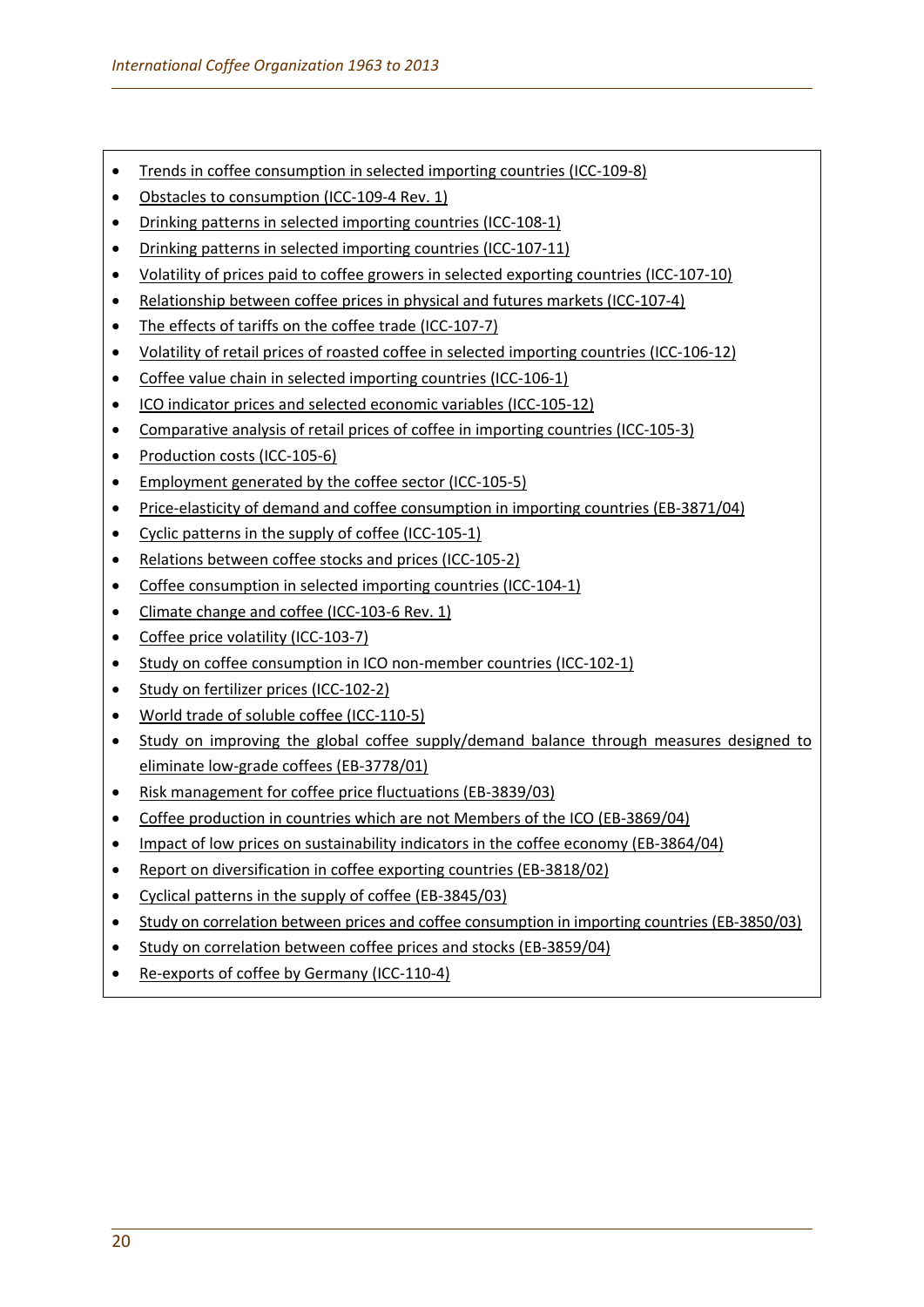However the overriding challenge which the ICO had to address under the 2001 Agreement was the economic crisis facing producing countries in view of low prices for coffee. Prices had of course crashed in 1989 following the breakdown of the quota system but, after a brief recovery caused by a frost in the Brazilian coffee areas in July 1994, the resulting new plantings again gave rise to a supply-demand imbalance, and by the end of 2000 prices had fallen to levels even lower than in the 1989-1993 period. In a submission to the UN General Assembly in September 2005, the Executive Director pointed out, that whereas in the ten years 1980-1989 the ICO composite indicator price averaged 127.92 US cents per lb, in the five years 2000-2004 it had dropped to 54.33 US cents. Export earnings of coffee-producing countries had averaged US\$10.2 billion a year but had dropped to US\$6.2 billion. The ICO assembled information on the impact of the crisis by requesting producing Members to send relevant information, resulting in an important review published as document [ICC-89-5](http://dev.ico.org/documents/icc89-5r1e.pdf) Rev. 1 of September 2003.

Between 2002 and 2005 the Executive Director made two submissions on the crisis to the G-8 Group, and submissions to UNCTAD XI and the World Summit on Sustainable Development in Johannesburg. He pointed out that the crisis was leading to widespread unemployment, abandonment of farms, population movement to urban areas, political conflict, illegal migration and plantation of illicit drugs. To correct this situation he urged policy makers to consider a number of possibilities within a market-oriented perspective. These included increasing awareness of the dangers of overproduction, diversification, quality improvement, and support for projects to increase demand, particularly in producing countries and in new markets. One consequence of these representations was the return as a Member in 2005 of the USA.

#### **ICO Coffee Quality-Improvement Programme (CQP)**

This was introduced under Resolution number 407 of 1 February 2002 which implemented a series of recommendations made by an ad hoc Quality Committee. The Resolution was modified subsequently following a review and superseded by Resolution number 420 of 21 May 2004. This provides that the ICO adopt target quality standards for coffee exports which allow Members to insert 'S' in Box 17 of certificates of origin. The standards are:

- (a) For Arabica, not more than 86 defects per 300g sample (New York green coffee classification/Brazilian method, or equivalent); and for Robusta 150 defects per 300g (Vietnam, Indonesia or equivalent);
- (b) For both Arabica and Robusta, not to have a moisture content below 8% or in excess of 12.5%, measured using the ISO 6673 method.

Exceptions to the 12.5% maximum moisture content are allowed for certain speciality coffees.

The CQP is not compulsory but the cooperation of all Members was requested.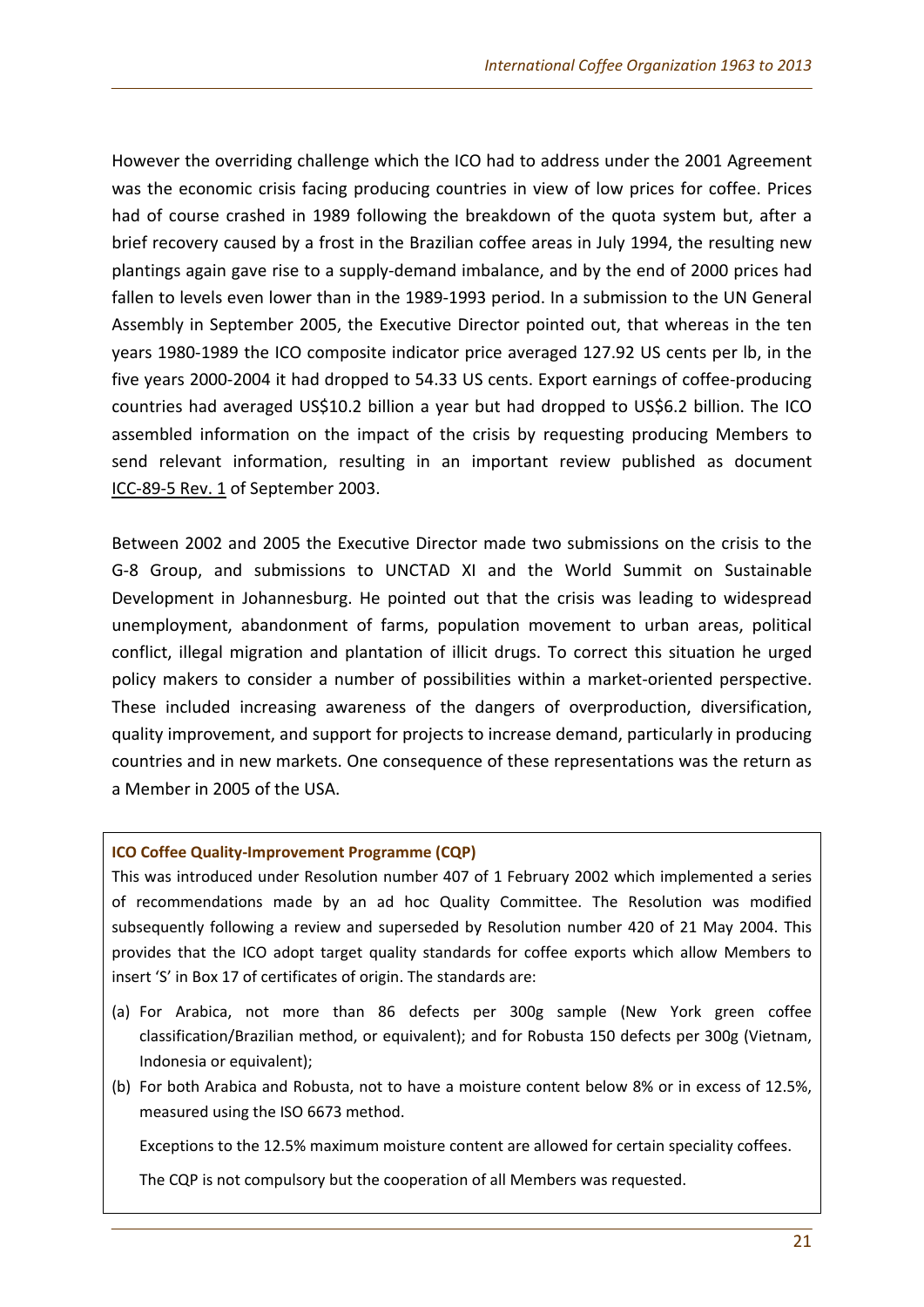A review published in March 2013 shows that 23 exporting countries provide information on quality; their exports of 68.3 million bags represent 67.2% of total exports by all producing countries. Of this amount 85% achieved the target standards in 2005 and 94% in 2012. An additional source of information is the grading results on the terminal markets. In the case of the 'C' contract (Arabicas) the pass rate for graded coffee has remained fairly constant at around 80%. On the LIFFE (Robusta) grading in London there has been a marked improvement, with only 5.5% of graded coffee below the CQP standards in 2012, compared with 92.9% in 2005.

## **VIII. ICO – ACTIVITIES UNDER THE ICA 2007**

One immediate visible change in the latest Agreement is its much longer duration of ten years with the possibility of extension up to a further eight years. Further additions have also been made to the objectives which now include:

- facilitating the expansion and transparency of international trade in all types and forms of coffee;
- developing, evaluating and seeking finance for projects that benefit Members and the world coffee economy;
- promoting coffee quality with a view to enhancing consumer satisfaction and benefits to producers;
- encouraging Members to develop appropriate food safety procedures in the coffee sector;
- encouraging Members to develop and implement strategies to enhance the capacity of local communities and small-scale farmers to benefit from coffee production, which can contribute to poverty alleviation; and
- facilitating the availability of information on financial tools and services that can assist coffee producers, including access to credit and approaches to managing risk.

This should be seen as an acknowledgement of the greater range of areas which may benefit from international cooperation within the framework of the ICO. Because of this greater range of action areas the Organization has devoted substantial attention to planning. There is a coffee strategy document approved by the Council which serves as a reference for projects and signposts priority areas [\(ICC-105-16\)](http://dev.ico.org/documents/icc-105-16e-strategy.pdf). There is also a strategic action plan for the Organization [\(ICC-105-19 Rev.](http://dev.ico.org/documents/icc-105-19-r1e-action-plan.pdf) 1) which sets a context throughout the life of the Agreement for the development of annual programmes of activities. The latest proposed programme for 2013/14 is currently being reviewed to increase input from Members and establish benchmarks to facilitate assessment of performance.

Sustainability remains a constant issue and the three aspects of sustainability (economic, social and environmental) are specified in the objectives of the Agreement.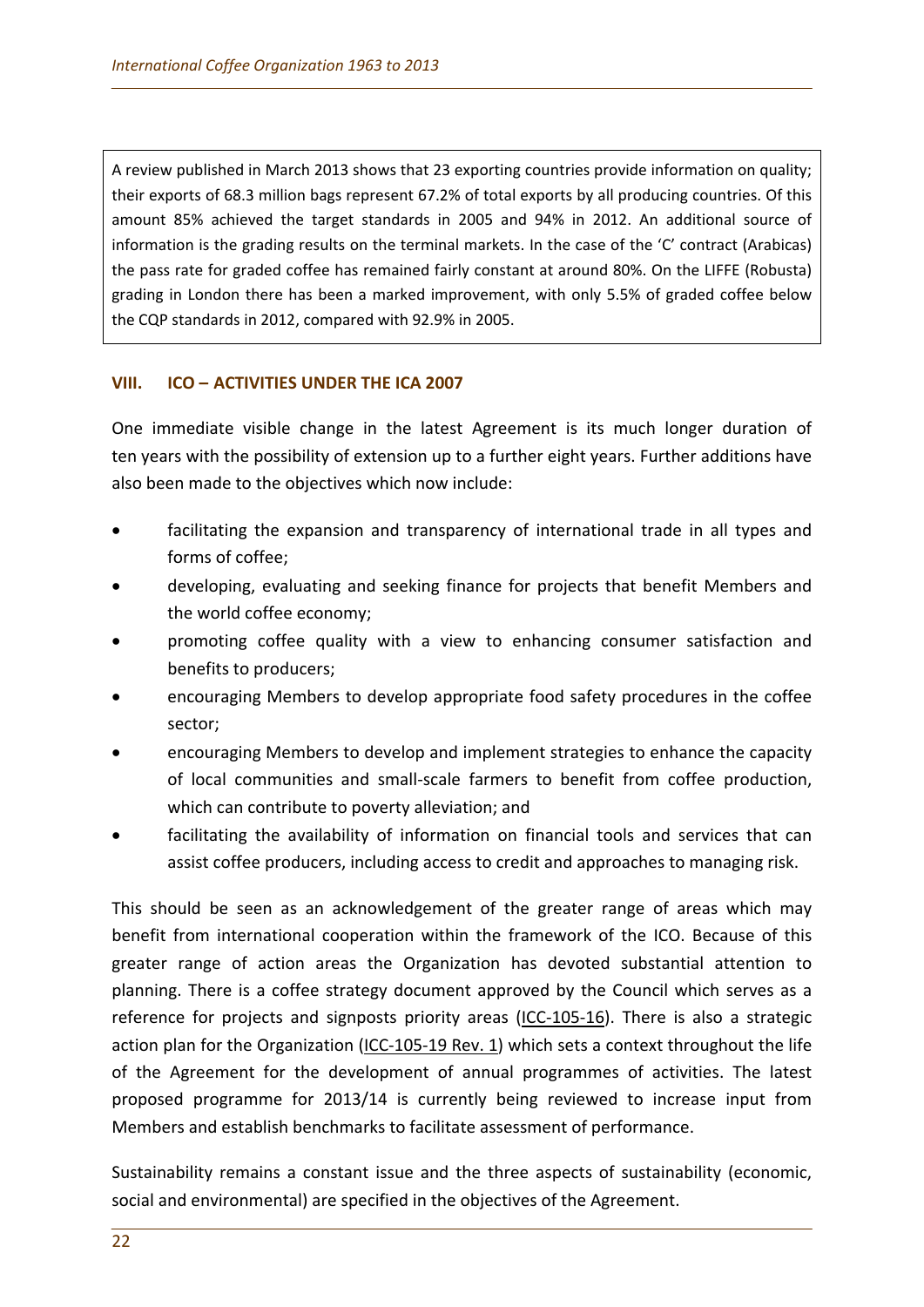#### **Towards a sustainable coffee economy**

The Organization is working to promote an awareness of the need for a sustainable coffee economy by making stakeholders in the coffee sector aware of the threat to sustainability posed by negative economic conditions for producers, and proposing measures in areas such as [quality,](http://dev.ico.org/improving_quality.asp) [promotion](http://dev.ico.org/promoting_consumption.asp) and [diversification](http://dev.ico.org/diversification.asp) to maintain balance in the world coffee market.

#### **Environmental and social issues**

The contribution made by coffee growing and trading to environmental and social issues is highly positive, certainly compared with most alternative economic activities. On the environmental side coffee is an evergreen shrub, hence an important contributor to carbon sequestration, and is effective in stabilizing soils. It also permits the preservation of much of the original bio-diversity in planted areas.

One of the main problems for some regions is water pollution arising from wet processing. To address this issue, the Organization assists coffee farmers in producing countries to use environmentally-friendly technologies for the washing process through pilot projects in Africa and [Latin America.](http://dev.ico.org/projects/11-e.htm)

It is vital that coffee production and processing should take into account environmental needs to ensure sustainability. It is also necessary that the economic environment should encourage stability and reasonable living standards for the populations involved with coffee, and ensure the maintenance of quality. In practical terms, the ICO encourages coffee quality improvement through projects dedicated to [improving cultivation,](http://dev.ico.org/projects/10-s.htm) [processing,](http://dev.ico.org/projects/39-d.htm) [storage, transportation](http://dev.ico.org/projects/06-q.htm) and [marketing](http://dev.ico.org/projects/16-m.htm)  [practices.](http://dev.ico.org/projects/16-m.htm) It also encourages efforts to strengthen regional capacity in the field of coffee certification and verification such as through a [multi-country project in Eastern](http://dev.ico.org/documents/wpboard1023e.pdf) Africa to create a regional centre for certification and an outreach programme for producers.

Coffee also makes a positive contribution on the social side to maintaining substantial rural employment and stable communities. Improving the living standards of coffee producers, especially smallholders, is a priority for Governments, as highlighted at the 2010 [World Coffee Conference.](http://dev.ico.org/wconference.asp) Relevant ICO activities include building the capacity of institutions, improving access to credit and risk management mechanisms, reducing vulnerability to income volatility and promoting gender equality.

Since the inception of the coffee crisis, and particularly from 2000 onwards, a plethora of "sustainable" coffee schemes have been developed, involving certification to guarantee that the coffee is produced under specified conditions such as organic, bird friendly or fair trade. The Organization helps disseminate information on these schemes, while encouraging careful analysis of costs and returns both to farmers and consumers.

## **Climate change**

Whereas climatic variability has always been the main factor responsible for fluctuations of coffee yields in the world, climate change, as a result of global warming, is expected to result in actual shifts on where and how coffee may be produced in future. Several adaptation and mitigation strategies for coffee producers have been put forward in response to the challenges facing the sector. Shortterm adaptation strategies include improved farming practices and better post-harvest processing.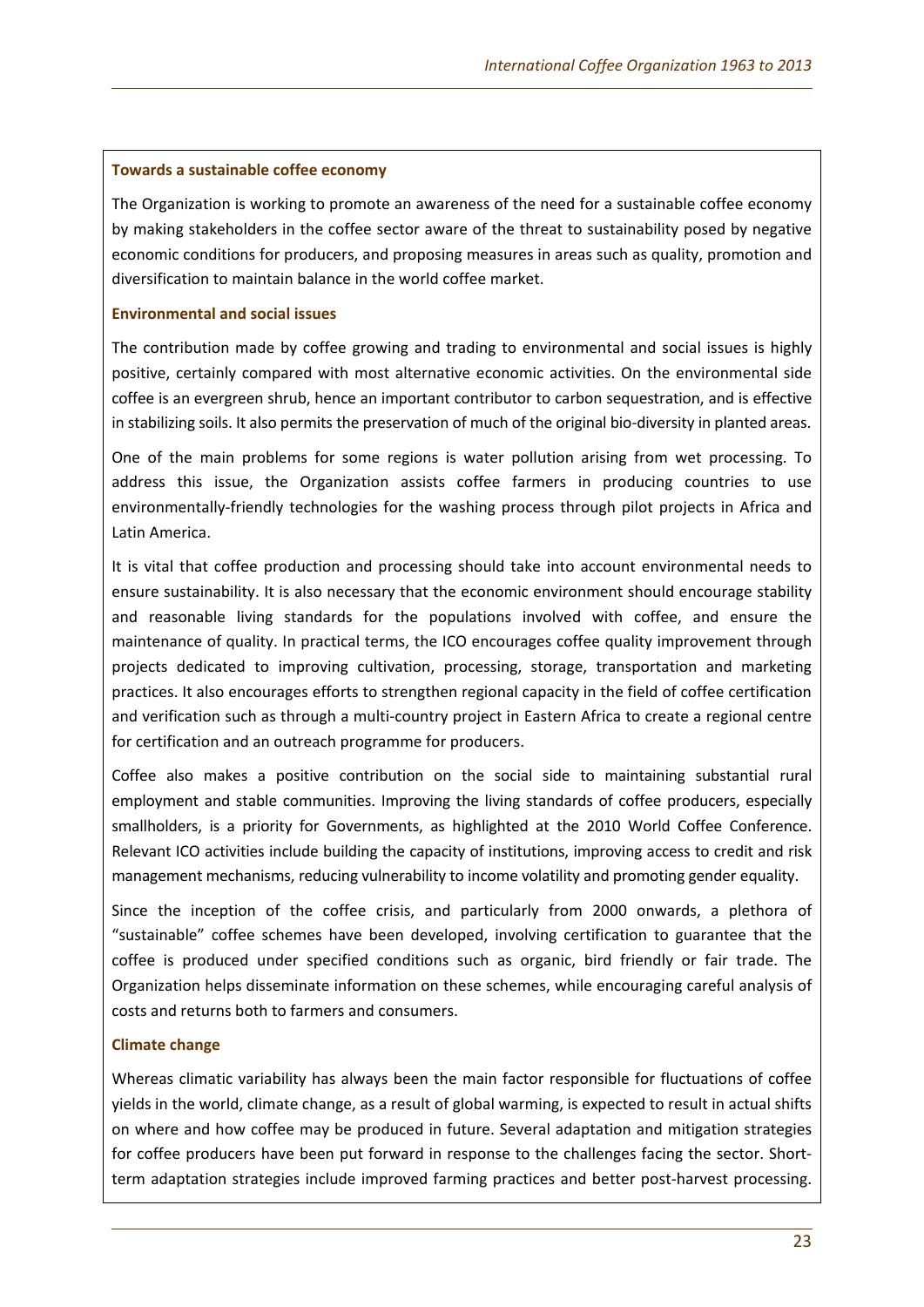Longer-term strategies include capacity-building, improved monitoring of climate data, enhancing soil fertility, introducing or preserving different production models, and developing drought and disease-resistant varieties. In more extreme cases, the solution may be to diversify out of coffee or shift production to more suitable areas. Mitigation strategies include calculating and reducing greenhouse gas emissions on the farm, and facilitating the creation of carbon sinks. Regular reports on this key area will continue to be presented to the Council.

In general the structure of the Organization makes it a particularly effective forum for announcing new initiatives in the sector. One of these is European regulations on food safety, which have an important impact on coffee. The Organization has also encouraged best practice through projects and information flows in areas such as pesticide residues, prevention of acrylamide and Ochratoxin A.

Much attention has also been given to ways in which financing can be increased for projects such as bringing donors and producer representatives together in the work of a new body, the **Consultative Forum on Coffee Sector Finance**. The first **Forum** took place on 27 September 2011 and the second on 6 March 2012. The objective of the first Forum was to discuss  $\mathbb{Z}^n$  what mechanisms, tools or strategies exist, or could be developed or improved, to help small- and medium-sized producers manage the risk of green coffee price volatility" and  $\mathbb{Z}^n$  what are the challenges for each of the mechanisms, and how can those challenges be overcome to make the tools/strategies more accessible and useful for small- and medium-sized producers?".

#### **Risk Management in coffee**

A promising but complex area which has been reviewed in depth by the Organization is the development of risk management and/or insurance schemes for coffee, in particular through the use of hedging on terminal markets. Two projects in Africa highlighted a number of constraints hindering producers use of risk management instruments. However, with the formation of the Consultative Forum, an Expert Panel met in September 2010 with some examples presented of apparent success in the area. The issues continued to be discussed in the Forum. Its  $2^{nd}$  Meeting was held in March 2012. Participants appeared optimistic that progress would continue to be made, particularly at the 3<sup>rd</sup> meeting due in September 2013 during the Council Session in Belo Horizonte, Brazil on the topic of "aggregation", with respect to the development of effective risk management schemes for coffee farmers.

The most recent problem area in coffee which the Organization has been following with urgent attention is the serious expansion of coffee leaf rust (*Hemileia vastatrix*) in a number of Central American countries. Faced with the prospect of severe damage to the sector and to the availability of mild Arabica coffee, the Council adopted Resolution number 451 of 8 March 2013 calling for international assistance to deal with a problem which may well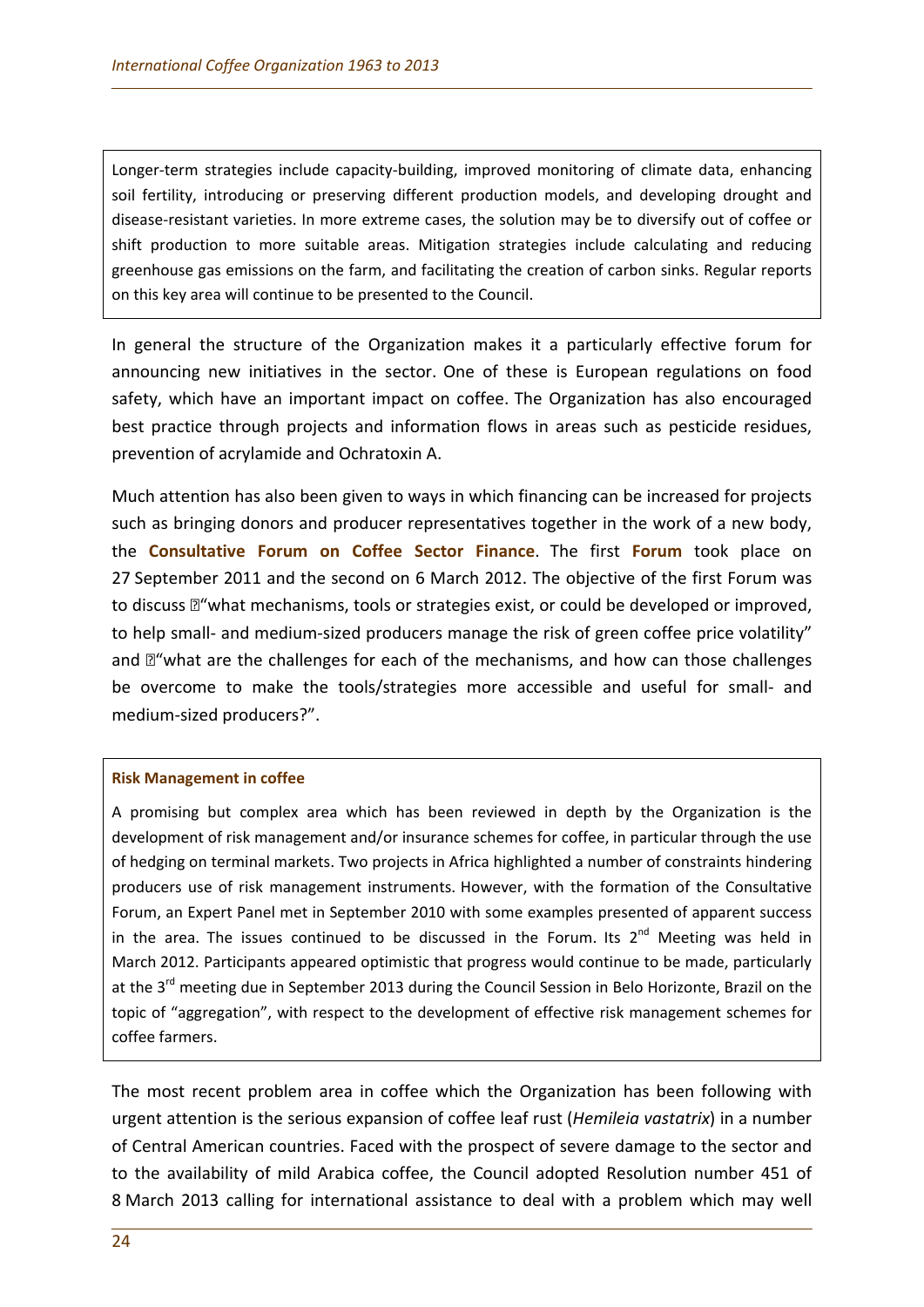have been caused by climate change. The Executive Director has now visited the most affected countries and issued a report on his findings together with an Action Plan to deal with this serious problem [\(ED-2157/13](http://dev.ico.org/documents/cy2012-13/ed-2157e-report-clr.pdf) of 13 May 2013).

## **IX. PROMOTION**

Coffee promotion activities in the International Coffee Organization have had their own dynamic, so will be reviewed together. The history of generic coffee promotion starts in substance with the setting up by a number of Latin American countries of the Pan-American Coffee Bureau (PACB) in 1937. Generic promotion activities funded by exporting Members include US\$30 million from 1937 to 1959, nearly US\$20 million from 1960 to 1964, US\$30 million from 1965 to 1975 and US\$90 million from 1976 to 1986, an amount which in real terms represents some US\$500 million. Moreover, since much of the work has been carried out in cooperation with trade associations in importing countries the investment has also helped mobilize nearly US\$80 million in real terms from these industry sources. The degree of support for promotion has understandably been linked with the degree of cooperation in other areas addressed by successive International Coffee Agreements. Three main periods of promotion can be identified.

## **1. The World Coffee Promotion Committee (WCPC)**

The first fully international producer initiative on promotion was the establishment of the WCPC under the first short-term ICA (1959/60). Contributions of 25 US cents per bag from Latin American producers and 15 cents from the French and Portuguese African colonies were assessed. In North America the WCPC worked through the PACB and in Europe, Japan and Australia through national committees. The first long-term ICA, that of 1962, provided specifically for promotion so a new WCPC was duly set up in August 1964 under the provisions of Resolution number 45, which also created a Promotion Fund. It was decided that activities should start in 1965/66. With the funds collected from levies on exports, generic promotion of coffee was undertaken in the USA and Canada, 10 European countries and Japan in the years up to 1972/73, when the Promotion Fund was liquidated in view of the suspension of all economic clauses in the 1968 Agreement.

Over US\$30 million dollars were spent on promotion during the period under review. This began to include work in areas such as market research and coffee and health as well as straightforward promotion. A Seminar on promotion policy was held at the ICO in 1966 and a gradual shift in thinking to move from purely national campaigns to a more general approach. However, this trend was halted at the end of 1973 by the liquidation of the Promotion Fund and suspension of promotion activities following the elimination of economic clauses in the ICA.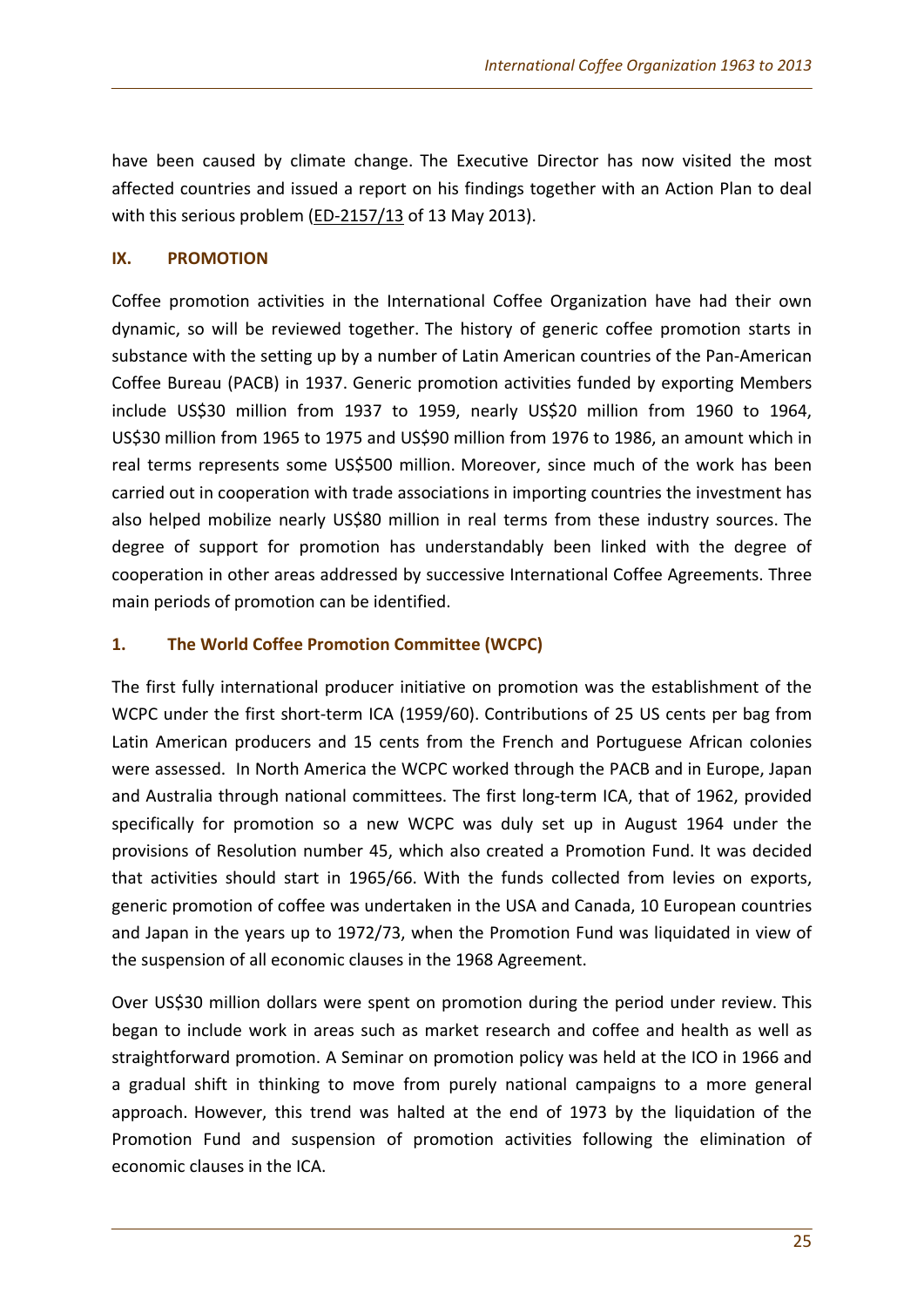#### **2. The Promotion Committee, 1976 to 1991**

Article 47 of the ICA 1976 provided for generic promotion by means of a Promotion Fund administered by a Promotion Committee composed of all exporting Members, chaired by the Executive Director. Contributions were first collected in 1976/77 and 1977/78, reintroduced in 1982/83 and continued up to the end of 1985/86. A total of US\$71.5 million was collected, which, with interest received, permitted expenditure of over US\$91 million by the end of 1991. The Committee created a Board of Management to improve its agility in decision-making, and strengthened staff resources. Unlike the earlier years, when promotion was mainly concerned with generic campaigns, expenditure from the new Fund was targeted under Resolution number 4 of the Promotion Committee of 29 September 1979 on a number of additional activities to be financed 100% by the Fund. They included market research, public relations campaigns, sponsorship of educational and information material, material on coffee brewing and catering, and sponsorship of activities designed to attract young people to drink coffee. Other areas which commanded attention were the impact of quality and of health concerns on consumption. Contacts were established with experts and scientific associations active in these areas. From October 1980 to March 1981 the Executive Director and the Promotion staff worked on a new strategic approach which resulted in the adoption of Resolution number 6 of 3 April 1981, which outlined a number of new initiatives which would not require partnership with the trade in importing countries, although cooperation would be welcomed. In particular the Resolution provided for Coffee Centres in London, Hamburg, Paris and the United States, together with a programme with the US National Coffee Service Association (NCSA) aimed at expanding out-of-home consumption.

## *The Coffee Centres*

In the event coffee centres were established in London (1983), Oslo (Nordic – 1987), Paris (1986), and Washington (Coffee Development Group, 1983). They continued to operate up to 1991, and moved towards revenue generating activities in their final years.

The **London Coffee Centre** operated from a building, No. 21 Berners Street, adjacent to that of the ICO. It included a laboratory, a theatre, and display areas, and also accommodated the ICO Library. The Centre had four main areas of activity. **Education and training** were focused on educational material for schools, training for teachers and training programmes for catering schools. A **Test Unit** was established with the creation of a sensory evaluation panel, which developed a standard vocabulary of organoleptic terminology for coffee. The resources of the Unit were used for a number of quality-oriented projects, many of which were requested by producing countries. A wide range of **information and publications** were made available to the trade, researchers and the general public in cooperation with the ICO Information Section, and a number of **exhibitions and demonstrations** were organized for Members and for trade-related functions.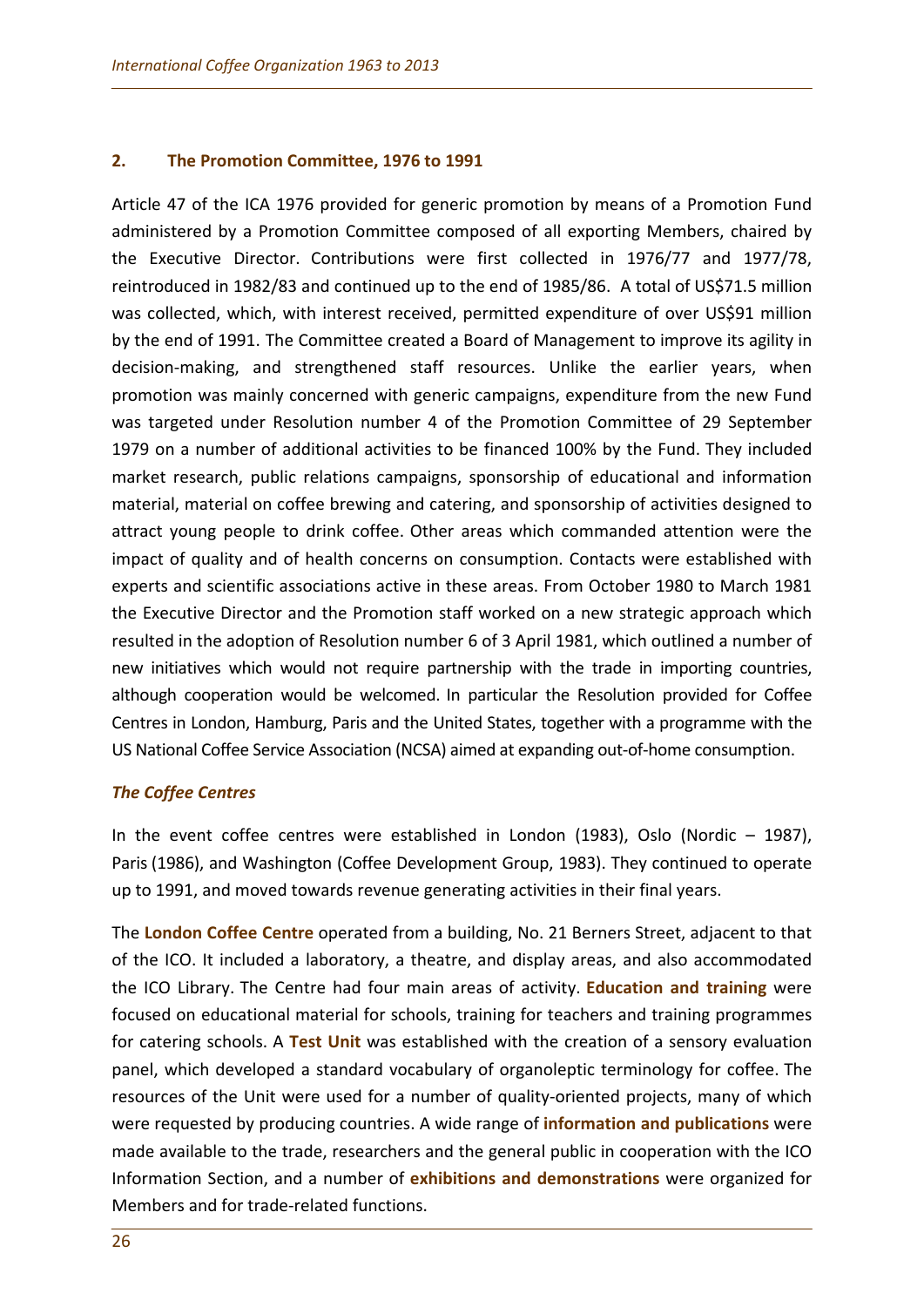The **Coffee Development Group (CDG)** in Washington initiated its work with the NCSA with programmes to improve coffee quality in the work place through a unit known as the Office Coffee Development Group (OCDG). CDG activities were carried out by Task Forces with industry cooperation. They included promoting campus coffee houses at universities, the food service sector and in particular the specialty or "gourmet" coffee sector. Work in the latter area is credited with the formation of the Specialty Coffee Association of America (SCAA) and the impressive development of specialty coffee as the most dynamic segment of the US coffee market.

The **Paris Coffee Centre** developed a range of information and educational services, adapting where possible material developed in London. It shared in the publication of a restaurant guide and participated in exhibitions with a view to enhancing coffee's cultural image in France.

The **Nordic Coffee Centre** in Oslo grew out of the Oslo Coffee Brewing Centre, which had continued the work of the old Coffee Brewing Institute in the USA, originally established by the PACB. It carried out a full series of training courses and evaluations of brewing equipment, acting as a coordinating point for promotional activities in all the Nordic countries.

Emphasis on quality as an important factor in promoting consumption remained an underlying principle in this period, together with increasing attention to health issues.

## *Coffee and health*

Resolution number 6 allocated US\$1 million for scientific research, which was used for research into health issues. In view of the amount of negative reports from scientists it was decided that it was time to publicise the benefits of coffee drinking. The Fund had worked in this area with the National Coffee Association of the USA (NCA) and now established links with the Physiological Effects of Coffee (PEC) Committee composed of scientists working for the European coffee industry, whose members provided advice to the Fund, which financed 12 scientific research projects between 1982 and 1991. In 1988 the European roasters formed a Strategic Committee which in 1990 became the Institute for Scientific Information on Coffee (ISIC). At the same time a Coffee Science Information Centre (COSIC) was established with a Scientific Advisor backed by a Europe-wide network of communicators managed by a London-based PR agency. This was welcomed as confirming the value of the Fund's investment in this area and the Fund co-financed the first year of operations of COSIC.

## **3. Promotion under the 1994 and 2001 Agreements**

Although no further contributions were forthcoming, the 1994 Agreement included "to encourage and increase the consumption of coffee" as an objective and the 2001 Agreement added the term "promote", i.e. "to promote, encourage and increase…" The Promotion Committee had noted that some US\$4 million remained in the Promotion Fund and formed a Working Group to make recommendations on the use of these resources, which proposed a study on strategic options for promotion, particularly in "new markets"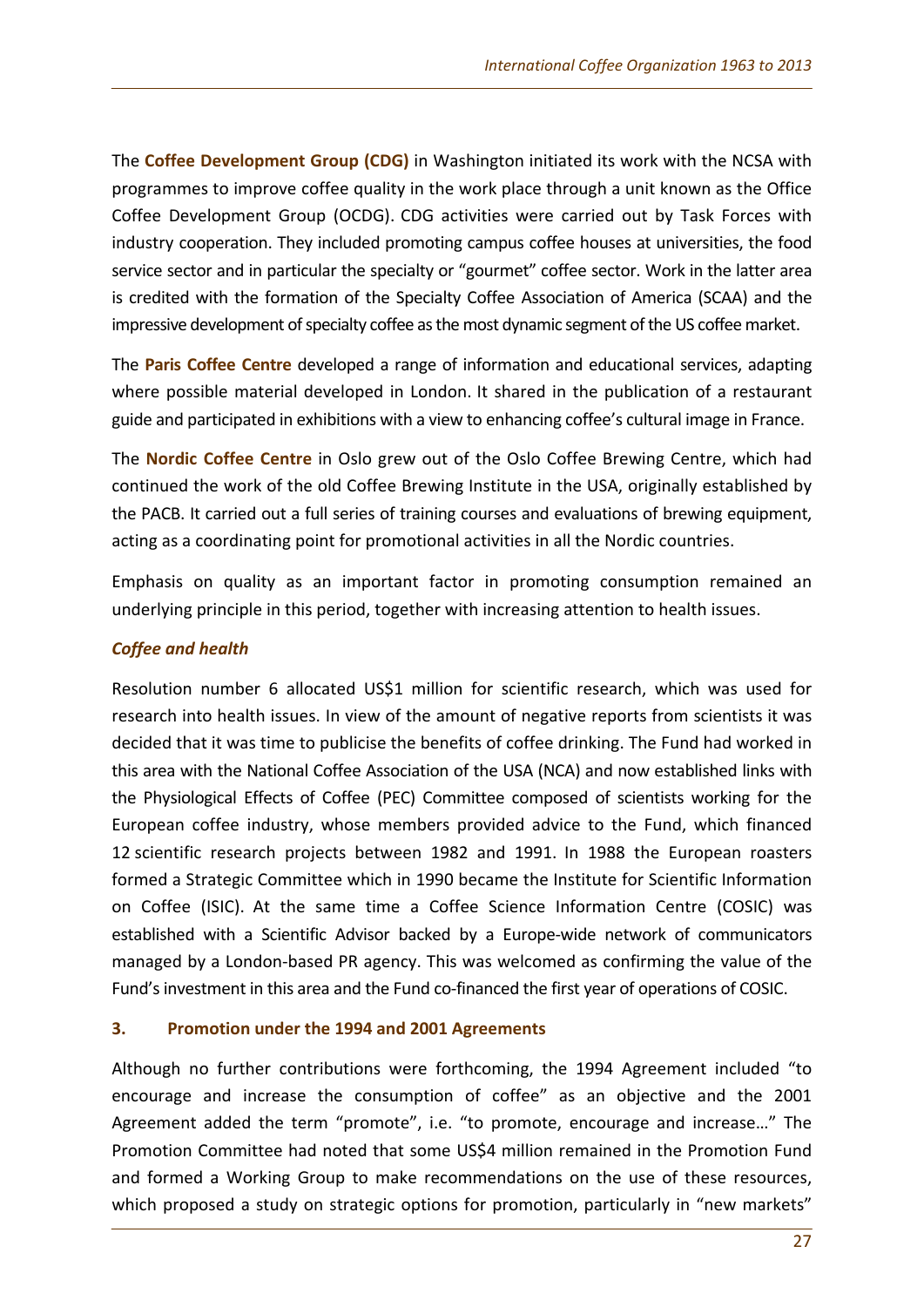such as China and Eastern Europe. On the basis of reports presented by consultants contracted for the study it was decided that in view of their potential activities should focus on China and Russia, and be designed to improve awareness of coffee, leading to increases in consumption. A Steering Group on the China and Russia project was established, chaired by Mr Mick Wheeler, the representative of Papua New Guinea, and a Manager – Promotion Projects, Mr Michael Heath, appointed. In due course approval was given for a series of coffee festivals (three in Moscow and three in Beijing and Shanghai) from 1998 to 2000. The festivals generated considerable positive interest, cooperation with the trade was very constructive and coffee consumption continued to progress.

Under the 2001 Agreement Dr Ernesto Illy was elected Chairman of the Promotion Committee until his death in 2008, when Mr Mick Wheeler took over. Following a request by the Council, the Promotion Committee prepared an Action Plan to increase consumption which was approved by the Council at its Session in Cartagena, Colombia, in September 2003. Target areas for market development were defined as coffee producing countries, emerging markets such as Russia and China, and traditional markets. The role of the ICO was seen as a catalyst in mobilizing and coordinating resources. The difficulty of obtaining funding for this type of work was noted. In the event the main actions which materialized were the development of a Step-by-Step Guide to Promote Coffee Consumption, based on Brazilian experience, and the formation of an Internet based Coffee Club to facilitate communication and disseminate ideas. Both these projects were seen as particularly helpful in producing countries. Action in traditional markets centred on the Positively Coffee programme, designed to highlight positive research in the area of coffee and health and the Health Care Professions – Coffee Education Programme designed to disseminate information to doctors and other medical workers, both projects led by the PSCB with significant industry funding.

## **The 2007 Agreement**

Promotion continues as an important theme under Article 25 of the 2007 Agreement, which establishes a Promotion and Market Development Committee. In September 2012 the Committee, now chaired by Dr Andrea Illy, submitted a Plan for Promotion and Market Development [\(ICC-109-13\)](http://dev.ico.org/documents/icc-109-13e-plan-promotion.pdf) which was approved by the Council and established a reference guide for further work in this area. As explained by the Chairman the objective of the ICO promotion and market development would shift to promoting value and differentiation through a multi-stakeholder network of partners with two strategic goals: promoting value through quality, health, sustainability and differentiation; and supporting producing countries in de-commoditizing coffee through programmes to increase income with a particular focus on small growers, with the ICO acting as a facilitator and knowledge provider. No budget was proposed, as the idea was for the ICO to act as a catalyst by developing a multi-stakeholder network of partners and promotion agents who would implement the plan on a pro bono basis. Two landmark events would provide an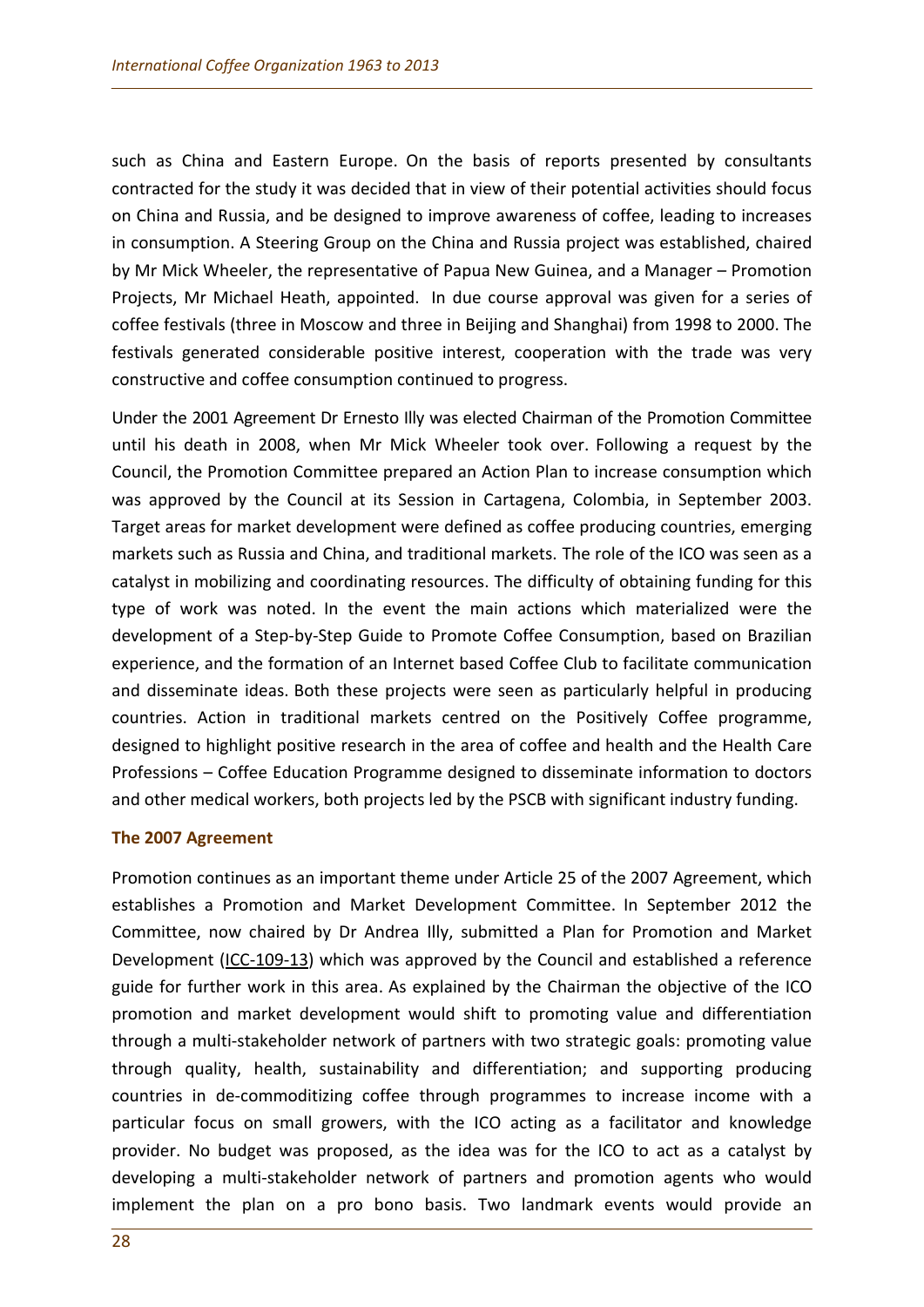opportunity for the participation of partners in the Plan: the  $50<sup>th</sup>$  anniversary of the ICO in Brazil in September 2013 and Expo 2015 in Milan which would be focussed on the theme of "Feeding the Planet, Energy for Life", and which would include a "Coffee Cluster" where producing and consuming countries would present the entire coffee chain.

## **X. WORLD COFFEE CONFERENCES**

The concept of World Coffee Conferences was introduced through Resolution number 385 of 21 July 1999 and later incorporated into the ICA 2001 as Article 21. The object was to bring together high-level government officials with senior members of the private sector and specialist experts to identify and address matters of common concern. Three Conferences have been held during the ICO's first half century, as described below.

## **1st World Coffee Conference**

## **London, United Kingdom (17 to 19 May 2001)**

The  $1<sup>st</sup>$  World Coffee Conference took place in London from 17 to 19 May 2001. The Conference was chaired by Dr Jorge Cárdenas, of Colombia, General Manager of the National Federation of Coffee Growers of Colombia, and brought together over 450 leaders and decision-makers from coffee-producing countries, major private sector companies and many other organizations dealing with coffee. Delegates heard presentations on a wide range of topics, and many ideas for resolving the current crisis of low prices were put forward. New data on the positive effects on health of coffee consumption were also released during the Conference at a press conference on 18 May.

The Council subsequently approved Resolution number 400 urging follow up of the ideas presented at the Conference. A World Coffee Conference Programme Committee met and put forward a number of recommendations which were approved by the Council in May 2002 and incorporated into the ICO five-year Plan of Action.

## **2nd World Coffee Conference**

## **Salvador, Brazil (23 to 25 September 2005)**

The 2<sup>nd</sup> World Coffee Conference took place in Salvador, Brazil from 23 to 25 September 2005, chaired by Mr Roberto Rodrigues, the Minister of Agriculture of Brazil. It brought together around 1,200 coffee growers and representatives from government, the private sector and international agencies. Almost half the Delegates came from overseas, from 65 countries. The Conference was inaugurated by the President of Brazil, Mr Luiz Inácio Lula da Silva, in the presence of the President of Colombia, H.E. Mr Álvaro Uribe, the President of El Salvador, H.E. Mr Elías Antonio Saca, the Governor of Bahia and the ICO Executive Director. The main theme was "Lessons emerging from the crisis: New paths for the coffee sector" and over 20 high-level speakers spoke on issues ranging from coffee policies in a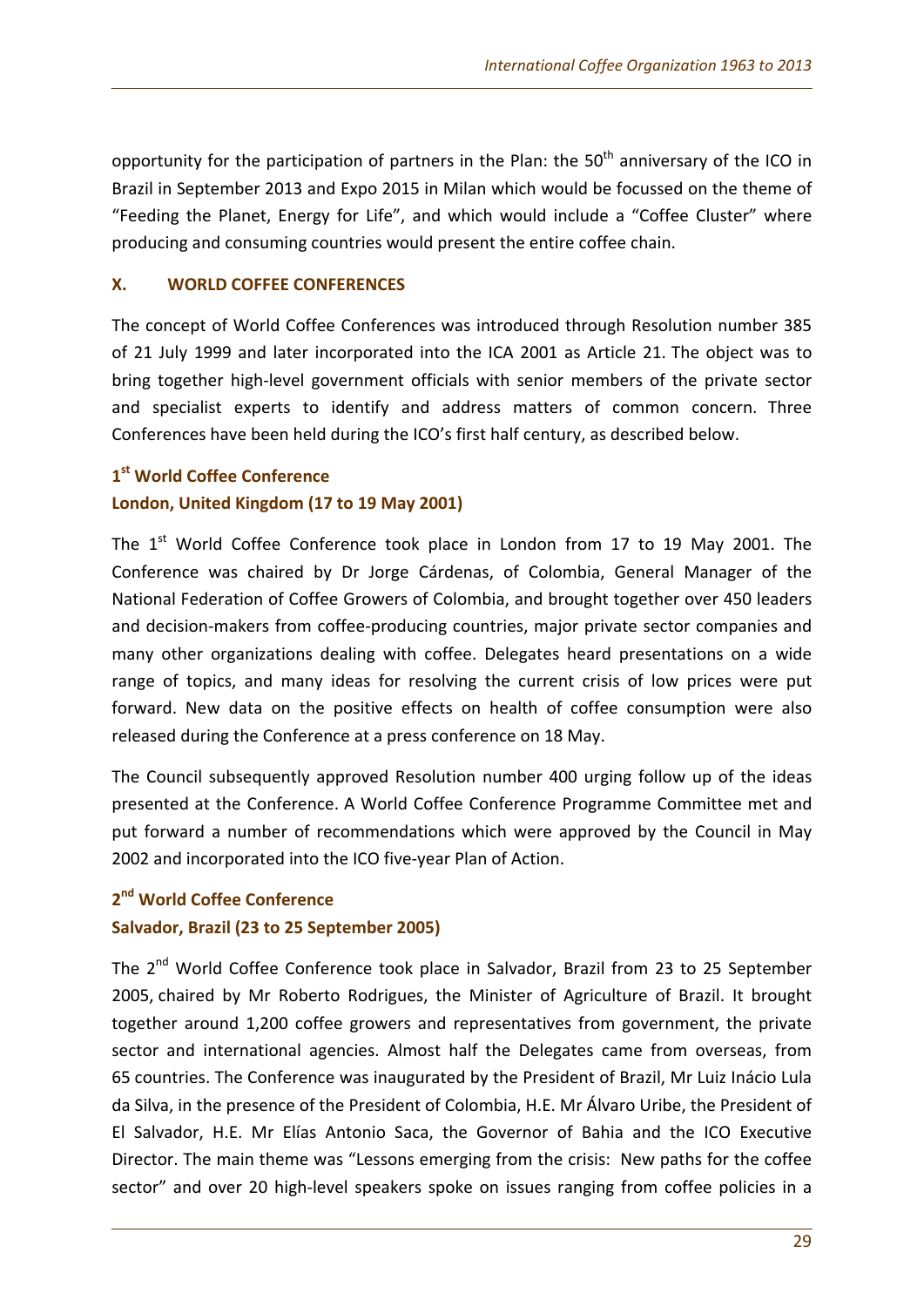market economy to how to develop a sustainable coffee economy. The Chairman presented a preliminary summary of the Conference to the Council at its  $94<sup>th</sup>$  Session from 27 to 29 September 2005, and presented the final report of the Conference to the Council in May 2006. Detailed information about the Conference was made available to Members through the website, including the programme, presentations and Conference conclusions. A document reviewing themes raised at the Conference was circulated for use in discussions on the future of the 2001 Agreement (document [EB-3901/05 Rev. 1\)](http://dev.ico.org/documents/eb3901r1e.pdf).

## **3rd World Coffee Conference Guatemala City, Guatemala (26 to 28 February 2010)**

The ICO World Coffee Conference 2010 took place in Guatemala from 26 to 28 February 2010, chaired by the President of Guatemala, H.E. Mr Álvaro Colom Caballeros. It brought together over 1,400 coffee growers and representatives from government, the private sector and international agencies from the 76 Member countries of the ICO. The Conference was inaugurated by the President of Guatemala, with the participation of the President of Honduras, H.E. Mr Porfirio Lobo. The President of El Salvador, H.E. Mr Carlos Mauricio Funes, participated in the Closing Ceremony. Also in attendance at the Opening Ceremony were the Secretary-General of UNCTAD, the Managing Director of the Common Fund for Commodities, the President of Anacafé, the ICO Executive Director, the Chairman of the International Coffee Council and Ministers of Agriculture from ICO Member countries. The theme was "Coffee for the future: towards a sustainable coffee sector" and over 30 high-level speakers spoke on issues ranging from changes and trends in world supply and demand to environmental and social sustainability. The preliminary conclusions of the Conference were presented at the closing ceremony on 28 February 2010. The International Coffee Council reviewed the conclusions and outcomes of the Conference at its 105<sup>th</sup> Session from 20 to 24 September 2010.

## **XI. RELATIONS WITH OTHER INTERNATIONAL ORGANIZATIONS**

The ICO was established through a United Nations Conference in 1962 and thus can be seen as a body within the extended family of the UN. It is therefore natural that close links exist with the Food and Agriculture Organization of the United Nations (FAO), the United Nations Conference on Trade and Development (UNCTAD), the Common Fund for Commodities (CFC), the International Trade Centre UNCTAD-WTO (ITC), the World Trade Organization (WTO) and the UN Environment Programme (UNEP).

Relations with the FAO have been close from the beginning with the Tripartite Study and the secondment of FAO staff to the Diversification Fund. Later the FAO acted as Project Executing Agency (PEA) for the CFC/ICO project on the Prevention of Mould Formation in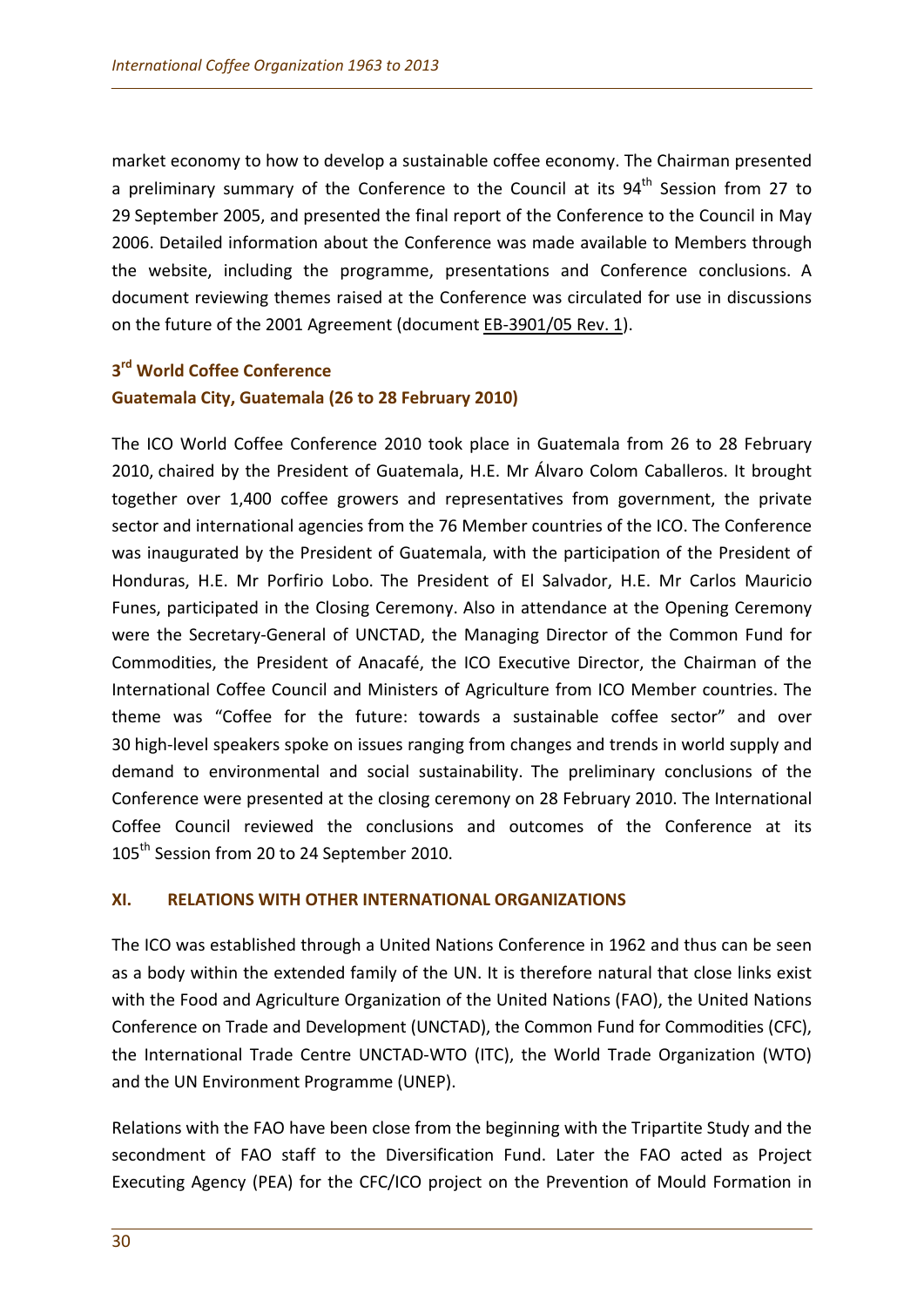Coffee. The ITC acted as PEA for the first CFC/ICO project (the Gourmet Coffee Project) and the ICO collaborated closely in the preparation and dissemination of the ITC Coffee Exporter's Guide.

The ICO prepares policy papers and reports on the coffee sector which are widely disseminated to organizations such as UNCTAD, the G-8, the WTO and other organizations dealing with commodities. Good relations exist with multilateral funding bodies such as the World Bank and the Regional Development Banks. The World Bank continues to cooperate closely in the context of the Consultative Forum on Coffee Sector Finance and the ICO cooperated in the production by the Bank of the publication "The State of Sustainable Coffee".

The major coffee project programme developed with the CFC is described on page 15 of this study. Other international and local coffee institutions appointed to oversee the implementation of CFC/ICO projects include CABI, African Fine Coffees Association (AFCA), InterAfrican Coffee Organisation (IACO), Inter-American Institute for Cooperation on Agriculture (IICA) and United Nations Office for Project Services (UNOPS).

## **XII. ICO – THE DECISION-MAKERS**

It would be impossible to mention everybody who has contributed to the work and achievements of the ICO during its first 50 years, or to provide adequate accounts of their work. For this reason names of Delegates are not given, although they are listed in the appropriate ICO documents. Nevertheless, a selection of names of members of the Secretariat is given, to the extent that records allow, which would otherwise have remained unrecorded. However, since the Executive Director acts as the key interface between the Secretariat and Members it has been deemed appropriate to convey more information here.

## **EXECUTIVE DIRECTORS**

## **João Oliveira Santos (1963-1968)**



The first ICO Executive Director was a Brazilian economist who had been the Deputy Director of the Department of Economic and Social Affairs of the Pan American Union. Subsequently he was appointed Secretary-General of the short-term International Coffee Agreement and of the Coffee Study Group, having dealt with coffee at the Pan American Union since 1955. After leaving the ICO he became a Director of the Inter-American Development Bank.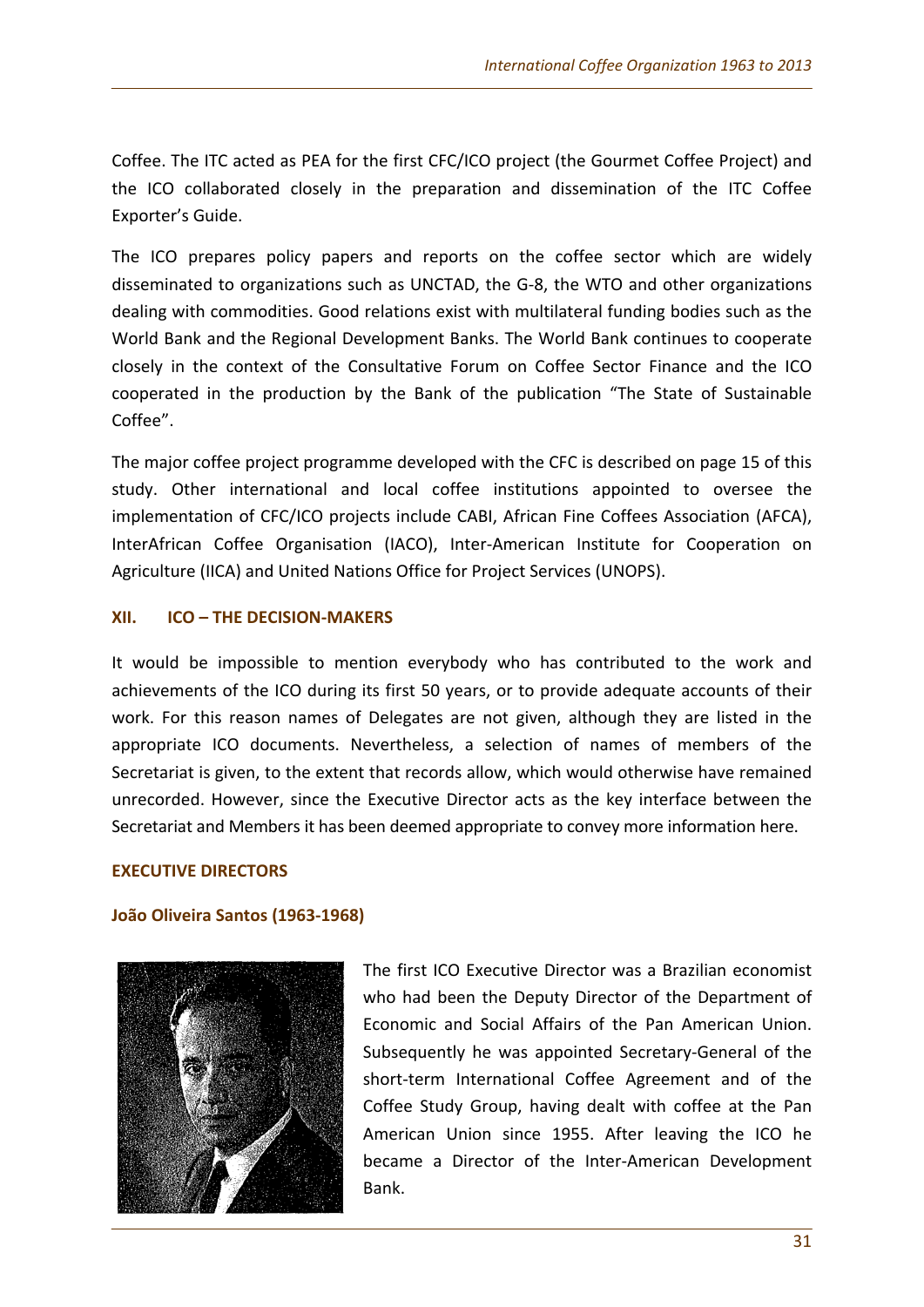#### **Cyril Spencer (March 1968)**

Having worked as Deputy Executive Director, Mr Spencer, a British citizen and former Secretary-General of IACO, the InterAfrican Coffee Organisation, was formally appointed as Executive Director for one month, March 1968.

#### **Alexandre Fontana Beltrão (1968-1994)**



The longest serving Executive Director, Mr Alexandre Beltrão was born in 1924 in Curitiba, Paraná, Brazil, and educated at the Instituto Santa Maria, the University of São Paulo; and the Escola Nacional de Engenharia, Rio de Janeiro. His first position was in 1948 as assistant engineer in the Department of Soil Mechanics at the Instituto de Pesquisas Tecnológicas, São Paulo. He then trained at the Institut National d'Aérophotogramétrie, Ministère de la Reconstruction, Paris, and the Ministry of Works in London in 1950-51. He was the founder and director of SPL Planning Services

Ltd.; observer of the Government of the State of Paraná to the UN International Coffee Conference, special adviser to the president of the Brazilian Coffee Institute, 1964; and chief of the Brazilian Coffee Institute bureau in New York. Mr Beltrão, whose published works include "Paraná and the Coffee Economy", 1963 (essay), and "Economy of the States of Paraná, Pará and Ceará", 1958, is a Commander of the Order of Rio Branco. Always keen to promote coffee consumption, Mr Beltrão contributed to launching the Coffee Development Group in the USA during the 1980's which successfully promoted quality coffee consumption, and was instrumental in advising the Specialty Coffee Association of America in their early years. He served as Executive Director from 1 April 1968 to 30 September 1994.

#### **Celsius Antonio Lodder (1994-2002)**



Mr Lodder, a Brazilian economist, was Executive Director from 1 October 1994 to 28 February 2002. He was born in Nova Lima, in the State of Minas Gerais on 18 May 1944. He studied in Brazil and the Netherlands, and had been a Professor of Economics at the Federal University of Minas Gerais. He was also the Superintendent of the National Supply Authority in Brazil and Secretary for Commercial Policy at the Ministries of Finance and Industry, playing a key role in coordinating Brazilian coffee policy over a number of years. He had frequently been a member of, or headed, Brazilian delegations to meetings of the ICO.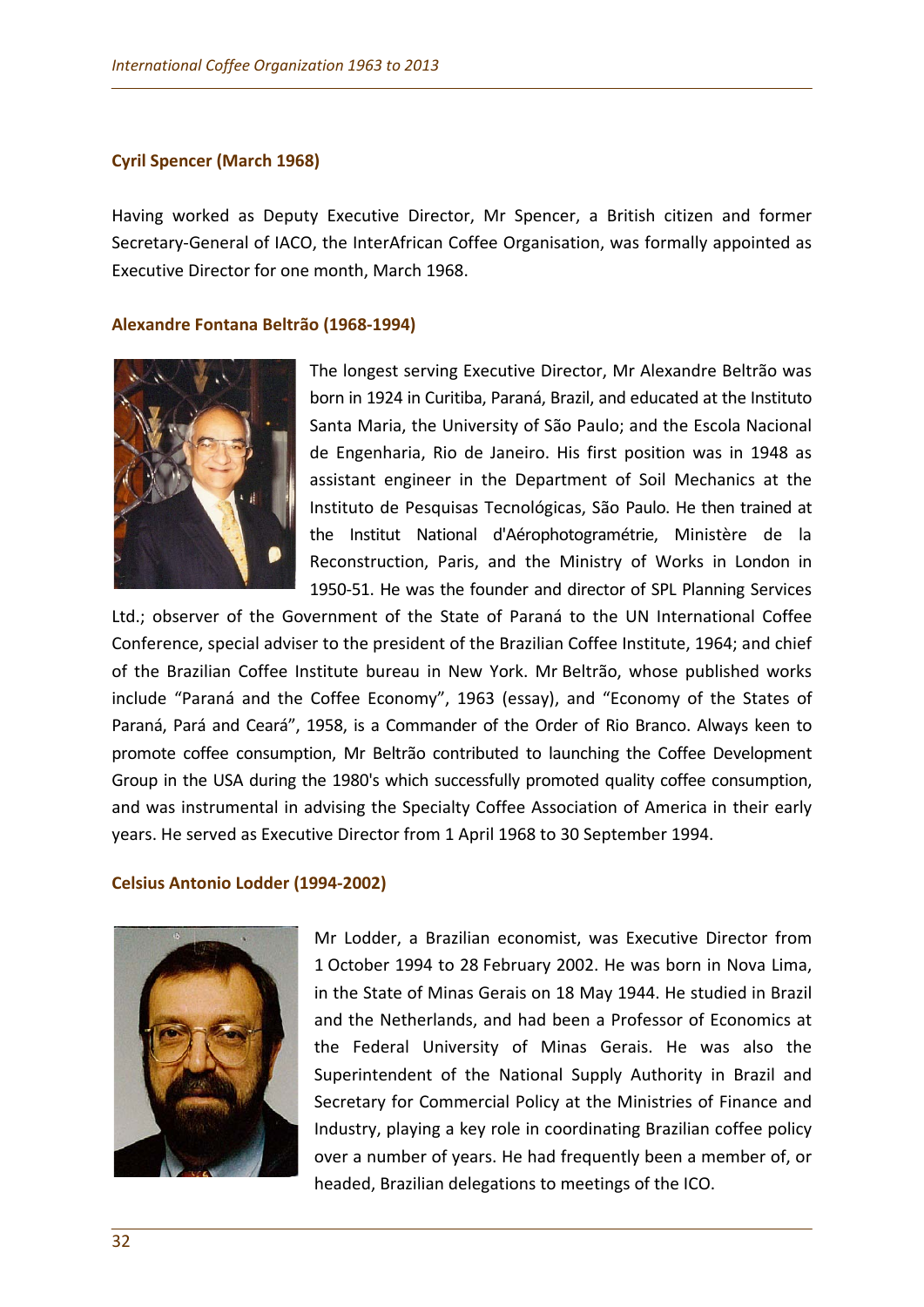## **Néstor Osorio Londoño (2002-2010)**



Mr Néstor Osorio, a citizen of Colombia, has a Doctorate in Law from the University del Rosario in Bogotá (1970). In 1974 he obtained the title of Doctor in Administrative Law at the University of Paris and the Diploma of the International Institute of Public Administration. From 1974 to 1978, he was Legal Advisor, Secretary-General and Deputy Director at the Colombian Planning Department. Between 1978 and 1996, he was Head of the Colombian Mission to the ICO. He was also Chairman of the Finance Committee of the ICO,

Director of the European Office of the Colombian Coffee Federation in Brussels and General Manager of "Cafémondial". From August 1994 to December 1999 he was the first Ambassador, Permanent Representative of Colombia to the World Trade Organization (WTO) where he served as Chairman of the WTO Trade Policy Review Body. He became Executive Director of the ICO on 1 March 2002 and resigned on 31 October 2010, having been nominated as Ambassador of Colombia to the UN, where he served as a member and subsequently Chairman of the Security Council.

## **Robério Oliveira Silva (2011 – current)**



After graduating in economics from the Federal University of Minas Gerais in Brazil, Mr Robério Oliveira Silva immersed himself in the field of commodities, particularly coffee. He has 25 years of experience in both the public and the private sectors, including his tenure as Director of the Coffee Department in the Brazilian Ministry of Agriculture, Livestock and Food Supply; Commodities Secretary in the Brazilian Ministry of Development, Industry and Foreign Trade; Executive Secretary of the Brazilian Chamber of Foreign Trade (CAMEX); Secretary-General of the Association of Coffee Producing Countries (ACPC); and Secretary-General of the Brazilian Federation of Coffee Exporters.

Mr Robério Oliveira Silva took up his post as the Executive Director of the International Coffee Organization on 1 November 2011.

**Note: Mr José Dauster Sette**, of Brazil, served as Executive Director ad interim from 1 November 2010 to 31 October 2011.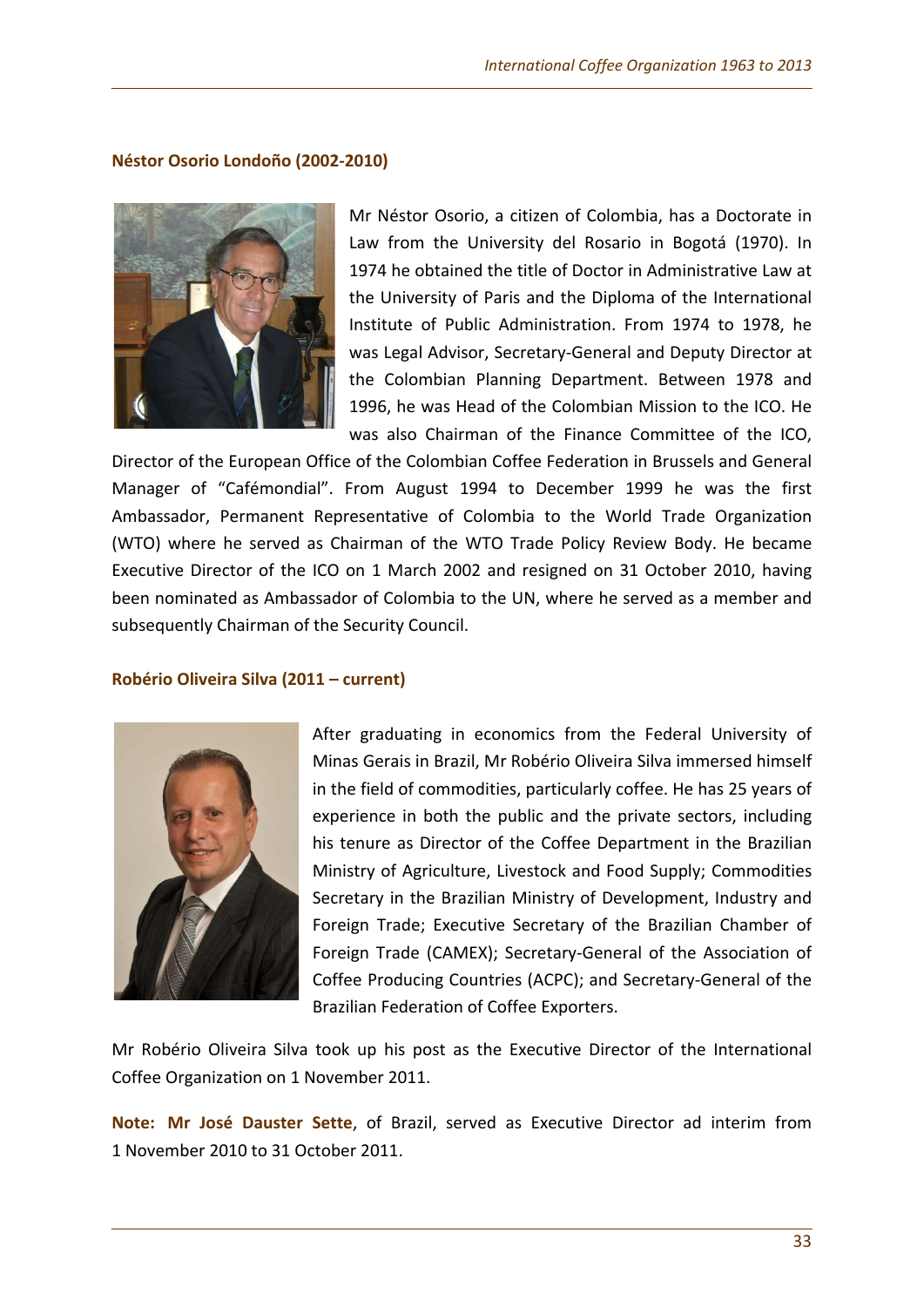## **SELECTED STAFF IN THE SECRETARIAT**

## **DEPUTY EXECUTIVE DIRECTORS**

- Thomas Mackenzie Loudon (1968-1988)
- Cyril Spencer (1963-1968)

## **HEADS OF DIVISION**

## *Operations Division*

- Mauricio Galindo (January 2013 current)
- José Dauster Sette (2007-2012)
- Pablo Dubois (1997-2007)

## *Secretariat Services*

- **Pablo Dubois (1992-1997)**
- **Peter Knox**
- **E** Manuel Mendes Silva

## *Head of the Diversification Fund*

Hernán Uribe

## *Head of Controls and Statistical Services*

Marc Van de Steene (1965-1988)

## *Finance and Administration Division*

- David Moorhouse (2004 current)
- Alistair Tainsh (1989-2003)
- **Robert Hagen (1996-1998)**
- Geoffrey Seaton (1968-1996)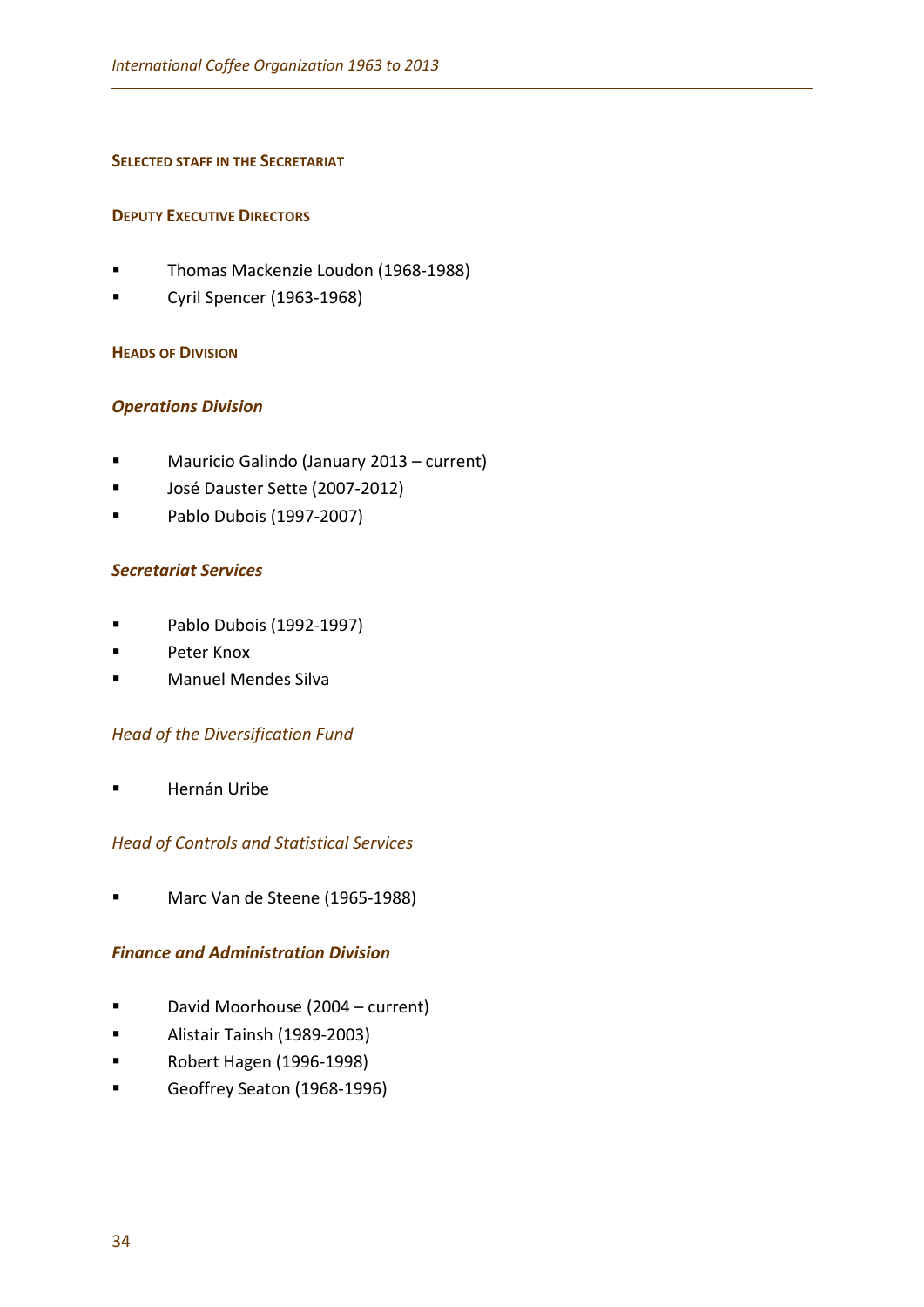## **HEADS OF SECTION OR UNIT AND OTHER PROMINENT STAFF**

- Owusu Akoto (Economist 1977-1994)
- Nelson Ayala (Production)
- Lino Bondonno (Chief Printing Operator)
- Marianne Bradnock (Library Administrator 1990-1995)
- Sayuri Carbonnier (Economist)
- Alan Cheer (Personnel and General Services Officer 1964-1987)
- Karin Cheer (Personal Assistant to the Executive Director 1965-1996)
- Alejandro Feria Morales (Chief of the Technical Unit 1985-1993)
- Guillermo Fernández (Chief of Languages and Documents Section 1965-1993)
- Isabel Gandarillas (Documents Officer)
- Anthony Hargreaves (Chief of Data Processing)
- George Hartmann (Controls Officer)
- Héctor Hawkins (Economist)
- **E** Michael Heath (Manager of Promotion Projects 1997-2001)
- Héctor Jaramillo (Economist)
- Nissar Jhaveri (Statistician)
- Richard Kingsbury (Interpreter/Translator 1965-1994)
- Danièle Legaud (Head of Documents and Reprographics 1968-2004)
- Carmen Maqueda (Head of Personnel and Office Management 1971-2009)
- Richard Marks (Head of Information Services 1971-2008)
- Kerry Muir (Economist)
- Trevor Nash (Reprographics Supervisor 1970-2009)
- Fernando Pérez-Barreiro (Chief Translator 1968-1993)
- Marsha Powell (Promotion Officer 1979-1990)
- Neil Price (Programmer)
- Alejandro Renjifo (Economist)
- Antonio Santos (Chief Translator)
- M. Satyanarayana (Chief Statistician)
- Garry Slark (Chief Accountant 1969-1991)
- John Steward (Chief Controls Officer)
- Jordi Valls-Jove (Registry/Supplies Clerk 1970-2007)
- John Walker (Network Administrator 1988-1997)
- Martin Wattam (Library/Information Officer 1985-2012)
- Erico Whitbrook (Technical Assistant 1969-2003)
- Catherine Winchester (Assistant Information Officer 1982-1991)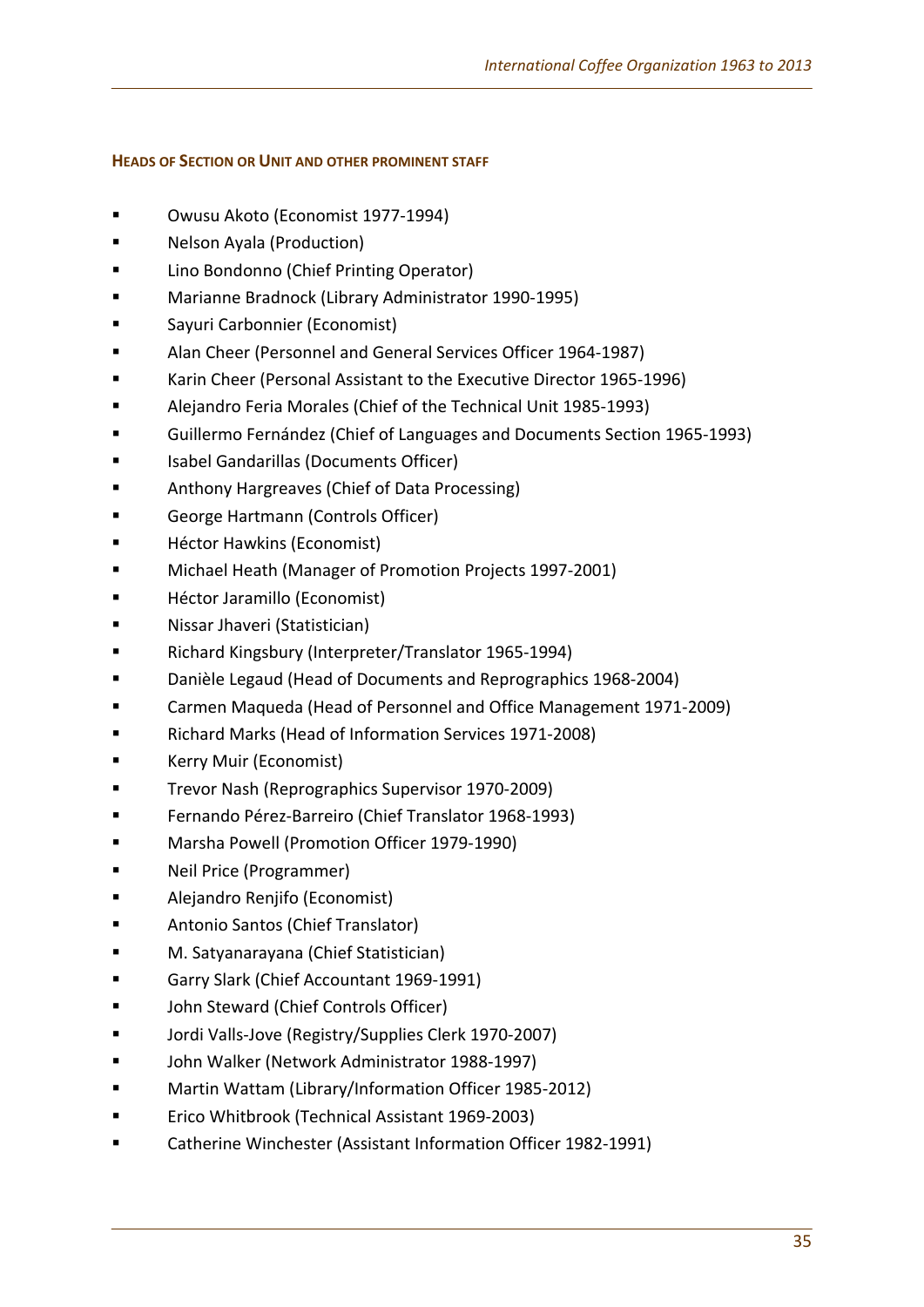## **CURRENT STAFF OF THE ICO**

- Sam Ade-Jones (Technical Assistant/Commissionaire)
- Teresa Barro (External Translator)
- Kevin Buckley (Reprographics Operator)
- Vanessa Cacere (Documents Assistant Portuguese)
- **IVALUARE IVALUARE IN CARTAGE IN EXAMPLE 15**
- Thomas Copple (Research Officer)
- **Example 2** Darcio De Camillis (Library/Research Assistant)
- Pascale Deschamp (Administrative Assistant)
- Nicola Doyle (Finance Assistant)
- Hamida Ebrahim (Personal Assistant to the Executive Director)
- Pascale Evans (Information Assistant)
- Antonio Fornazaro (External Translator)
- Sean Garden (Finance/IT Officer)
- **E** Mirella Glass (Documents Officer)
- Patricia Hurtado (Office Manager)
- Maria Rosa Lavrencic (Senior Statistical Assistant)
- **Alain Licheron (External Translator)**
- Suzette Macedo (External Translator)
- Ana María Mackay (Documents Assistant Spanish)
- Malcolm Munt (Senior Statistical Assistant)
- **Denis Seudieu (Chief Economist)**
- Maxwell Shee (Commissionaire)
- Jonas Tiéro (Documents Assistant French)
- Lilian Volcán (Projects Officer)
- Helen Wright (Secretariat Officer)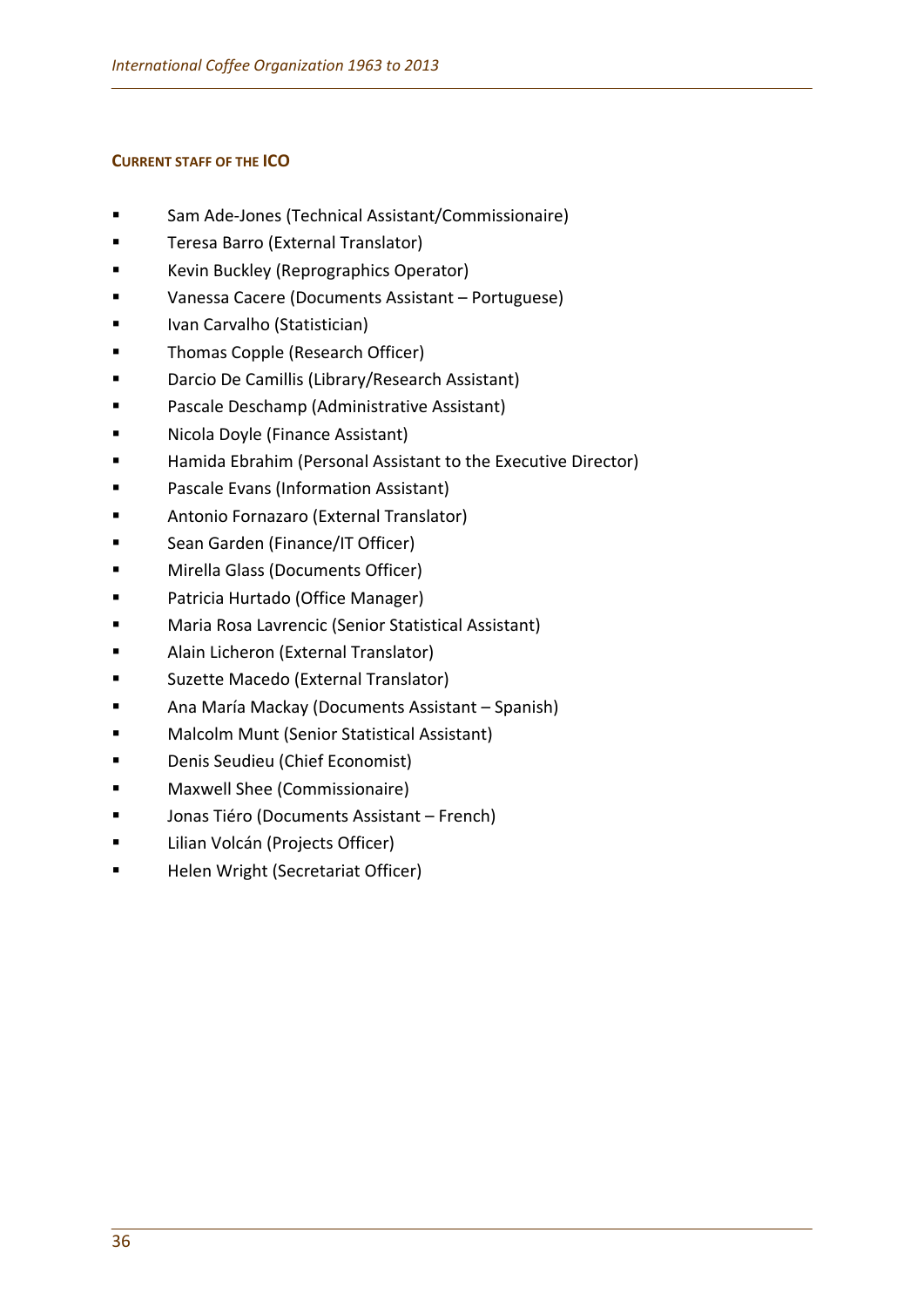#### **XIII. CONCLUDING REMARKS**

Of course the investment required to maintain the International Coffee Organization is not insignificant. The current 2012/2013 Administrative Budget requires contributions, assessed on Members' votes, totalling £3.1 million (around US\$4.7 million). To this must be added costs of participation, such as Delegates travel and implementation of agreed measures and obligations. Nevertheless, the returns even in the second phase of the life of the Organization are clearly positive: from over US\$100 million in funding mobilized for projects (see page 15) to benefits arising from the results of the projects and other ICO initiatives.

The work of the Organization has always been to promote international cooperation for the benefit of the world coffee economy. Such benefits can clearly be assessed in two distinct periods. The first 25 years involved market regulation, justified by the constraints that hindered the beneficial adjustments that in other areas of economic activity could be provided by free market forces. The stakes were high: the economic benefits, particularly for producing countries, were large. Negotiations on price ranges, global quotas and market shares hard fought between countries whose specific interests could vary considerably. On many an occasion the clocks in Berners Street were stopped at midnight to allow Delegates, fuelled and kept awake by copious draughts of the beverage over which they were arguing, to reach agreement within an appointed deadline. Each Delegate's intervention was clear and deliberate to allow the interpreters to render what was being said in the four official languages of the Organization. Tension rose, but when agreement was reached the sense of achievement could be sensed palpably.

There were of course a number of rigidities in the system, which for instance did not encourage a wider and more innovatory product range. The political environment in industrialized countries was against regulation and tensions increased to the point when the system collapsed. However, the interesting aspect of the next half of the Organization's existence was the identification of a number of other ways in which international cooperation could benefit the world coffee economy and the realization that the ICO was ideally positioned to facilitate this process. For instance the coffee–oriented as opposed to country-oriented approach to develop projects allows improved targeting and more effective dissemination of results compared with traditional bilateral projects for individual countries. As Members' awareness of this potential increased, so the range of activities which have been described in this review have expanded and the ICO has responded both rapidly and effectively to address new challenges. It is this which provides the evidence that the ICO can indeed provide value for money in continuing to serve the world coffee community over its next fifty years.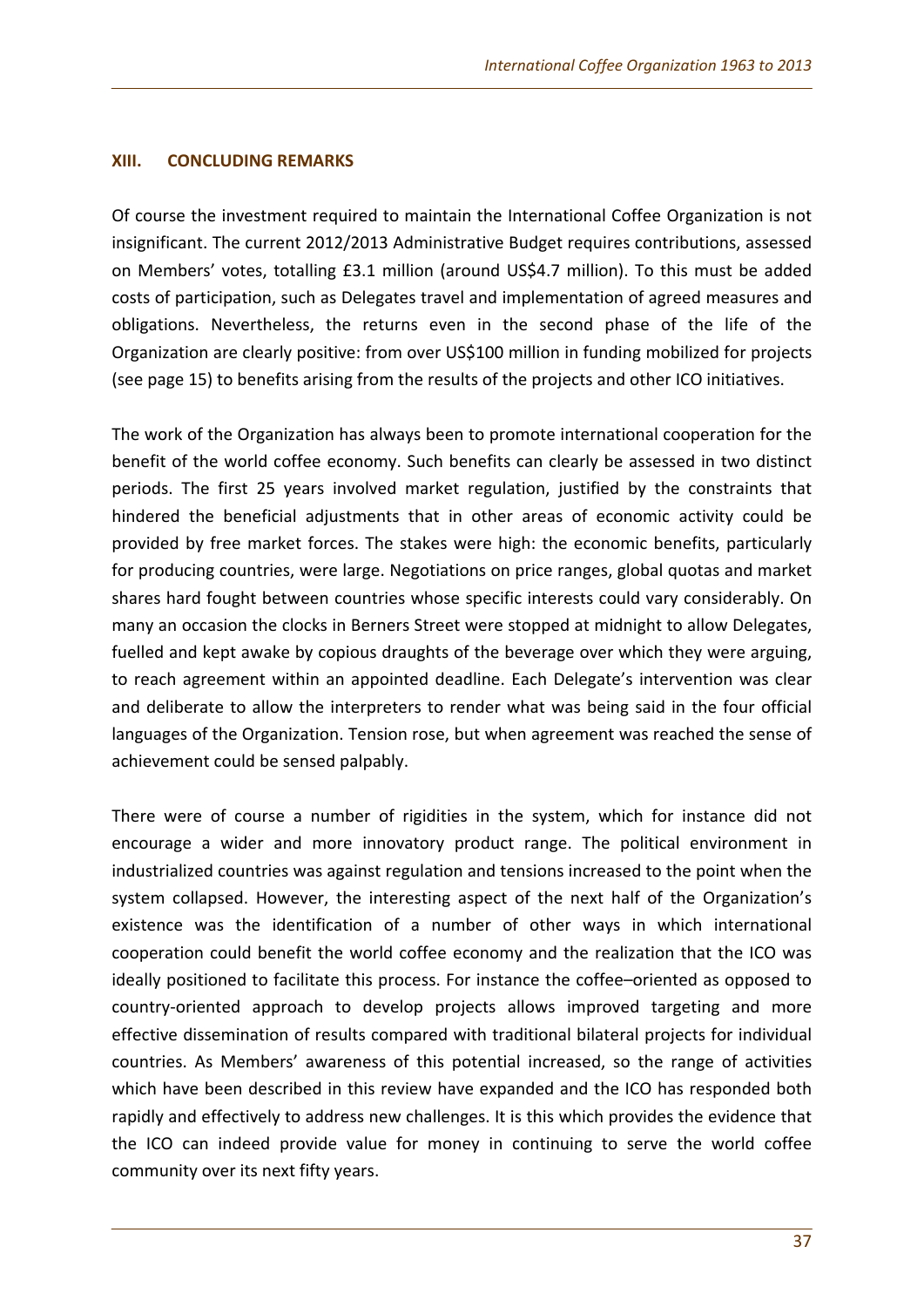#### **XIV. SELECT BIBLIOGRAPHY**

- FURTADO, Celso *Formação econômica cafeeira do Brasil.* 24ª ed. São Paulo; Companhia Editora Nacional; 1991.
- HOLLOWAY, Thomas *The Brazilian coffee industry and the first valorization scheme of 1906-07.* Madison, Wisconsin, University of Wisconsin-Madison, 1971.
- KEYNES, John Maynard *The Policy of Government Storage of Foodstuffs and Raw Materials.* Economic Journal, September 1938.
- NEWBERY, David M. and STIGLITZ, Joseph E. *The Theory of Commodity Price Stabilization: A study in the economics of risk*. Oxford: Clarendon Press, 1981.
- UNITED NATIONS CONFERENCE ON TRADE AND EMPLOYMENT HELD AT HAVANA, CUBA FROM NOVEMBER 21, 1947, TO MARCH 24, 1948. *Final act and related documents.* Lake Success, New York, Interim Commission for the International Trade Organization, 1948.
- FISHER, Bart S. *The International Coffee Agreement: a study in coffee diplomacy.*  New York, London: Praeger; [Distributed by Pall Mall Press], 1972.
- TALBOT, J.M. *Grounds for Agreement: the political economy of the coffee commodity chain.* Berkeley: University of California, 2002.
- CHRISPEELS, Erik *Commodity organisations in transition*. London: Cameron May, 2002.

## **Acknowledgment**

I should like to acknowledge the constant and unstinting cooperation provided by the Executive Director of the ICO, Mr Robério Oliveira Silva, and his staff, while I was working on this Review. For the earlier period I would also like to acknowledge a very useful unpublished memorandum on the early history of the ICO prepared by the late Mr Peter Knox in 1987. *Pablo Dubois*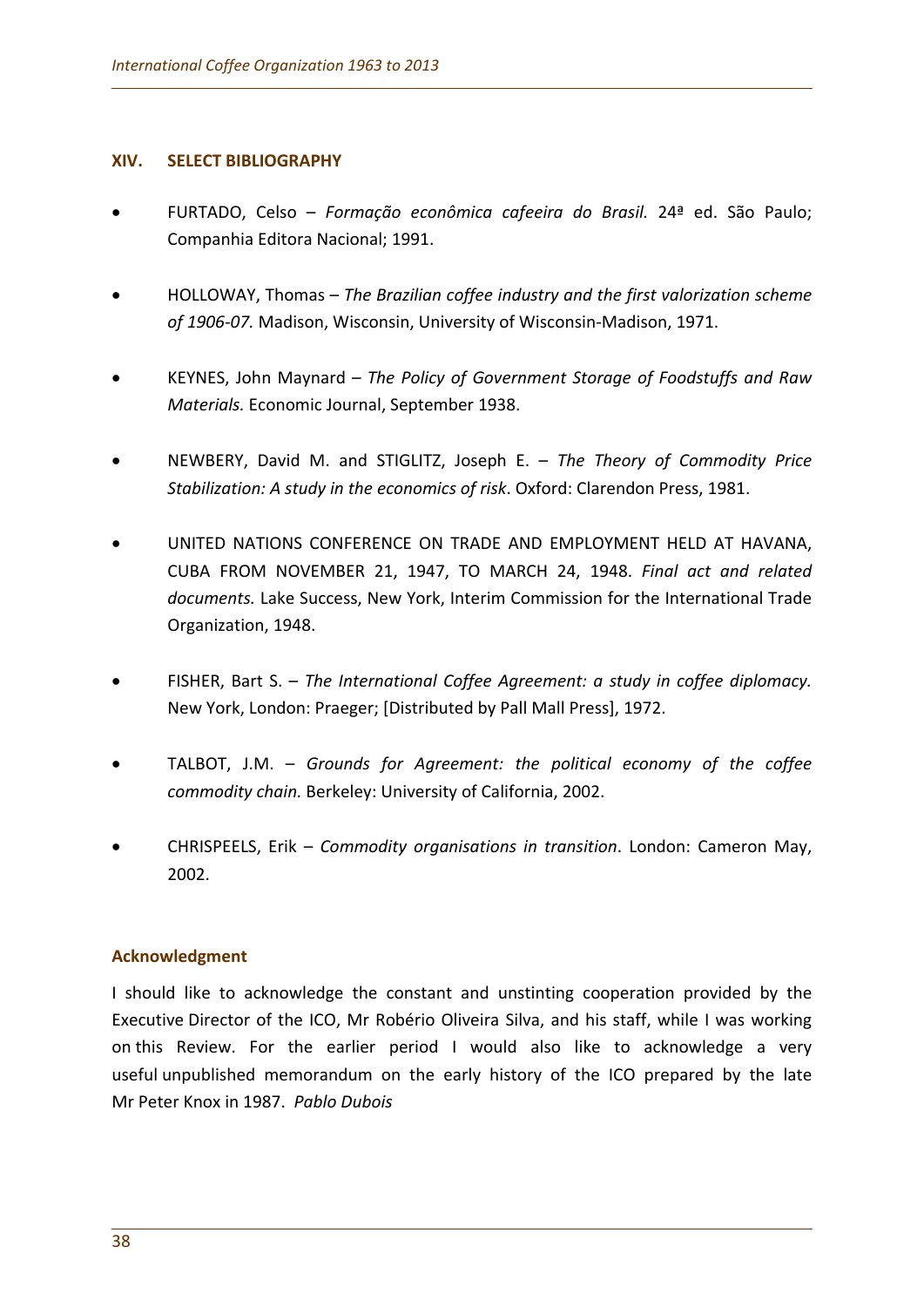| <b>ICA 1962</b>                       | <b>ICA 2007</b>                 | <b>ICA 1962</b>                         | <b>ICA 2007</b>          |
|---------------------------------------|---------------------------------|-----------------------------------------|--------------------------|
| <b>Exporting Members</b>              | <b>Exporting Members</b>        | <b>Importing Members</b>                | <b>Importing Members</b> |
|                                       |                                 |                                         |                          |
| Angola (former province of Portugal)  | Angola                          | Argentina                               |                          |
| Benin (Dahomey in 1962)               | Benin*                          | Australia                               |                          |
| Bolivia                               | Bolivia, Plurinational State of | Canada                                  |                          |
| Brazil                                | <b>Brazil</b>                   | Chile                                   |                          |
| Burundi                               | Burundi                         | <b>European Union</b>                   | <b>European Union</b>    |
| Cameroon                              | Cameroon                        | Austria                                 | Austria                  |
| Central African Republic              | Central African Republic        | Belgium                                 | Belgium                  |
| Colombia                              | Colombia                        |                                         | <b>Bulgaria</b>          |
| Congo, Democratic Republic of (Zaire) | Congo, Democratic Republic of*  |                                         | Croatia                  |
| Congo, Republic of                    |                                 | Cyprus                                  | Cyprus                   |
| Costa Rica                            | Costa Rica                      | Czech Republic (Czechoslovakia in 1962) | Czech Republic           |
| Côte d'Ivoire (Ivory Coast)           | Côte d'Ivoire                   | Denmark                                 | <b>Denmark</b>           |
| Cuba                                  | Cuba                            |                                         | Estonia                  |
| Dominican Republic                    |                                 | Finland                                 | Finland                  |
| Ecuador                               | Ecuador                         | France                                  | France                   |
| El Salvador                           |                                 |                                         |                          |
|                                       | El Salvador                     | Germany                                 | Germany                  |
| Ethiopia                              | Ethiopia                        |                                         | Greece                   |
| Gabon                                 | Gabon                           |                                         | Hungary                  |
| Ghana                                 | Ghana                           |                                         | Ireland                  |
| Guatemala                             | Guatemala                       | Italy                                   | Italy                    |
| Guinea                                | Guinea*                         |                                         | Latvia                   |
| Haiti                                 |                                 |                                         | Lithuania                |
| Honduras                              | Honduras                        | Luxembourg                              | Luxembourg               |
| India                                 | India                           |                                         | Malta                    |
| Indonesia                             | Indonesia                       | Netherlands                             | <b>Netherlands</b>       |
| Jamaica                               |                                 |                                         | Poland                   |
| Kenya                                 | Kenya                           |                                         | Portugal                 |
| Liberia                               | Liberia                         |                                         | Romania                  |
| Madagascar                            | Madagascar*                     |                                         | Slovakia                 |
|                                       | Malawi                          |                                         | Slovenia                 |
| Mexico                                | Mexico                          | Spain                                   | Spain                    |
| Nicaragua                             | Nicaragua                       | Sweden                                  | Sweden                   |
| Nigeria                               | Nigeria*                        | United Kingdom                          | <b>United Kingdom</b>    |
| Panama                                | Panama                          | Israel                                  |                          |
|                                       | Papua New Guinea                | Japan                                   |                          |
| Paraguay                              | Paraguay*                       | New Zealand                             |                          |
| Peru                                  |                                 | Norway                                  | Norway                   |
|                                       | Philippines                     | Switzerland                             | Switzerland              |
|                                       |                                 |                                         |                          |
| Portugal                              |                                 | Tunisia                                 | Tunisia                  |
| Rwanda                                | Rwanda                          |                                         | Turkey                   |
| Sierra Leone                          | Sierra Leone                    | United States of America                | United States of America |
| Tanzania                              | Tanzania                        | <b>USSR</b>                             |                          |
| Thailand                              | Thailand                        |                                         |                          |
|                                       | Timor-Leste                     |                                         |                          |
| Togo                                  | Togo                            |                                         |                          |
| Trinidad & Tobago                     |                                 |                                         |                          |
| Uganda                                | Uganda                          |                                         |                          |
| Venezuela                             |                                 |                                         |                          |
|                                       | Vietnam                         |                                         |                          |
|                                       | Yemen                           |                                         |                          |
|                                       | Zambia                          |                                         |                          |
|                                       | Zimbabwe                        |                                         |                          |
|                                       |                                 |                                         |                          |
| (44)                                  | (44)                            | (26)                                    | 6 (34)                   |

#### **MEMBERSHIP OF THE INTERNATIONAL COFFEE ORGANIZATION UNDER THE INTERNATIONAL COFFEE AGREEMENTS (ICA) 1962 AND 2007 (AS AT 6 AUGUST 2013)**

\*Signatory Government of the ICA 2007.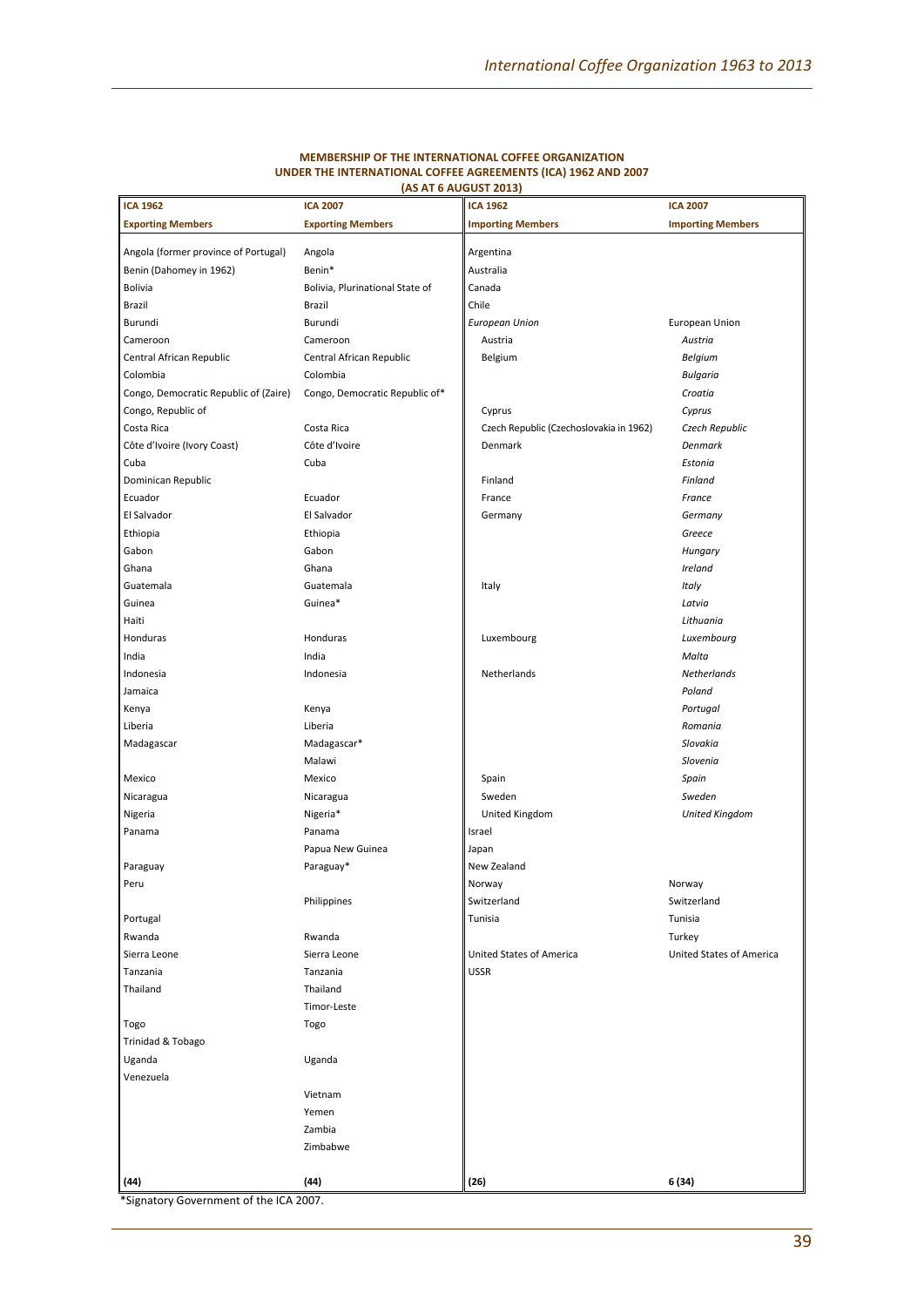

#### **PRICE FOR BRAZIL SANTOS 4 (1990 TERMS)**

\*Quotas were suspended between 1 October 1972 and 30 September 1980, between 18 February 1986 and 5 October 1987. However, these suspensions were mainly triggered by rises caused by severe frost and drought in Brazil and the underlying quota mechanism remained in place.

#### **A SESSION OF THE COUNCIL**